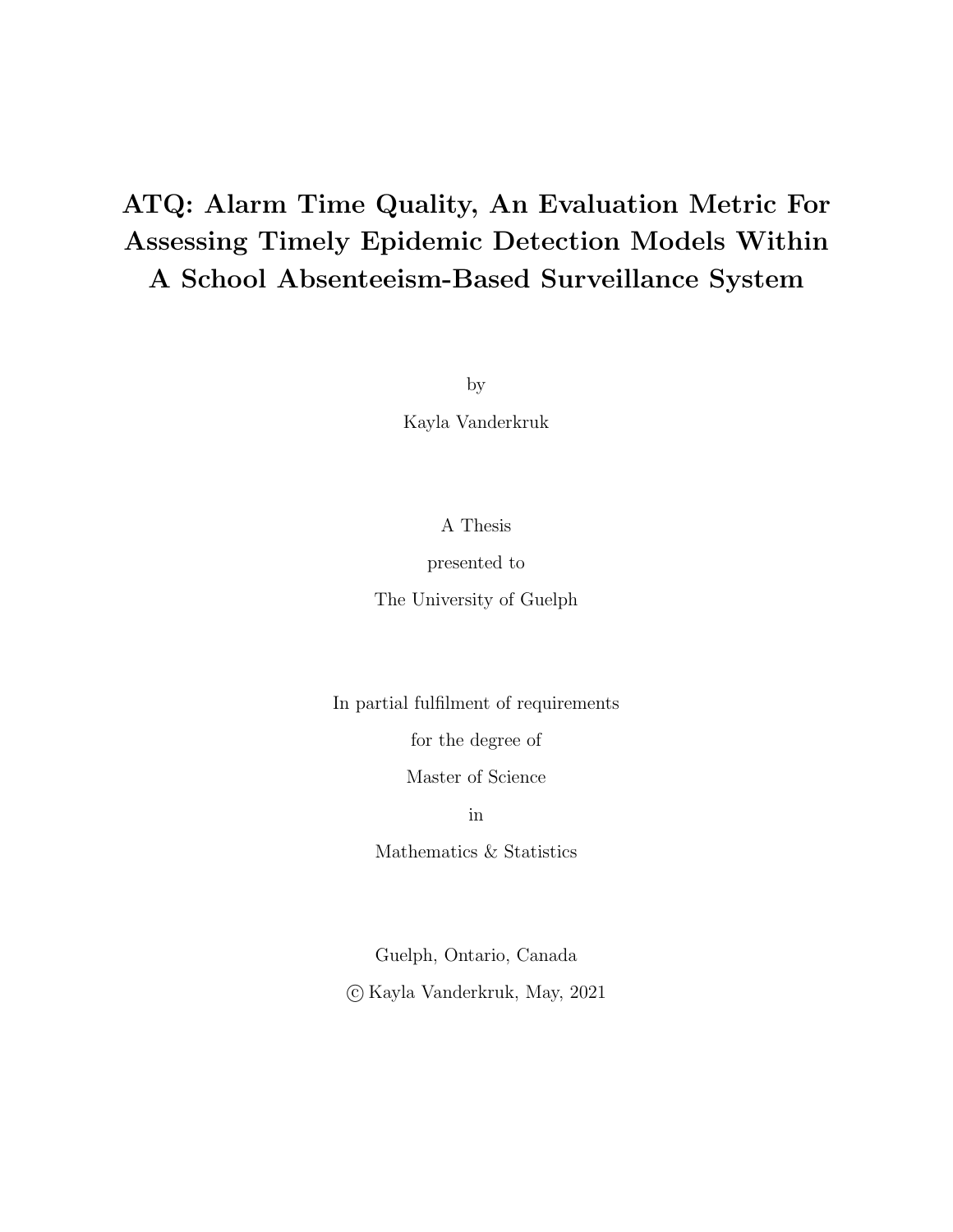#### ABSTRACT

## ATQ: ALARM TIME QUALITY, AN EVALUATION METRIC FOR ASSESSING TIMELY EPIDEMIC DETECTION MODELS WITHIN A SCHOOL ABSENTEEISM-BASED SURVEILLANCE SYSTEM

Kayla Vanderkruk **Advisor: Dr. Zeny Feng** University of Guelph, 2021 Co-Advisor: Dr. Lorna Deeth

Model-based school absenteeism surveillance systems have been proposed to raise seasonal influenza epidemic alarms. Previous studies used metrics such as false alarm rate (FAR) and accumulated days delayed, for model evaluation and selection, however they were unable to optimize both alarm accuracy and timeliness. In this study, we developed a metric, alarm time quality (ATQ), that simultaneously evaluated both aspects by assessing alarms on a gradient, where alarms raised incrementally before or after an optimal time were informative, but penalized. Summary statistics of ATQ, average alarm time quality (AATQ) and first alarm time quality (FATQ), were used as model selection criterion. Alarms raised by ATQ and FAR-selected logistic regression models were compared. Daily school absenteeism and laboratory-confirmed influenza data collected by Wellington-Dufferin-Guelph Public Health was used for demonstration. A simulation study representative of Wellington-Dufferin-Guelph was conducted for further evaluation. ATQ-selected models were found to raise alarms that were timelier than the FAR-selected model.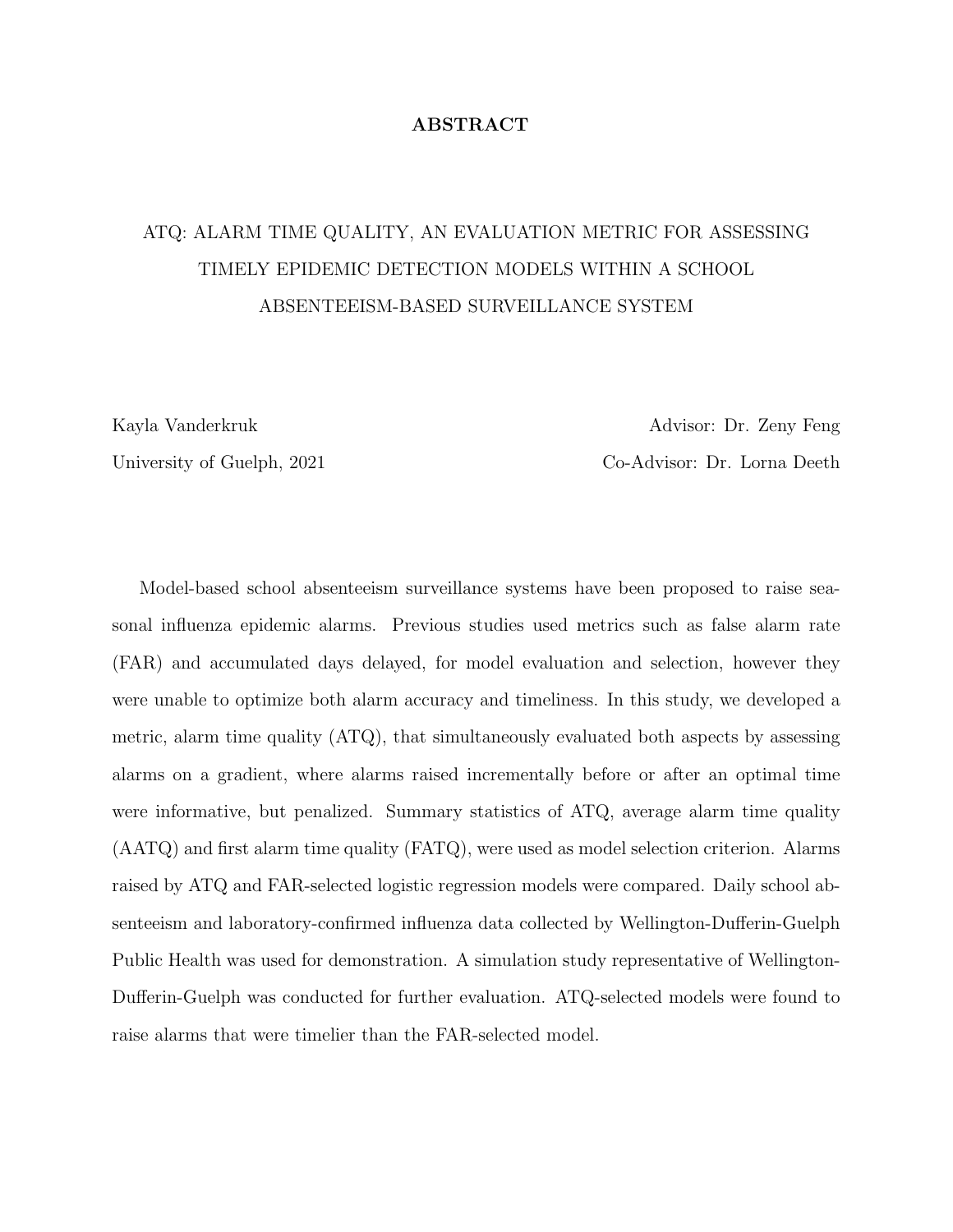## <span id="page-2-0"></span>Acknowledgements

Firstly, I would like to thank my co-advisors Dr. Zeny Feng and Dr. Lorna Deeth for their constant guidance and support throughout the past two years. I appreciate the time you invested in my growth and education. I would also like to thank Wellington-Dufferin-Guelph Public Health for providing the absenteeism and influenza data sets used in this study. With special thanks to Dr. Lise Trotz-Williams for helping me to understand the data sets provided and current surveillance processes within the region, and for the invaluable feedback. Additionally, I would like to thank Madeline Ward for sharing R code from their recent study.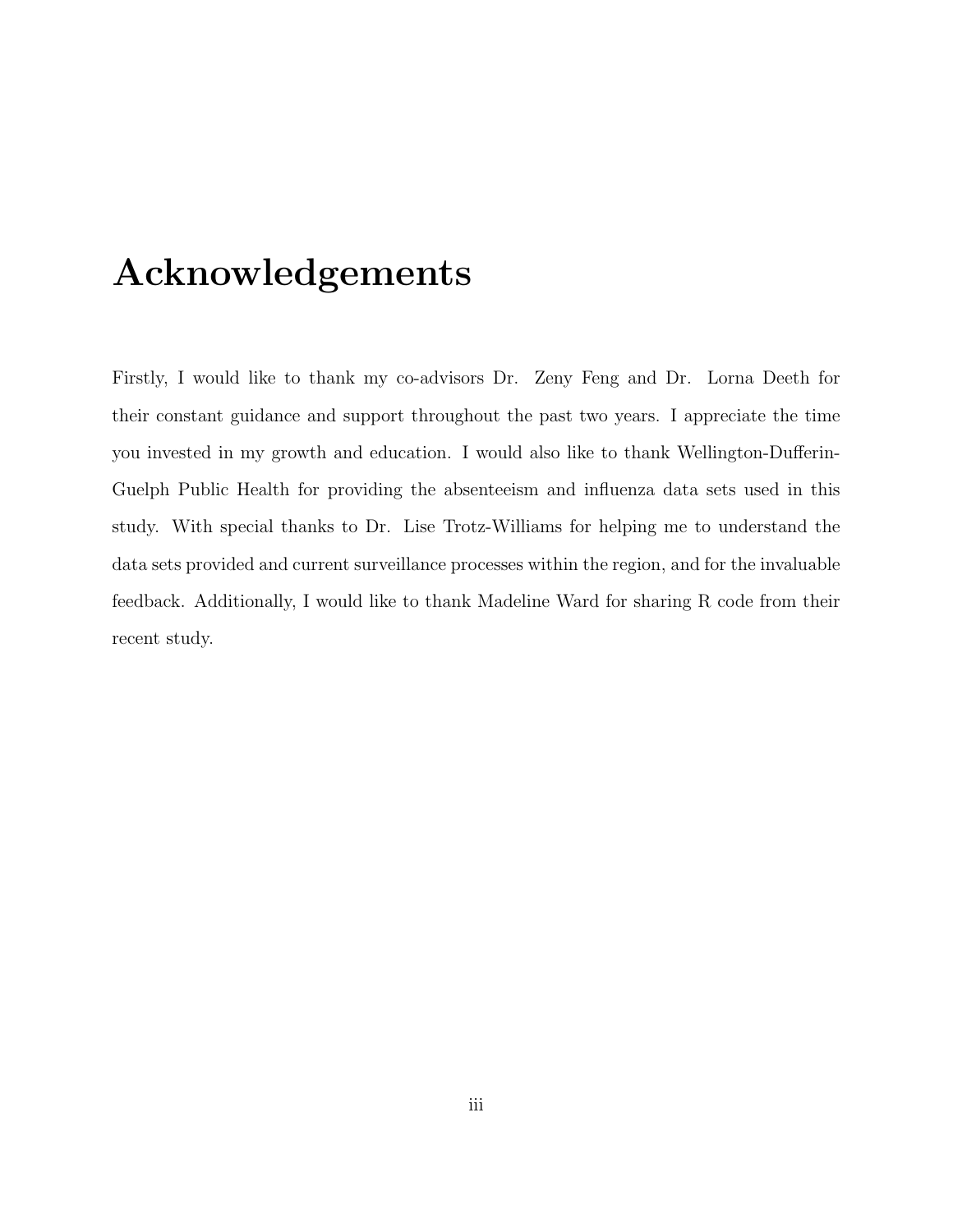# **Contents**

| Abstract       |                                 |                                                                                                                                                  |                                                                                         |  |  |  |  |  |
|----------------|---------------------------------|--------------------------------------------------------------------------------------------------------------------------------------------------|-----------------------------------------------------------------------------------------|--|--|--|--|--|
|                |                                 | Acknowledgements                                                                                                                                 | iii                                                                                     |  |  |  |  |  |
|                |                                 | <b>List of Tables</b>                                                                                                                            | vi                                                                                      |  |  |  |  |  |
|                |                                 | List of Figures                                                                                                                                  | vii                                                                                     |  |  |  |  |  |
| $\mathbf 1$    | 1.1<br>1.2<br>1.3<br>1.4<br>1.5 | Introduction<br>School Absenteeism Influenza Surveillance Models<br>Wellington-Dufferin-Guelph Influenza Surveillance                            | $\mathbf{1}$<br>$\mathbf{1}$<br>$\overline{2}$<br>$\overline{2}$<br>3<br>$\overline{4}$ |  |  |  |  |  |
| $\overline{2}$ |                                 | ATQ: Alarm time quality, an evaluation metric for assessing timely epi-<br>demic detection models within a school absenteeism-based surveillance |                                                                                         |  |  |  |  |  |
|                | system                          |                                                                                                                                                  | $\overline{5}$                                                                          |  |  |  |  |  |
|                | 2.1                             |                                                                                                                                                  | $\overline{5}$                                                                          |  |  |  |  |  |
|                | 2.2                             |                                                                                                                                                  | $\,6\,$                                                                                 |  |  |  |  |  |
|                | 2.3                             |                                                                                                                                                  | 8                                                                                       |  |  |  |  |  |
|                |                                 | 2.3.1                                                                                                                                            | 8                                                                                       |  |  |  |  |  |
|                |                                 | 2.3.2                                                                                                                                            | 11                                                                                      |  |  |  |  |  |
|                |                                 | 2.3.3                                                                                                                                            | 12                                                                                      |  |  |  |  |  |
|                |                                 | 2.3.4                                                                                                                                            | 20                                                                                      |  |  |  |  |  |
|                | 2.4                             | Results.                                                                                                                                         | 25                                                                                      |  |  |  |  |  |
|                |                                 | Preliminary Data Analysis of WDGPH Data<br>2.4.1                                                                                                 | 25                                                                                      |  |  |  |  |  |
|                |                                 | Comparison of Epidemic Alarms Raised by Evaluation Metric-Selected<br>2.4.2                                                                      |                                                                                         |  |  |  |  |  |
|                |                                 |                                                                                                                                                  | 25                                                                                      |  |  |  |  |  |
|                |                                 | 2.4.3                                                                                                                                            | 28                                                                                      |  |  |  |  |  |
|                | 2.5                             |                                                                                                                                                  | 30                                                                                      |  |  |  |  |  |
|                | 2.6                             | <b>Tables</b>                                                                                                                                    | 36                                                                                      |  |  |  |  |  |
|                | 2.7                             |                                                                                                                                                  | 38                                                                                      |  |  |  |  |  |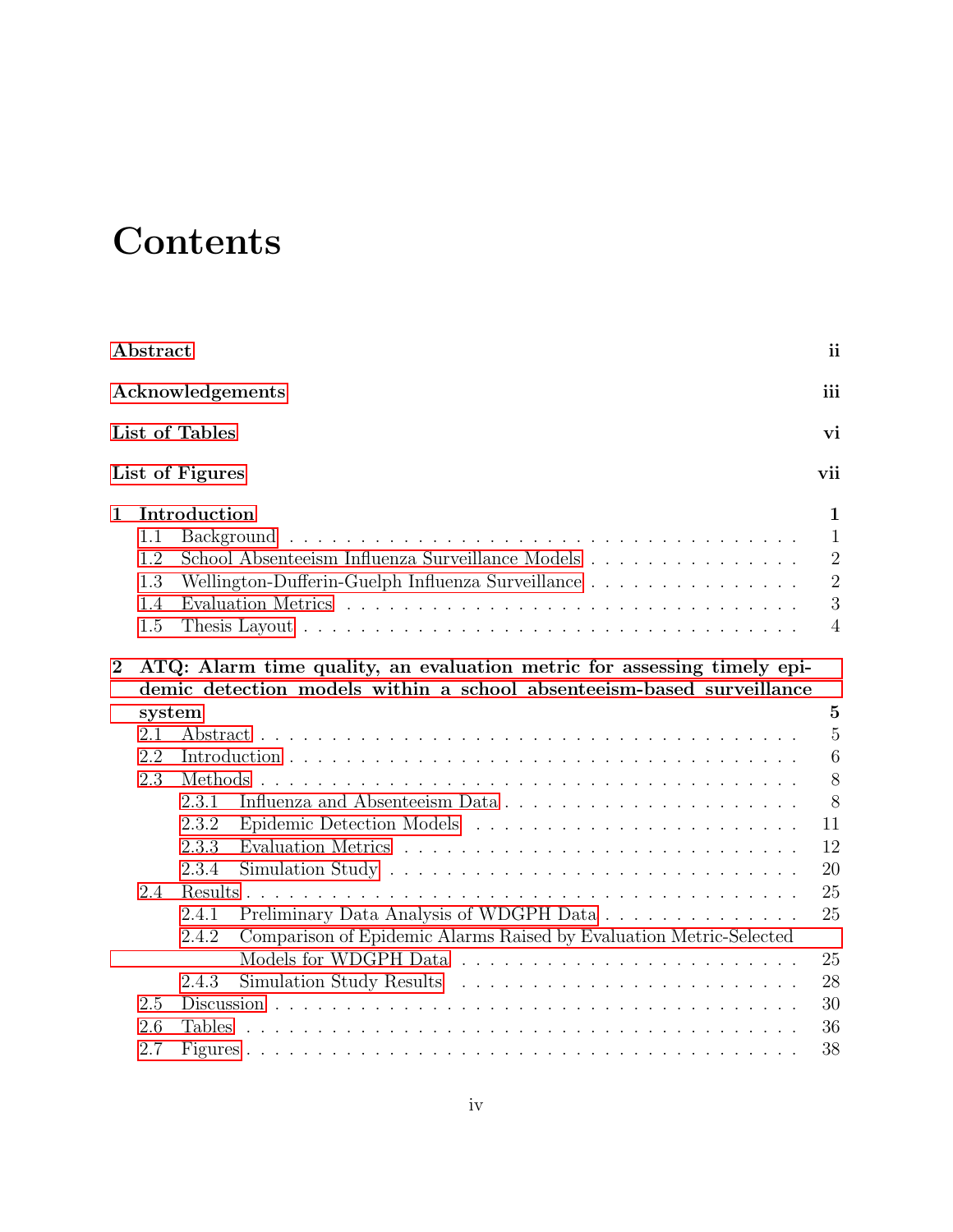|                                | 3 Further Work and Conclusion |                     |    |  |  |  |  |
|--------------------------------|-------------------------------|---------------------|----|--|--|--|--|
|                                |                               |                     |    |  |  |  |  |
|                                |                               |                     |    |  |  |  |  |
|                                |                               | <b>Bibliography</b> | 49 |  |  |  |  |
| <b>Simulation Study R Code</b> |                               |                     |    |  |  |  |  |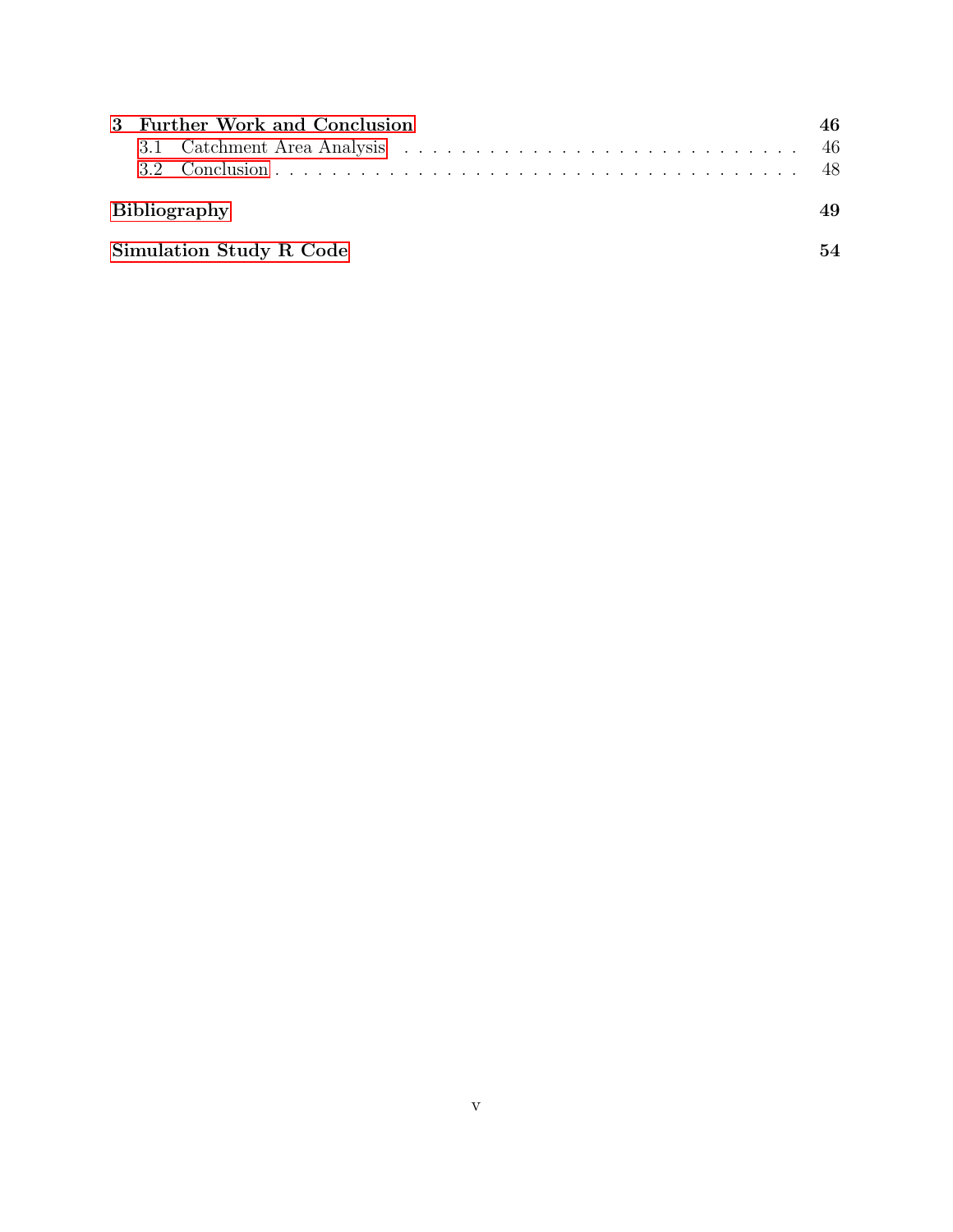# <span id="page-5-0"></span>List of Tables

| 2.3 Frequency of First Alarms in Each Time Range for WDGPH Data 36      |  |
|-------------------------------------------------------------------------|--|
| 2.4 Proportion of First Alarms in Each Time Range for Simulated Data 37 |  |
|                                                                         |  |
|                                                                         |  |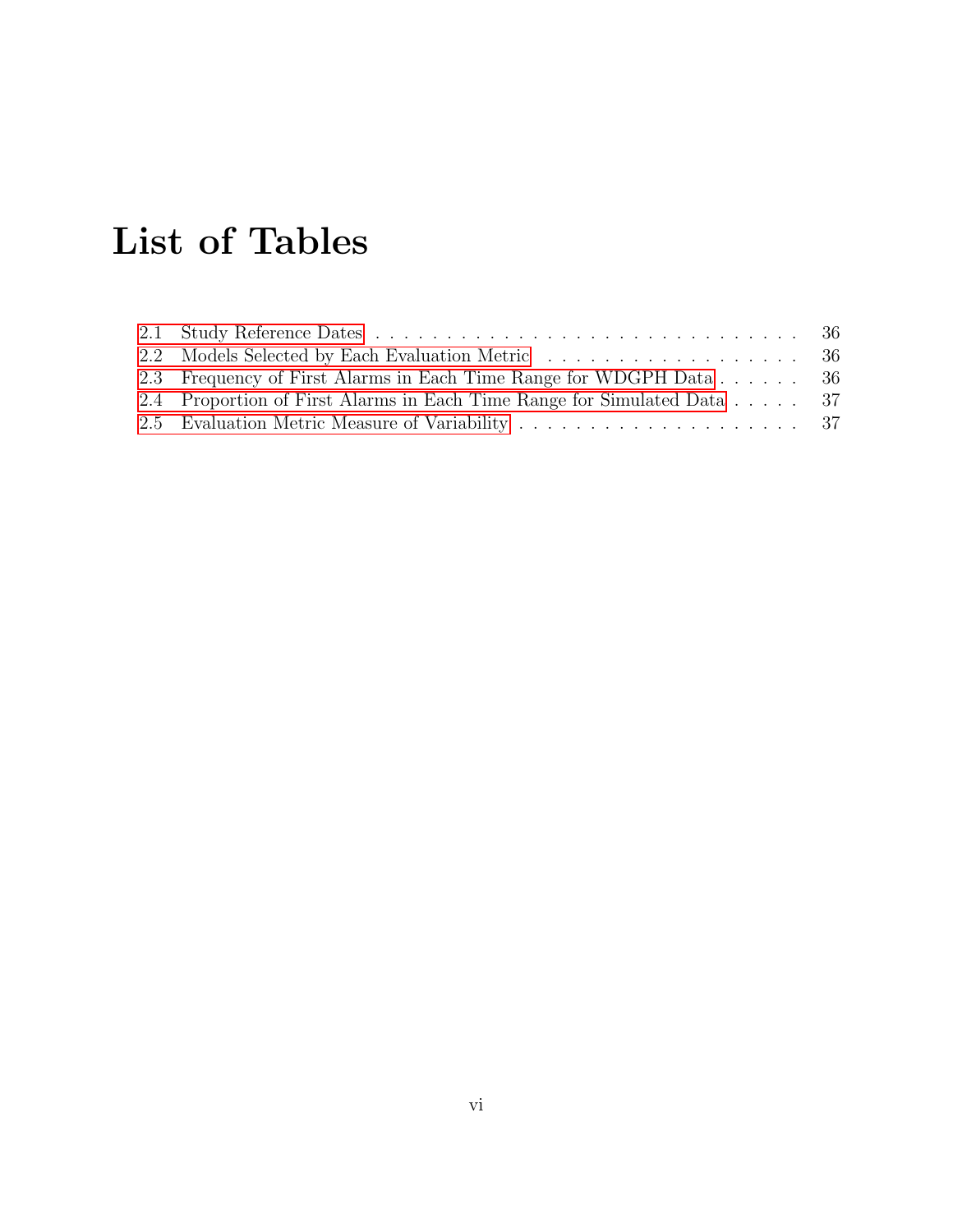# <span id="page-6-0"></span>List of Figures

| 2.1 |                                                                                                     |    |
|-----|-----------------------------------------------------------------------------------------------------|----|
| 2.2 | Daily Average Elementary School Absenteeism and Laboratory-Confirmed In-                            |    |
|     | fluenza Cases in WDG $\ldots \ldots \ldots \ldots \ldots \ldots \ldots \ldots \ldots \ldots \ldots$ | 39 |
| 2.3 | Alarms Raised by Selected Models for WDGPH Data                                                     | 39 |
| 2.4 | Alarm Comparison of AATQ and FAR-Selected Models for WDGPH Data.                                    | 40 |
| 2.5 | Alarm Comparison of FATQ and FAR-Selected Models for WDGPH Data.                                    | 41 |
| 2.6 | Alarm Comparison of AATQ and WAATQ-Selected Models for WDGPH Data 42                                |    |
| 2.7 | Frequency of First Alarms in Each Time Range for WDGPH Data 43                                      |    |
| 2.8 | Alarm Comparison of AATQ and FAR-Selected Models for a Simulated Data                               |    |
|     |                                                                                                     | 44 |
| 2.9 | Frequency of First Alarms in Each Time Range for Simulated Data                                     | 45 |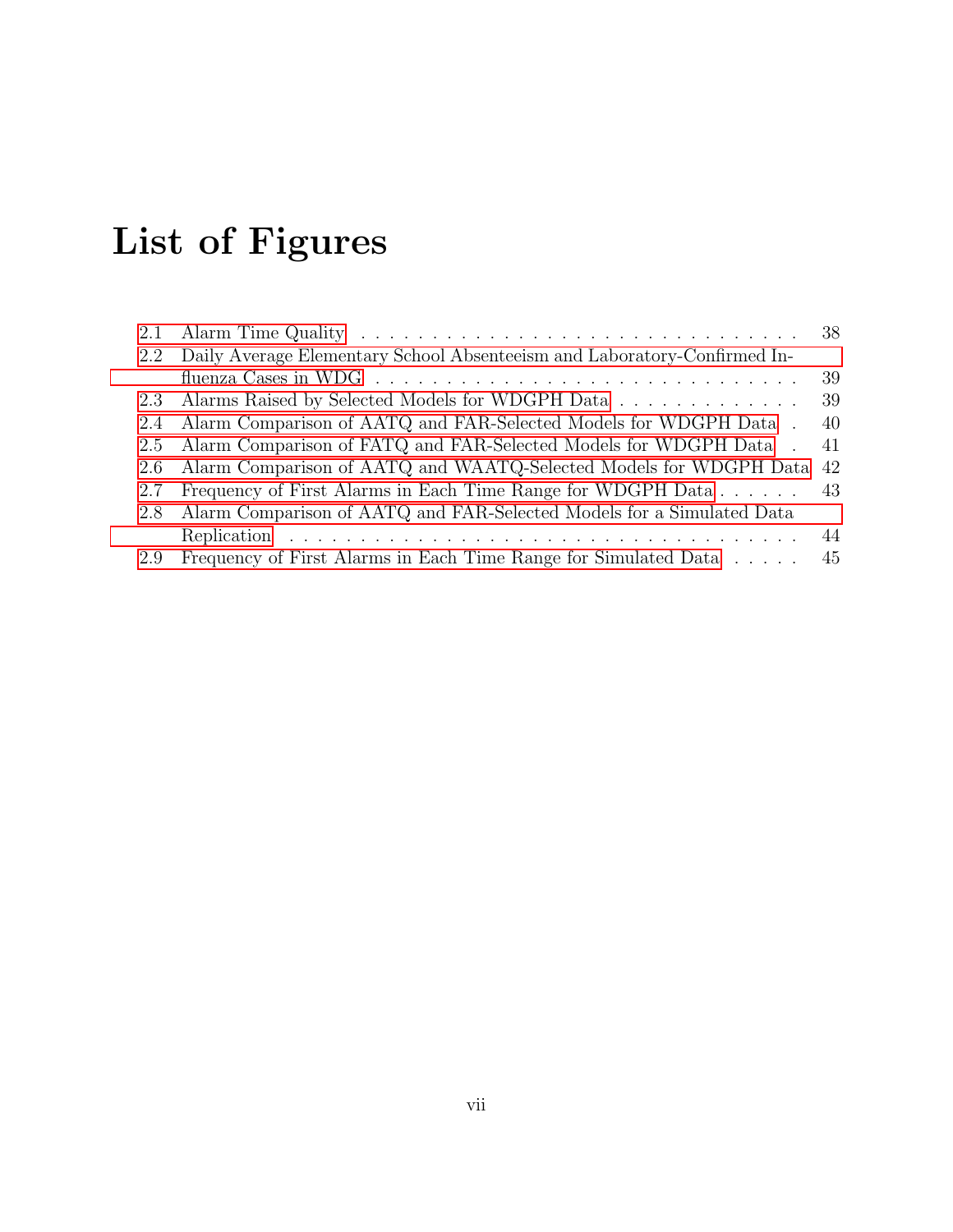## <span id="page-7-0"></span>Chapter 1

## Introduction

### <span id="page-7-1"></span>1.1 Background

Seasonal influenza produces a significant burden on the health care system. The World Health Organization (WHO) estimated that between 290,000 and 650,000 deaths globally are attributed to seasonal influenza each year [\(36\)](#page-59-0). Since influenza is spread through close contact and fomites within the community, early detection at the local level can be conducive in reducing the impact of influenza through prompt implementation of mitigating strategies. Once local public health units are alerted of the upcoming seasonal influenza epidemic, they can communicate behavioural interventions such as frequent hand washing, covering coughs and sneezes, and staying home from work or school while ill to the community to reduce disease transmission [\(35\)](#page-59-1). The timing of this communication is vital, as the greatest impact will be observed if they are communicated as early as possible.

Syndromic surveillance aims to identify disease outbreaks by using non-conventional indicators that capture behaviours that occur during symptom onset [\(8;](#page-56-0) [20\)](#page-57-0), such as nonprescription drug sales [\(28;](#page-58-0) [31\)](#page-59-2), ambulance dispatch data [\(6;](#page-55-0) [18;](#page-57-1) [2\)](#page-55-1), emergency department data [\(4;](#page-55-2) [22;](#page-57-2) [9\)](#page-56-1), and web queries [\(10;](#page-56-2) [5\)](#page-55-3). Since the focus is on behaviour that occurs prior to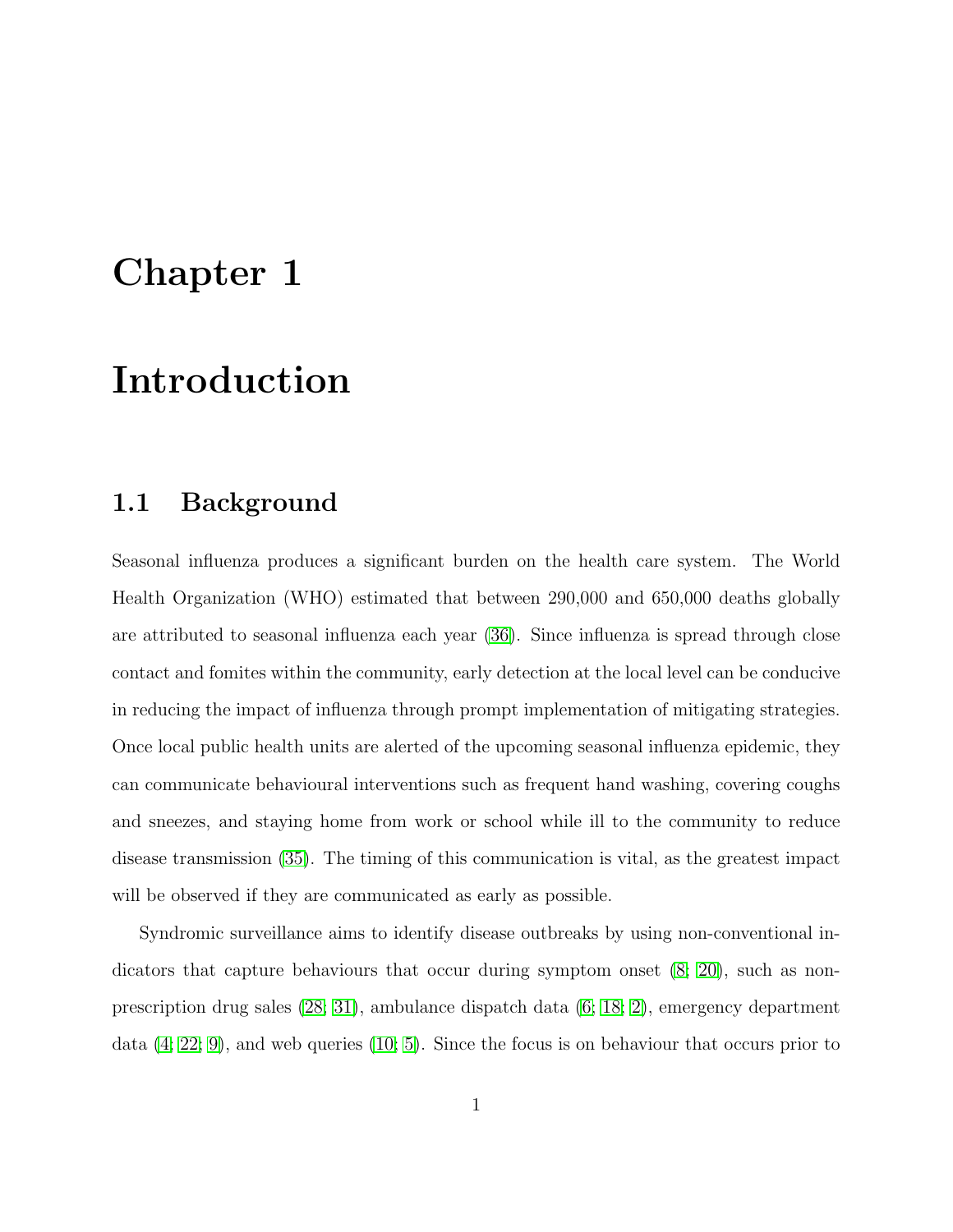laboratory diagnosis, syndromic surveillance systems have an increased sensitivity that can allow them to detect disease outbreaks earlier than monitoring reported cases [\(8;](#page-56-0) [20\)](#page-57-0). This enables public health agencies to respond quickly, thus reducing the burden of morbidity and mortality. However, the high sensitivity of syndromic surveillance can be accompanied by a decreased specificity which can be cause for many false alarms [\(20\)](#page-57-0). Thus, with a syndromic surveillance system, a practical balance between the number of false alarms and the timeliness of true alarms prior to the reporting of laboratory-confirmed cases is needed in order to be beneficial.

### <span id="page-8-0"></span>1.2 School Absenteeism Influenza Surveillance Models

Schools play an important role in the spread of influenza to the wider community. This is not only because schools are a channel for disease transmission [\(14\)](#page-56-3), but also a result of elementary school aged children (5-15 years old) having the highest rates of influenza infection compared to all other age groups [\(7\)](#page-55-4). Since children are likely to stay home when ill, monitoring school absenteeism as a surveillance model can provide early signs of community infection. Additionally, school absenteeism is significantly higher during the seasonal epidemic than compared to the non-epidemic winter season [\(19\)](#page-57-3), indicating that school absenteeism and influenza activity is correlated [\(17\)](#page-57-4).

## <span id="page-8-1"></span>1.3 Wellington-Dufferin-Guelph Influenza Surveillance

Wellington-Dufferin-Guelph (WDG) Public Health (WDGPH) in Ontario, Canada serves the counties of Wellington and Dufferin, as well as the City of Guelph. In 2016, the region had a population of 284,461, covering an area of  $4,147 \text{ km}^2$  and resulting in a population density of 68.6 people/ $\text{km}^2(26)$  $\text{km}^2(26)$ . The region is predominantly rural, with the exception being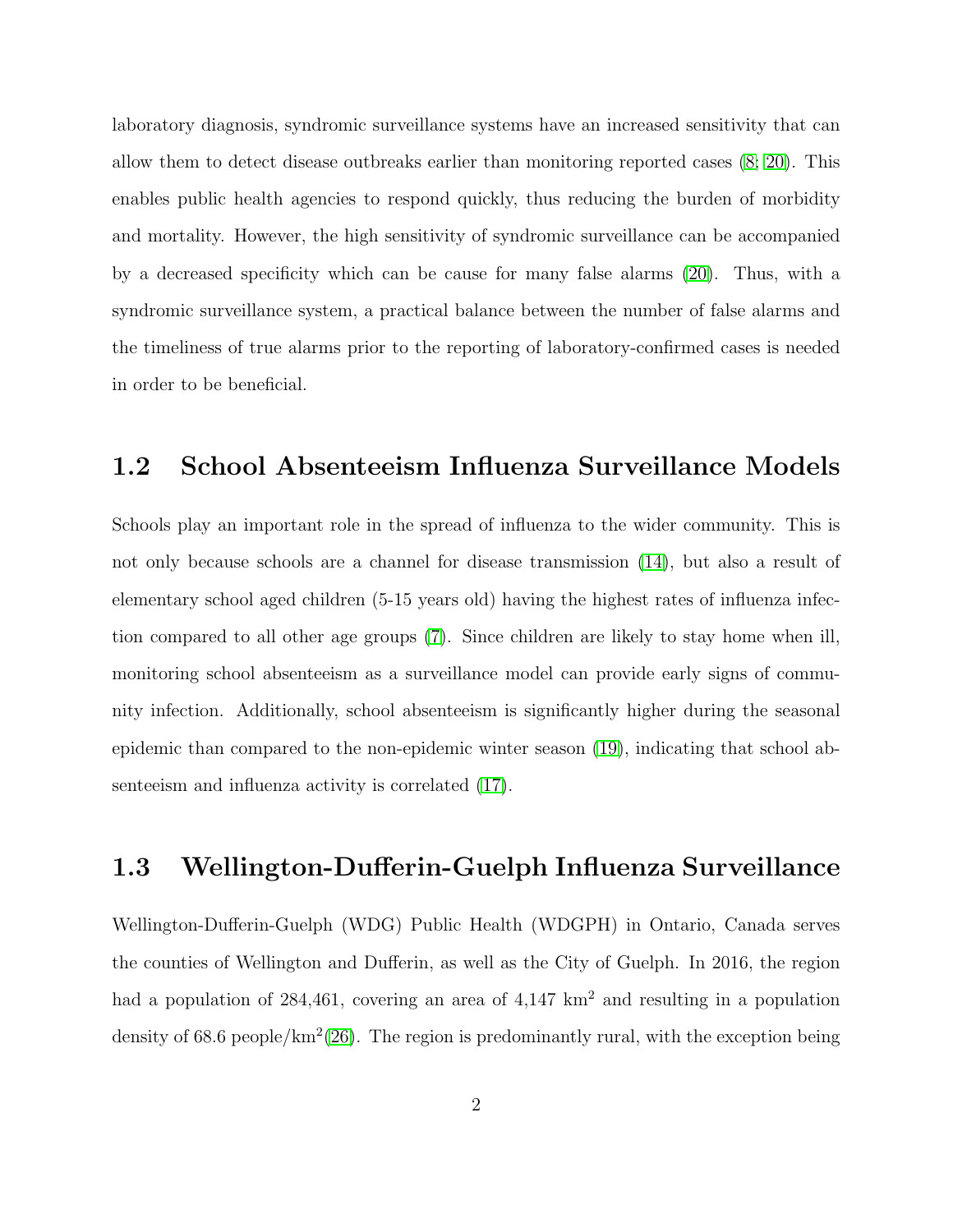the City of Guelph where roughly half of the region's population is located in the city's 87  $km<sup>2</sup> boundary(25)$  $km<sup>2</sup> boundary(25)$ . The remaining region contains 15 municipalities: ten townships, four towns, and one village.

WDGPH began a school absenteeism-based surveillance program for influenza in 2008. This program relies on elementary and secondary schools within the region to report daily absenteeism to WDGPH using a online form. Since cause of absenteeism is often unavailable to reporting schools, all-cause absenteeism is reported and monitored. When a school reports absenteeism of 10% or more, WDGPH investigates to determine if the high absenteeism is illness related, and advises on mitigating measures if necessary. This 10% threshold method is similar to other school absenteeism-based surveillance programs [\(16;](#page-57-5) [13;](#page-56-4) [23;](#page-58-3) [15\)](#page-57-6), however it has been found to be ineffective for some schools with high baseline absenteeism levels and provided inadequate lead time for public health officials to implement mitigation strategies [\(16\)](#page-57-5). A recent study indicated that model-based approaches can improve alarm accuracy when compared to the 10% threshold method [\(32\)](#page-59-3).

### <span id="page-9-0"></span>1.4 Evaluation Metrics

With an increasing interest in using statistical models for detecting outbreaks of infectious diseases, a method to evaluate surveillance models is needed. Measures such as sensitivity and specificity have commonly been used to evaluate the performance of surveillance systems, and can be combined into a single metric characterized by the area under the receiver operating characteristic (ROC) curve. However these measures do not capture the timeliness of an alarm, which is crucial for surveillance. Kleinman and Abrams extended the ROC curve to include timeliness [\(11\)](#page-56-5), but this extension assumes the epidemic has already begun, and measures time between the beginning of the epidemic and the first alarm. However, our interest lies in producing an alarm before an epidemic would be declared based on re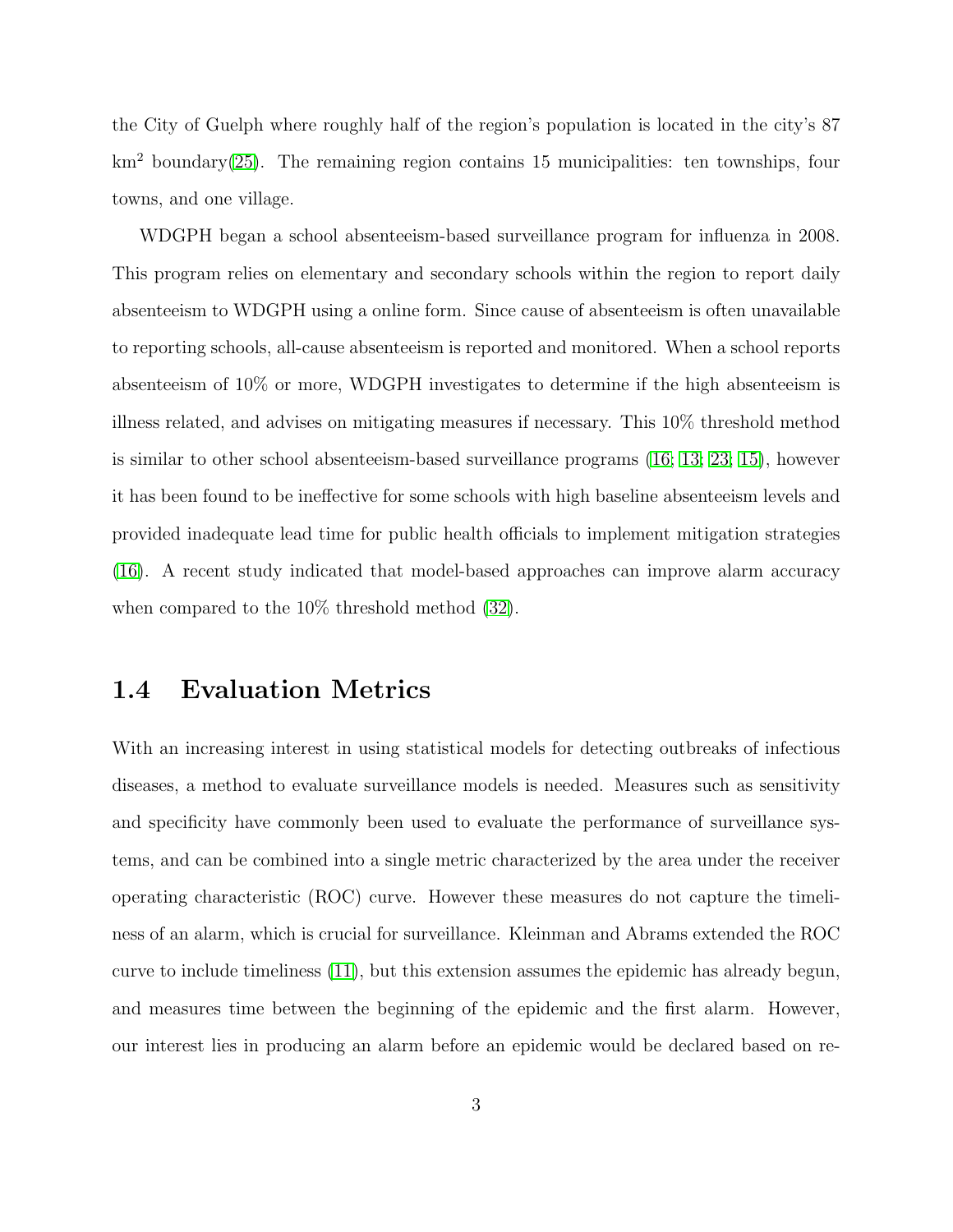ported laboratory-confirmed influenza cases, enabling timely interventions by public health agencies.

Two metrics proposed by Ward *et al.* separately evaluated the accuracy and timeliness of alarms raised prior to the start of an epidemic [\(32\)](#page-59-3). However, it is hard to obtain a model that minimizes both metrics simultaneously, and therefore, one metric must be prioritized. This limits either the accuracy or timeliness of alarms produced by selected models. Therefore, due to the lack of appropriate metrics, our primary focus in this thesis is to develop a metric to evaluate the accuracy and timeliness of alarms raised prior to the start of an epidemic.

### <span id="page-10-0"></span>1.5 Thesis Layout

This thesis proposes a new metric to evaluate accuracy and timeliness of alarms raised by a school absenteeism surveillance prediction model, and uses it to aid model selection. Chapter [2](#page-11-0) includes a manuscript to be submitted to Epidemics, a journal on infectious disease dynamics. This chapter describes the data sets provided by WDGPH, and the applied statistical models that will be used as a syndromic surveillance system. It introduces our metric that evaluates alarms raised by a surveillance model, and how this metric can be used as a model selection criterion. This chapter then describes our simulation study and its components, used for further investigation of our evaluation metric. Finally in this chapter, alarms raised by models selected by our proposed metric will be compared to that of alarms raised by current model selection criterion. Chapter [3](#page-52-0) summarizes the findings of this thesis, and outlines future work relating to the production of local epidemic alarms for influenza surveillance based on school catchment areas.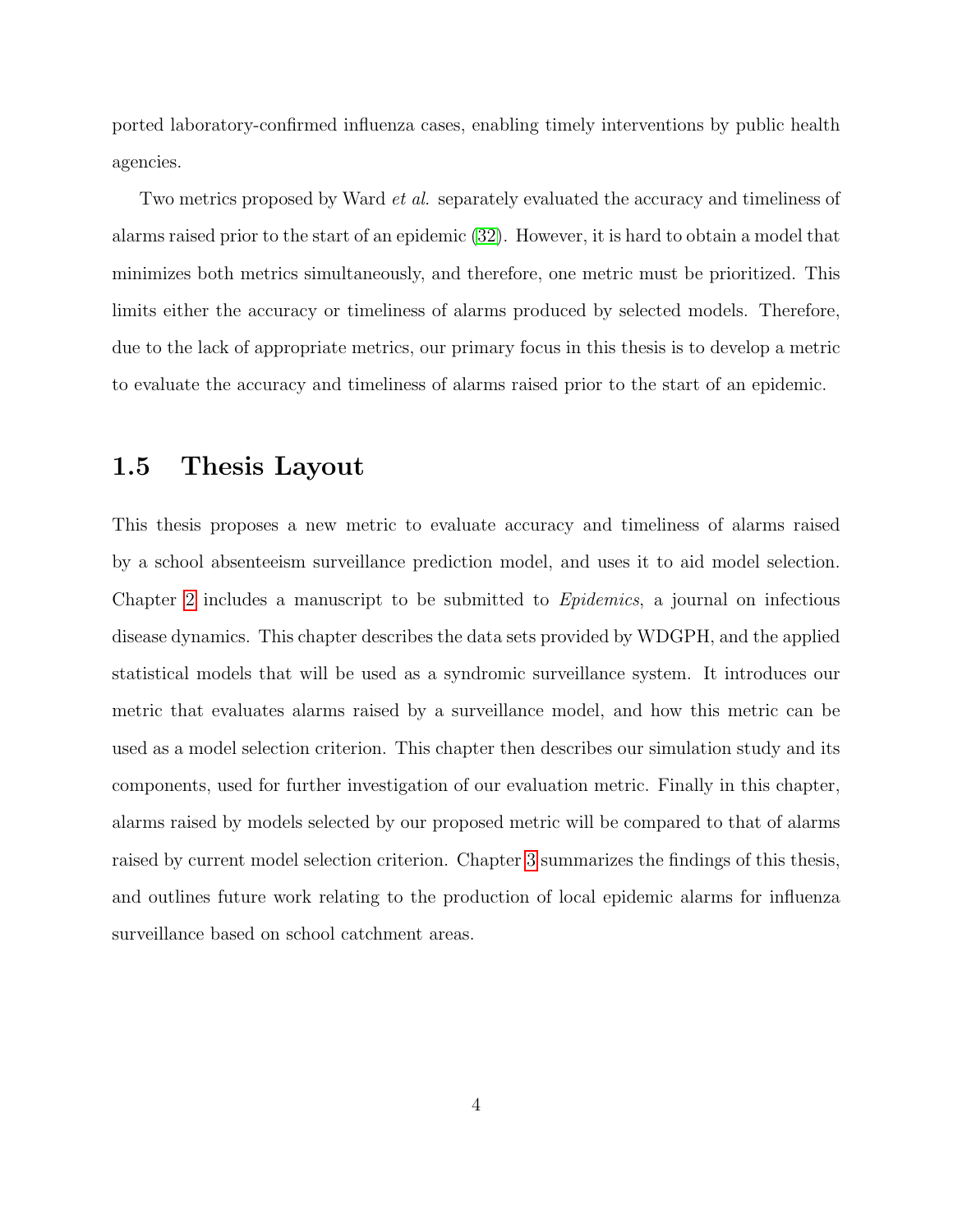## <span id="page-11-0"></span>Chapter 2

ATQ: Alarm time quality, an evaluation metric for assessing timely epidemic detection models within a school absenteeism-based surveillance system

## <span id="page-11-1"></span>2.1 Abstract

Background: Wellington-Dufferin-Guelph Public Health (WDGPH) has conducted an absenteeismbased influenza surveillance program in the WDG region of Ontario, Canada since 2008. A 10% absenteeism threshold for any given school within the region raises an alarm for implementation of mitigating measures. A recent study indicated that model-based alternatives provided improved alarms, however evaluation was primarily based on alarm accuracy, and failed to optimize timeliness. We developed a new metric, alarm time quality (ATQ), that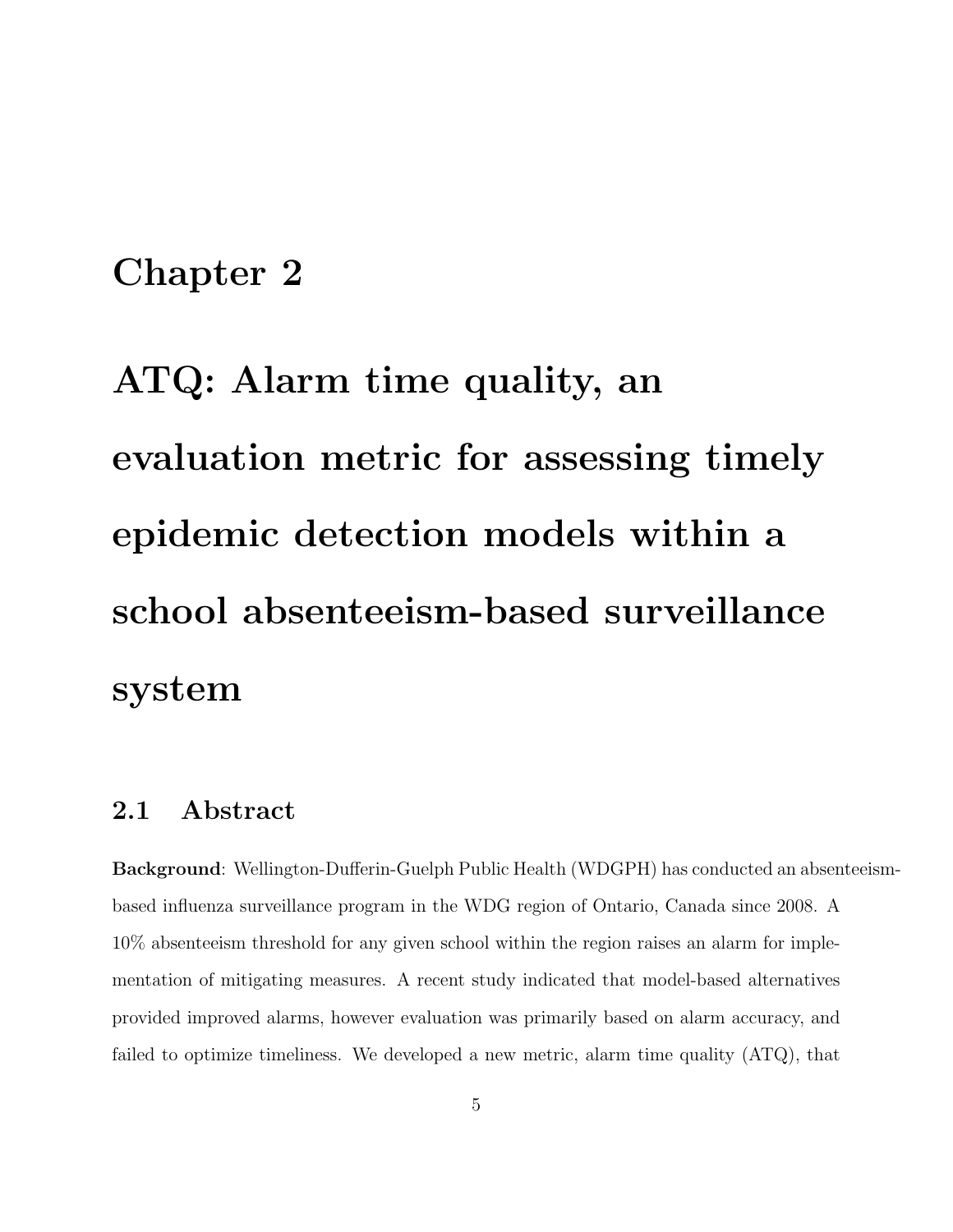simultaneously evaluated epidemic alarm accuracy and timeliness.

Methods: Our general approach assessed alarms on a gradient, where alarms raised incrementally before or after the optimal day were considered informative, but penalized. Summary statistics of ATQ, average alarm time quality (AATQ) and first alarm time quality (FATQ), were used for model evaluation and selection criterion. Alarms raised by ATQ and FAR-selected models were compared. Daily aggregated elementary school absenteeism and laboratory-confirmed influenza case data collected by WDGPH was used for demonstration. We also conducted a simulation study representative of WDG that was used for further evaluation of the proposed metric. Distributed lag logistic regression models were used as epidemic detection models.

Results: The FATQ-selected model raised acceptable first alarms most frequently, while the AATQ-selected model raised first alarms within the ideal range most frequently.

Conclusions: ATQ-selected models raised alarms that outperformed that of the previously proposed FAR for the region serviced by WDGPH.

### <span id="page-12-0"></span>2.2 Introduction

Seasonal influenza epidemics cause significant morbidity and mortality each year [\(18\)](#page-41-0), with the duration and severity of influenza epidemics varying year-to-year. Early epidemic detection at the regional level can be conducive in reducing the impact of influenza by prompt implementation of mitigating strategies. Syndromic surveillance methods focus on behaviours occurring during symptom onset, such as non-prescription drug sales [\(19;](#page-41-1) [22\)](#page-41-2), absenteeism from work or school, and web queries [\(6;](#page-40-0) [3\)](#page-40-1). These methods have an increased sensitivity that can allow them to identify disease outbreaks, or the start of a seasonal epidemic, earlier than typical surveillance methods that monitor laboratory-reported cases which are often lagged [\(5;](#page-40-2) [12\)](#page-40-3). Using syndromic surveillance methods make it possible for public health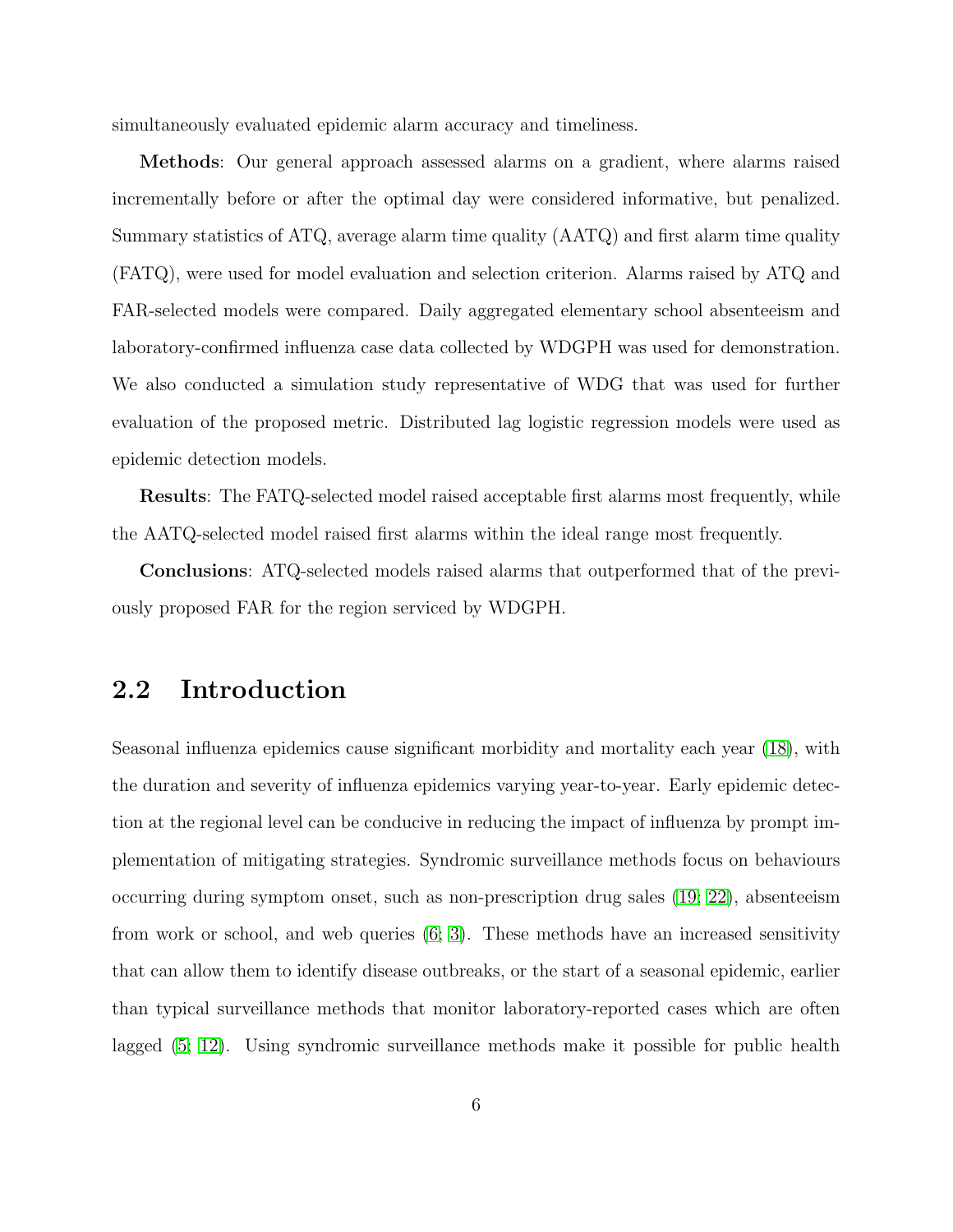agencies to respond quickly, thus reducing the burden of morbidity and mortality.

Children typically have the highest influenza infection rates [\(4\)](#page-40-4), and since children are encouraged to stay home when ill, monitoring school absenteeism as a surveillance model can provide early signs of community infection [\(23;](#page-41-3) [9\)](#page-40-5). The school absenteeism-based surveillance program in Wellington-Dufferin-Guelph Public Health (WDGPH) began in 2008. In this program, schools within the Upper Grand District School Board (UGDSB) voluntarily report daily absenteeism to WDGPH using an online form. When student absenteeism surpasses 10% in a given school, WDGPH contacts the school to determine if the high absenteeism is illness related, and advises on mitigating measures if necessary. Other school absenteeismbased surveillance programs used similar absenteeism threshold methods [\(11;](#page-40-6) [9;](#page-40-5) [14;](#page-40-7) [10\)](#page-40-8), however it was found to be ineffective for schools with high baseline absenteeism levels and provided inadequate lead time for public health officials to implement mitigation strategies [\(11\)](#page-40-6). Model-based alternatives to the 10% threshold method have recently been studied, and were found to improve epidemic alarm accuracy [\(23\)](#page-41-3). These models are found to be limited as they primarily optimized alarm accuracy using the false alarm rate. However, such criteria did not consider the timeliness of the alarms and thus could lead to an alarm raised too late to provide sufficient time for implementing interventions [\(23\)](#page-41-3).

This paper proposes a novel metric, Alarm Time Quality (ATQ), to evaluate alarms raised by a school absenteeism surveillance prediction model. This metric considers and balances both the accuracy and timeliness of a raised alarm. Summary statistics of the ATQ serve as a model selection criterion when multiple statistical models are considered, and to determine tuning parameters of a given statistical model for raising an epidemic alarm. To assess the ATQ metric, school absenteeism and influenza data from WDGPH are used to fit models and compare alarms raised when using the ATQ and the False Alarm Rate  $(FAR)$  metric proposed by Ward *et al.*, as model selection criterion  $(23)$ . Furthermore, these proposed surveillance methods have not been evaluated using a computational simulation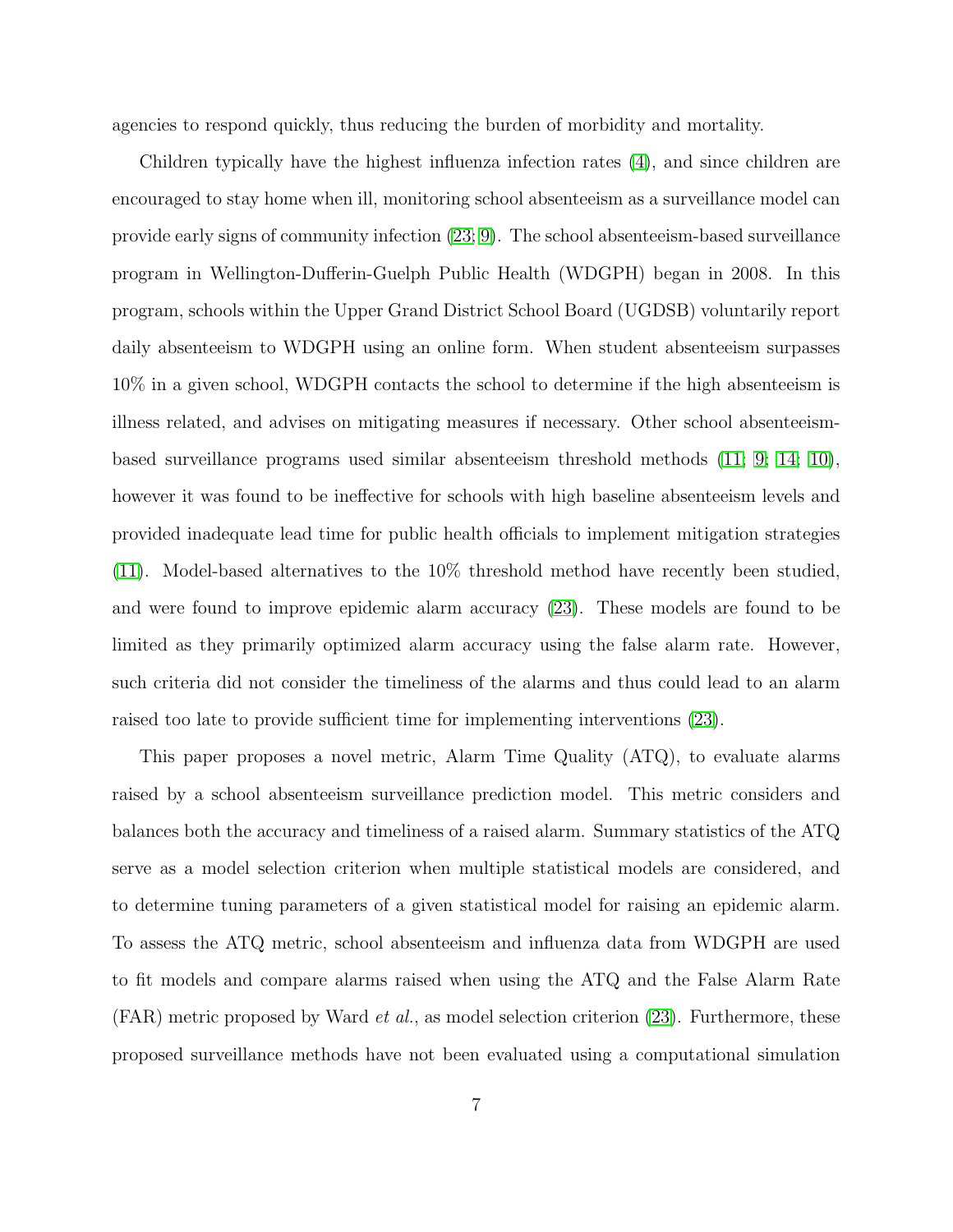study. One main reason for that is the lack of software or computer programming packages for simulating the absenteeism and influenza data that mimic what may be observed in a given community. Therefore, a computer-based simulation study was conducted to evaluate the proposed metric.

### <span id="page-14-0"></span>2.3 Methods

This section is composed of four parts: (1) description of WDGPH regional school absenteeism and influenza data, (2) statistical models for raising an alarm, (3) ATQ and model evaluation, and (4) simulation study. We start this section with a description of the data sets provided by WDGPH, and the applied statistical models that will be used as a syndromic surveillance system. Next we introduce our novel metric, ATQ, that is used to evaluate the performance of alarms raised through different statistical models for identifying the start of an epidemic. The ATQ metric and considered statistical models will be applied to the regional data collected by WDGPH. Additionally, the simulation study developed for generating annual region wide epidemics included in the study will be described. This simulated data set will be used to assess the performance of alarms raised by statistical models, when these models are selected by the proposed evaluation metrics.

#### <span id="page-14-1"></span>2.3.1 Influenza and Absenteeism Data

Two data sets were provided by WDGPH for this study: (1) absenteeism data for schools within the UGDSB, and (2) laboratory-confirmed influenza cases within WDG. The absenteeism data is used in this study to raise alarms for the beginning of an influenza epidemic, whilst the influenza data is used to define the annual influenza epidemic start date. The two data sets work together to establish an epidemic detection model.

Influenza case and school absenteeism data provided by WDGPH was available from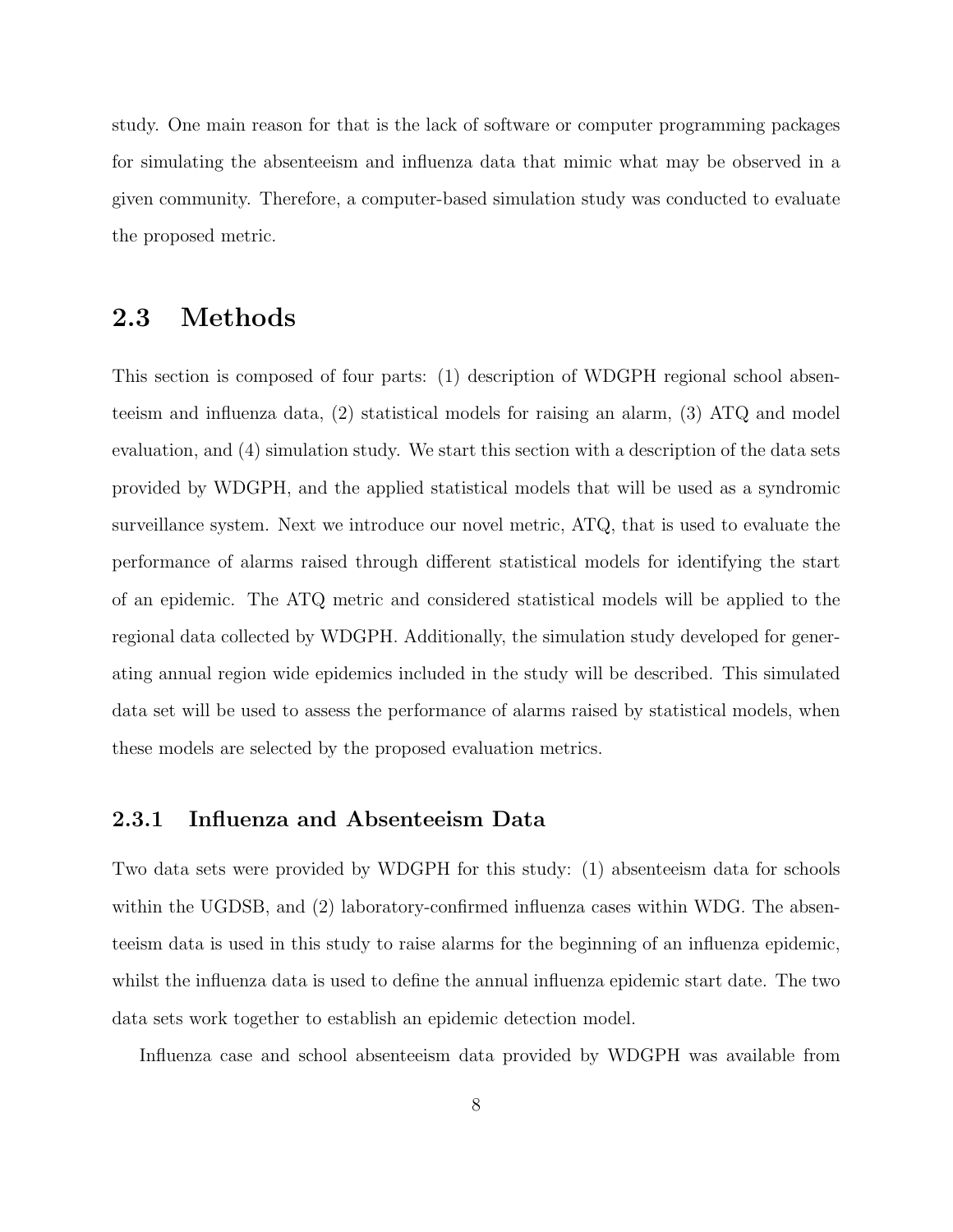January 2008 to June 2018. In Canada, a school year runs from early September to late June. The partial school year from January to June 2008 was omitted from this analysis as the influenza epidemic for this year could have begun prior to January. Additionally, as the data from the 2009-2010 school year reflected the H1N1 pandemic that occurred over that time period, this school year was excluded from the study. Therefore the study period included eight complete school years, from September 2008 to June 2018 with the 2009-2010 school year excluded. All data analyses and data visualizations were performed using R version 3.5 [\(13\)](#page-40-9).

#### <span id="page-15-0"></span>Absenteeism Data

Schools within the UGDSB were asked to report daily student absence data to WDGPH using an online form. The absenteeism data obtained from WDGPH contained information on school type (elementary or secondary), anonymized school catchment area identifier, school student population size, and the number of absent students each school day for the participating schools. Daily all-cause absenteeism percentages were calculated by dividing the number of absent students in a school by the school population size. Data was not collected on days students did not have to attend school, such as weekends, statutory and school board holidays, and professional activity (PA) days. A total of 88 elementary schools and 14 secondary schools reported to WDGPH during the study period. Because attendance reporting was voluntary, not all schools within the UGDSB region participated, and participating schools may not have consistently reported daily absences. In a previous study, models that exclusively used elementary school absenteeism data consistently raised influenza alarms with higher accuracy than those that used secondary school absenteeism, both exclusively or in combination with elementary school absenteeism [\(23\)](#page-41-3). Therefore, the current analysis focused solely on elementary school absenteeism, and removed the secondary school data from the analysis. For the remainder of the study, the terms "school" and "schools" refer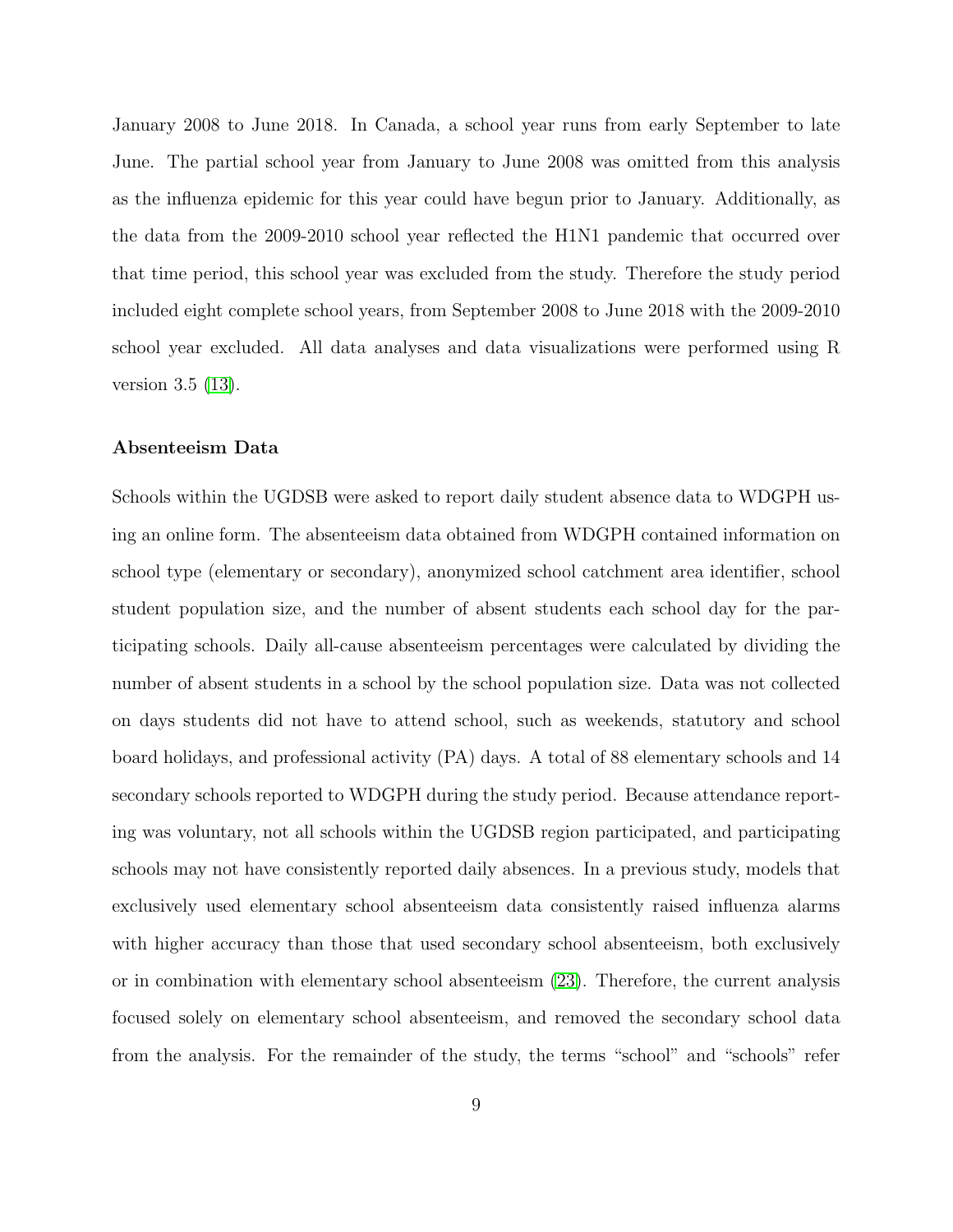solely to elementary schools.

Since absenteeism was manually entered, it was prone to data entry errors such as mistypes. For example, a school with a population of 500 may have accidentally reported 5000 students on a given day. Thus, observations where an elementary school reported a population of fewer than 45 or greater than 820 students, the smallest and largest consistently reported elementary school population sizes respectively, were removed from the data set. Similarly, observations in which a school reported a daily absenteeism of 50% or more were removed for suspicion of data entry error. Additionally, if a school reported absenteeism on fewer than five days over the study period, they were removed. If a school had submitted duplicate reports on a given day, the maximum absenteeism percent for the day was used. Mean daily all-cause absenteeism percentage was calculated for each day using all reporting elementary schools.

#### <span id="page-16-0"></span>Influenza data

The influenza data set provided by WDGPH detailed de-identified influenza cases reported to the public health unit during the study period. The influenza case information included the report date (the date that WDGPH was notified of the case), laboratory results classification, and age group. Laboratory-confirmed cases of all age groups were included in the study. Influenza cases were aggregated daily to provide a count of the confirmed cases, and a binary variable was created to indicate if at least one case occurred on a given day.

For this study, the reference date was defined as the date of the second laboratoryconfirmed influenza case within a seven day period for the first time within an influenza season, where an influenza season was defined to begin annually on September 1. The reference day was used to indicate the start of the seasonal epidemic within the community, as opposed to the occasional cases that occur during an influenza season that might not necessarily be an indication of the start of the influenza epidemic.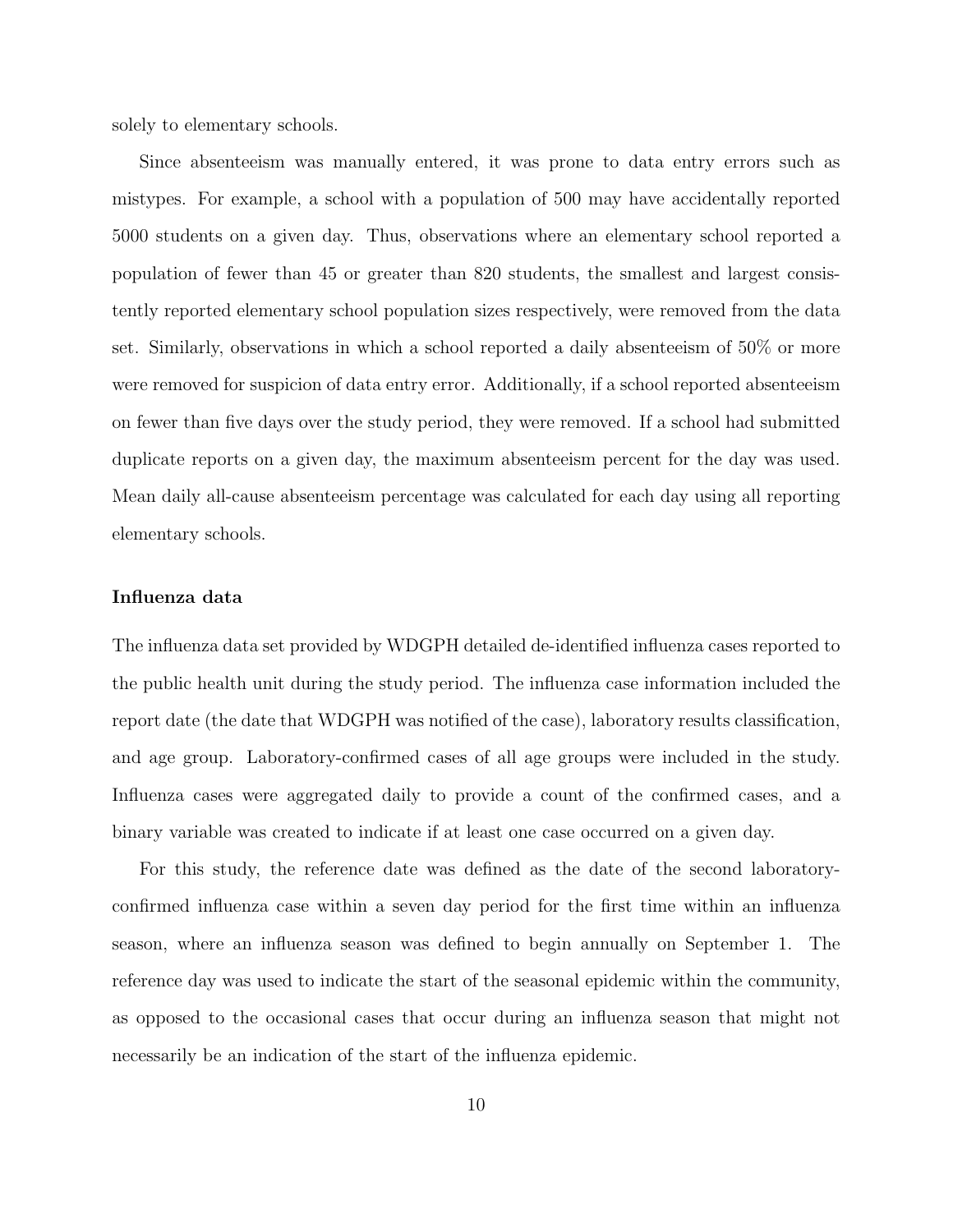#### <span id="page-17-0"></span>2.3.2 Epidemic Detection Models

The current practice for WDGPH is to raise an alarm when school absenteeism surpasses 10% in any given school, as an indication of possible increased transmission of communicable diseases (including influenza) within the given school. Since this study focused on region-wide alarms, aggregated absenteeism data was used as opposed to individual school absenteeism data. Therefore, for the purposes of this study we considered a region-wide epidemic alarm to be raised when the mean daily absenteeism surpassed 10%.

Model-based alternatives have recently been investigated as a potential improvement upon the current 10% threshold method [\(23\)](#page-41-3). In particular, distributed lag logistic regression models with fixed effects for seasonality terms and a random effect for school year consistently performed well in a previous study [\(23\)](#page-41-3), lending itself to be the primary model of interest.

Following the notation of Ward *et al.*  $(23)$ , the region-wide seasonal mixed effects logistic regression model was given by:

$$
logit(\pi_{tj}) = \beta_0 + \beta_1 x_{tj} + \beta_2 x_{(t-1)j} + \dots + \beta_{l+1} x_{(t-l)j} + \beta_{l+2} \sin_j(\frac{2\pi t^*}{T^*}) + \beta_{l+3} \cos_j(\frac{2\pi t^*}{T^*}) + \gamma_j,
$$
\n(2.1)

where the outcome of interest,  $\pi_{tj}$ , was the probability of at least one case occurring on day t in school year j. The main predictor variables,  $x_{(t-i)j}$ , were the lagged mean absenteeism percentages among elementary schools on the  $t - i$ th day with absenteeism data available before day of school year j, where lag time is from 0 up to l. The trigonometric functions captured the seasonality effect of influenza, where  $t^*$  represented the calendar day of the year on which  $x_{tj}$  was observed, and  $T^*$  equaled 365.25. The random effect for the jth school year was represented by  $\gamma_j$ , and was assumed to follow a  $N(0, \tau^2)$  distribution, accounting for intracorrelation among daily absenteeism and influenza observations within a given school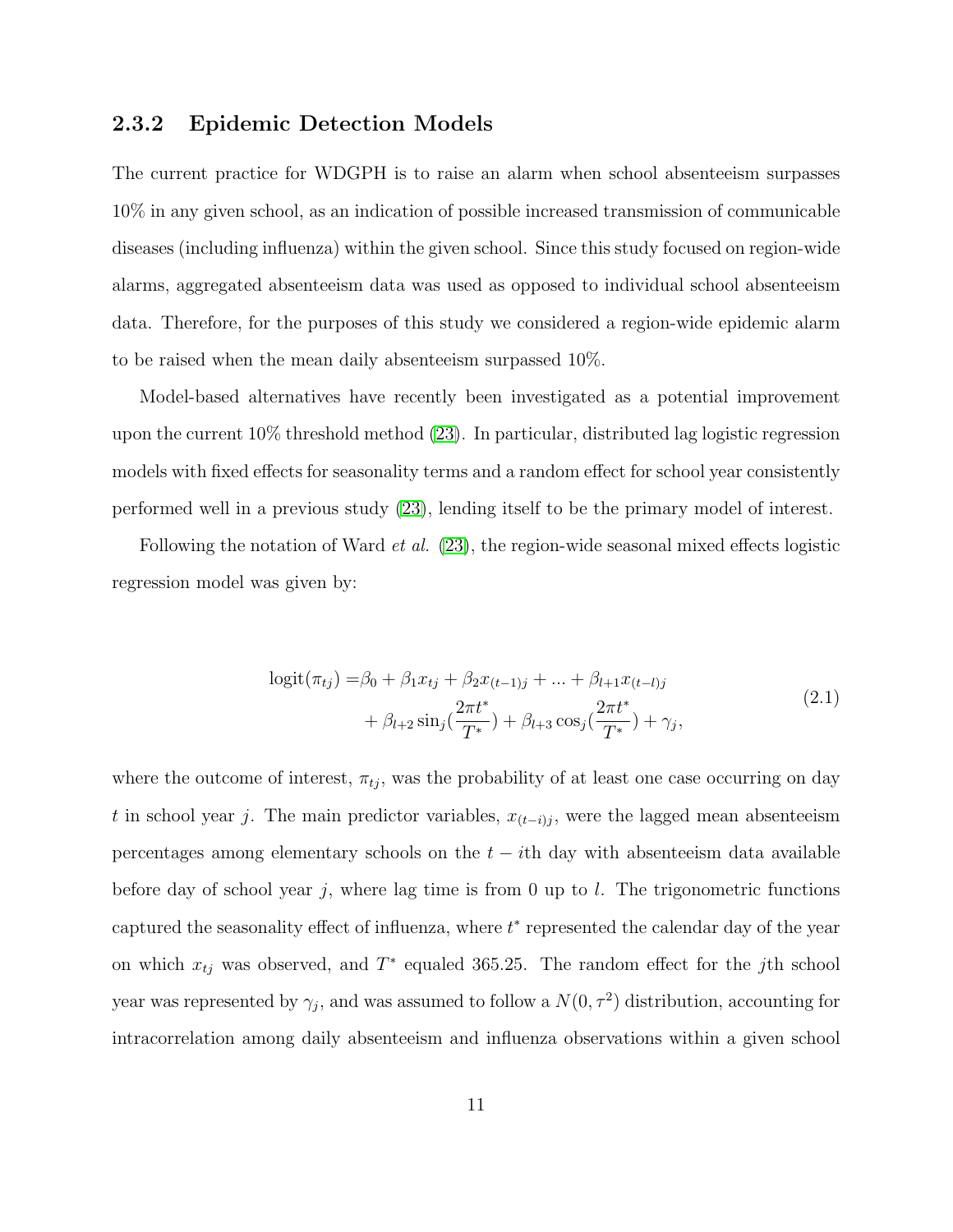year, but varied over different school years.

Additional models were explored to include indicator covariates for the day of the week (DOW), Monday through Friday, to account for their effects on absenteeism. For all versions of the seasonal mixed effects models, lag values between 1 and 15 were considered. The glmr function from the lme4 package in R was used to fit the aforementioned models [\(1;](#page-39-0) [13\)](#page-40-9).

Data from the first full school year available was used for training, and therefore was not used in model evaluation. Each school year was evaluated using models that had been fit using data from all prior years and September of the current year. Data from October to the reference date of the year of interest was used to evaluate model performance. The deletion method was used to deal with missing school absenteeism values [\(23\)](#page-41-3).

#### <span id="page-18-0"></span>2.3.3 Evaluation Metrics

A model was considered to raise an alarm on day t of school year j if the predicted probability of at least one laboratory-confirmed influenza case,  $\pi_{tj}$ , was greater than a threshold  $\theta$ . Various threshold values between 0.10 and 0.60 were tested, using 0.05 increments. The FAR and ATQ-based evaluation metrics were used to select an optimal threshold and lag value. All alarms raised after the reference date and before the beginning of the following school year were ignored.

#### Existing Evaluation Metrics

The study by Ward *et al.* proposed two metrics, false alarm rate (FAR) and accumulated days delayed (ADD), to evaluate the accuracy and timeliness, respectively, of alarms raised by a prediction model [\(23\)](#page-41-3). Within these two metrics, a true alarm was defined as an alarm that was raised within the 15 calendar day period prior to and including the reference date [\(23\)](#page-41-3). Alarms raised prior to this 15 day period are considered false alarms.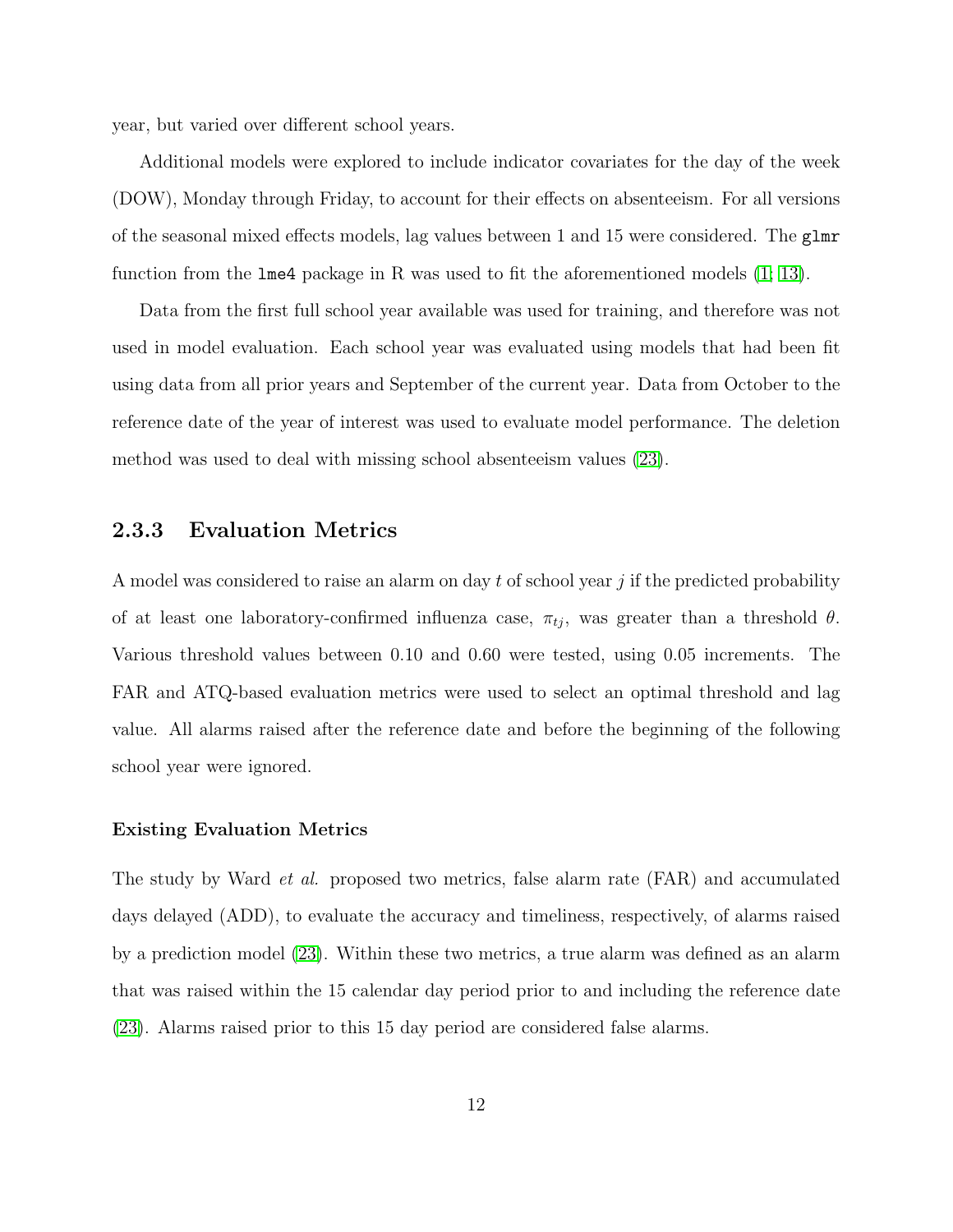The FAR for year j was defined as:

$$
FAR_j = \begin{cases} \frac{n_f}{n_f+1} & \text{if a true alarm was raised} \\ 1 & \text{if no true alarms were raised,} \end{cases}
$$
 (2.2)

where  $n_f$  was the number of false alarms raised in school year j [\(23\)](#page-41-3). The FAR produced a minimum value of 0 if no false alarms and at least one true alarm was raised in a given year, and a maximum value of 1 if no true alarms were raised in a year. FAR values close to 0 indicated high alarm accuracy, and values of 1 or close to 1 indicated no true alarms, or large amounts of false alarms.

The ADD for year *j* was defined as:

$$
ADD_j = \begin{cases} \tau_{optimal} - \tau_{observed} & \text{if a true alarm was raised} \\ \tau_{max} & \text{if no true alarms were raised,} \end{cases}
$$
 (2.3)

where  $\tau_{optimal}$  was the optimal number of calendar days of advance notice before the reference date (in this case 14 days), and  $\tau_{observed}$  was the number of calendar days before the reference date that the first true alarm is raised in year  $j$  [\(23\)](#page-41-3). If a model raised no true alarms in year j, a large value was assigned,  $\tau_{max}$ , representing the number of days between the first day of the school year absenteeism data was available and the reference date [\(23\)](#page-41-3). The ADD produced its optimal value of 0 when a true alarm was raised 14 days prior to the reference date. For true alarms, the ADD increased in value as an alarm was raised closer to the reference date.

Both the  $FAR_j$  and  $ADD_j$  were calculated for each school year j, and then were averaged over all school years. Models that produced the smallest average FAR and ADD values were favoured, however it was hard to obtain a model that minimized both the FAR and ADD simultaneously. Due to this limitation, one metric was prioritized. In this case, model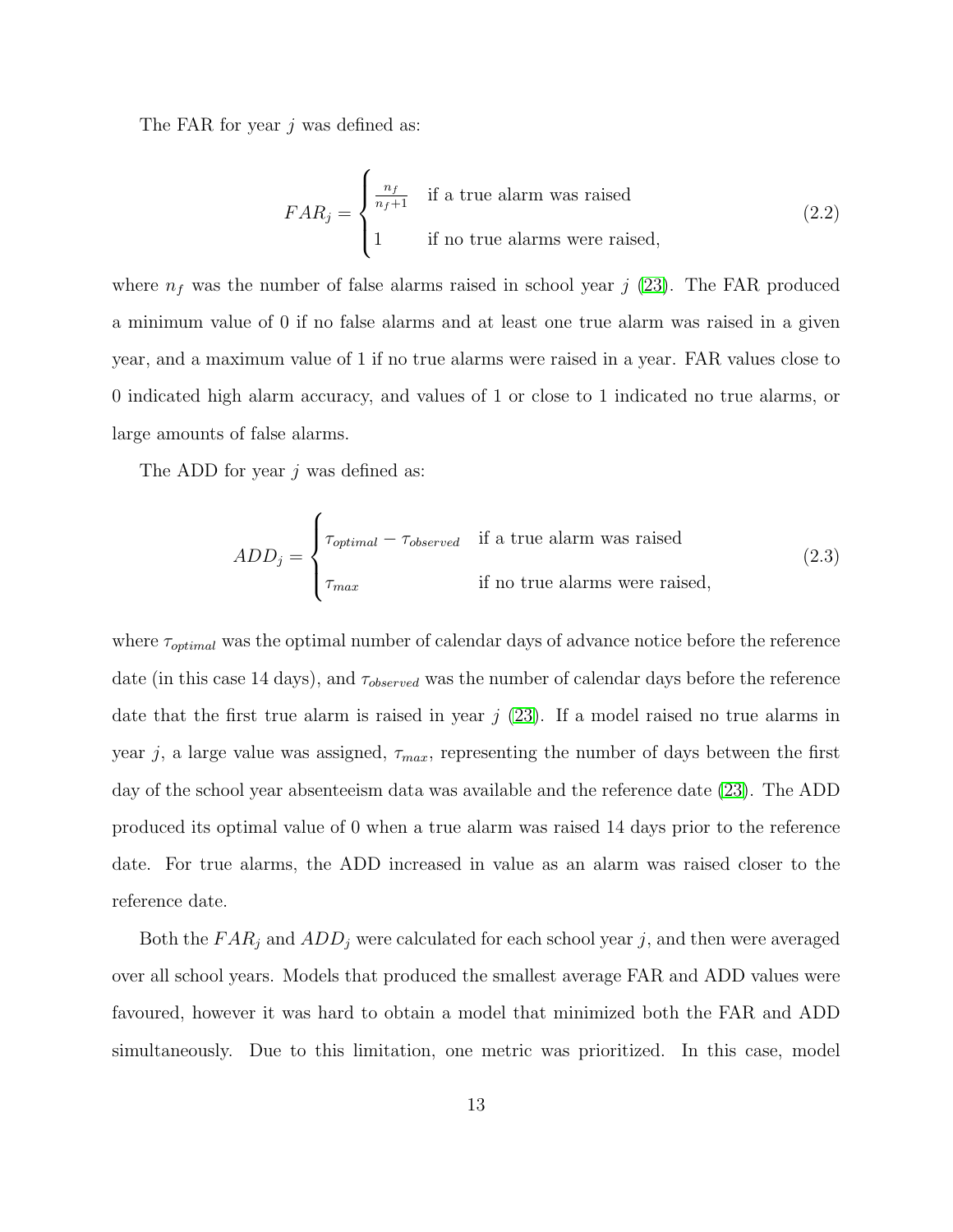accuracy was selected, therefore the model that produced the smallest FAR was selected, and the ADD was used as a tie breaker [\(23\)](#page-41-3).

The two metrics proposed by Ward *et al.* evaluated the accuracy and timeliness of alarms separately [\(23\)](#page-41-3). As a result of this, models were selected based solely on the accuracy criterion [\(23\)](#page-41-3), failing to optimize the timeliness of alarms. Additionally, Ward et al. defined true alarms to be strictly between the reference date and 14 days prior, and defined the optimal alarm to be exactly 14 days prior to the reference date [\(23\)](#page-41-3). Consequently, an alarm raised one day earlier than the optimal alarm day is considered to be a false alarm, which makes the FAR and ADD metrics appear rigid in definition. These limitations motivated the formulation of a novel metric, Alarm Time Quality (ATQ), which provides a gradient approach to optimizing models based on alarm timeliness and accuracy.

#### Alarm Time Quality

Our proposed ATQ metric was based on the principles that: (1) an optimal alarm is raised 14 days prior to the reference date, (2) it is preferred that an alarm is raised during the ideal time interval of one to two weeks prior to the start of the influenza epidemic, and (3) alarms raised marginally before or after the optimal alarm time are informative but should be penalized in comparison to the optimal alarm time and the ideal time interval.

The ATQ for alarm  $i$  raised in year  $j$  was defined as:

<span id="page-20-0"></span>
$$
ATQ_{ij} = \begin{cases} \left(\frac{14 - \tau_{ij}}{21}\right)^4 & \text{if } \tau_{ij} \le 14\\ \left(\frac{14 - \tau_{ij}}{21}\right)^2 & \text{if } 14 < \tau_{ij} \le 35\\ 1 & \text{if } \tau_{ij} > 35 \end{cases}
$$
 (2.4)

where  $\tau_{ij}$  was the number of calendar days before the reference date that alarm i was raised in year j. In lieu of strict true and false alarm definitions, a power function was used in the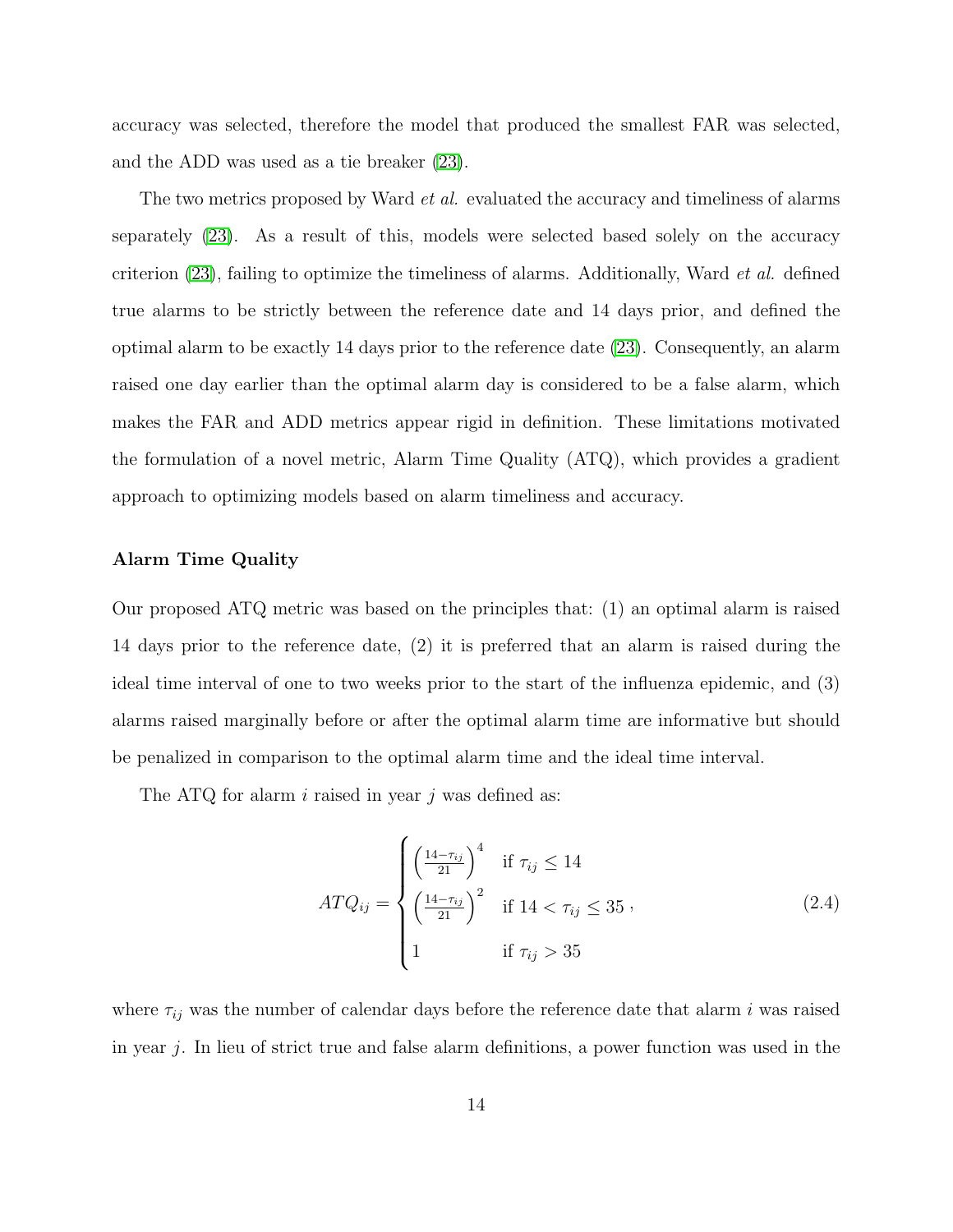ATQ that was contingent on when an alarm was raised in relation to the optimal alarm. The power function penalizes alarms raised prior to the optimal day more than equidistant alarms raised after the optimal day. This provided a gradient scale that assessed the accuracy of each individual alarm raised by a model. The numerator of the ATQ is comparable to the ADD metric defined by Ward et al., calculating the distance in days from the optimal alarm. Since the reference date was different every year, the maximum possible value of the numerator changed every year. Thus, we restricted the ATQ to be a value between 0 and 1, by normalizing on a three week (21 day) period from the optimal alarm day. Alarms raised prior to the three week period from the optimal alarm (35 days prior to the reference date), were considered too early for public health to effectively implement mitigation strategies, and were assigned the maximum value of 1. Thus the ATQ yielded its minimum value of 0 when an alarm was raised on the optimal day, and increased as an alarm was raised earlier or later than the optimal day up to a maximum value of 1. Visually, the ATQ embodied these principles by creating a valley shaped curve to assess an alarm (Figure [2.1\)](#page-44-1), with the smallest values achieved for alarms raised 7-14 days prior to the reference date, and higher values observed as alarms were raised further from the optimal alarm time.

Additional values for the denominator and power functions in the ATQ were considered, to identify a definition of the ATQ that provided adequate penalization for suboptimal alarms. The denominator values of 14, 21, 30, and  $\tau_{\text{max}}$  were examined, where  $\tau_{\text{max}}$  is the number of days between September 1 of the given school year and the reference date. The denominator value of 14 was deemed to penalize alarms that occurred between the reference date and a few days prior too heavily. Conversely, denominator values of 30 and  $\tau_{max}$  did not penalize alarms raised prior to the optimal alarm date enough. A balance was found with the choice of 21 for the denominator.

Similarly, the power function values of 2, 3, 4, and 5 for alarms raised after the optimal alarm date (i.e.  $\tau_{ij} \leq 14$ ) were examined. Power values of 2 and 3 were found to increase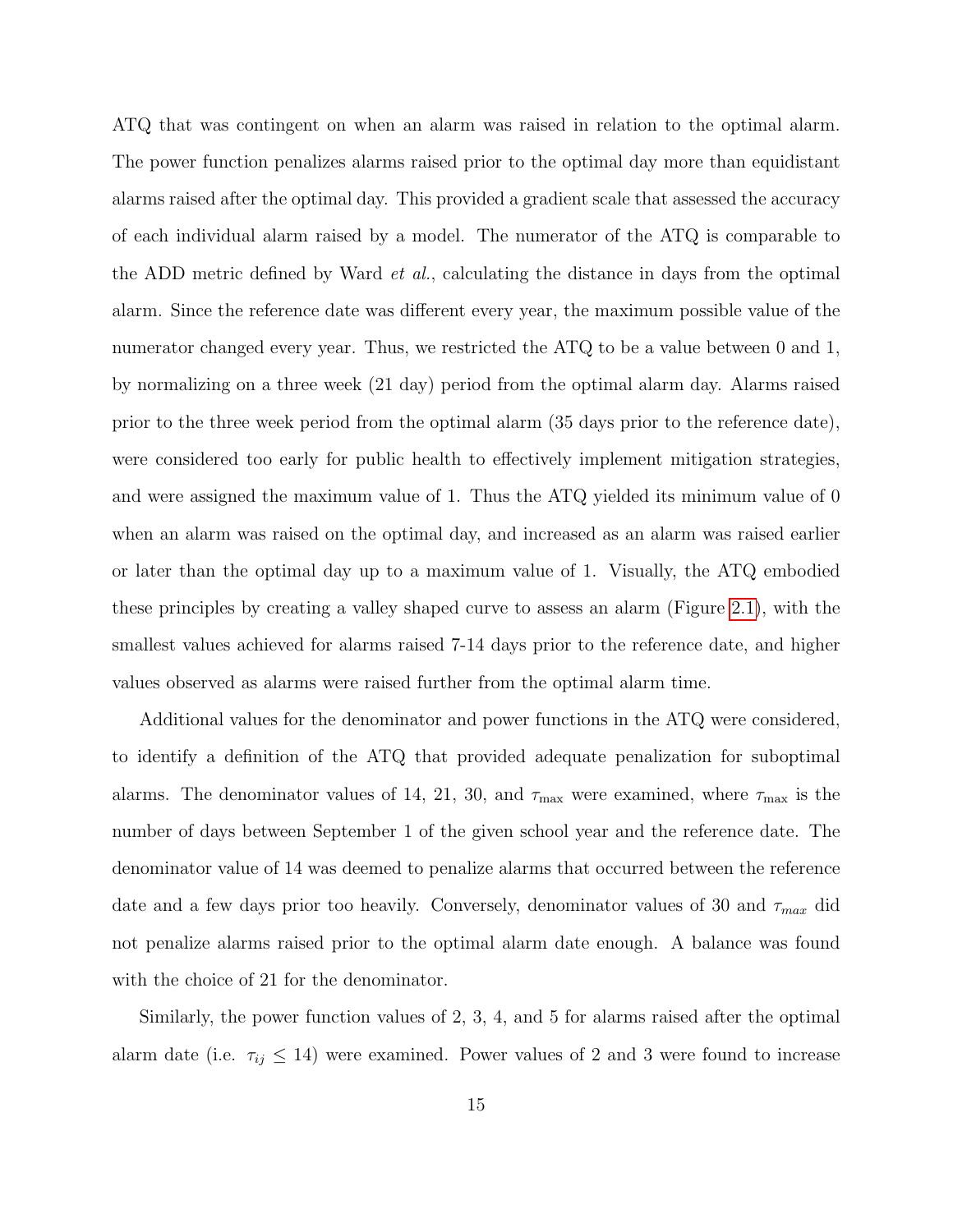the ATQ value too rapidly after the optimal alarm date, which penalized alarms within the ideal range too severely, whereas the power value of 5 did not sufficiently penalize alarms that occurred a few days prior to the reference date. The selected exponent value of 4 minimized the value of the ATQ during the ideal range of 7-14 days prior to the reference date, and sufficiently penalized alarms raised outside of that range. For alarms raised prior to the optimal alarm date (i.e.  $14 < \tau_{ij} \leq 35$ ), power function values of 1, 1.5, 2, and 3 were examined. Powers of 1 and 1.5 appeared to penalize values too linearly, especially near the optimal alarm date, where a slow gradient was preferred for increasing the penalization. Conversely, the power value of 3 had a gradient that increased too slowly, which falsely suggested that alarms raised 21 days prior to the reference date were within the ideal range. Therefore, a power of 2 was selected because it had an ideal gradient.

#### <span id="page-22-0"></span>Model Evaluation

The ATQ evaluates the quality of a single alarm raised. In order to evaluate how a statistical model performs while taking into consideration all alarms raised over several years, different summary statistics of ATQs were considered. We considered the average alarm time quality (AATQ), and first alarm time quality (FATQ), as well as their weighted counter parts. Each metric was used as model selection criterion, to choose model lag and threshold parameters.

#### Average Alarm Time Quality

The first method, AATQ, was the average ATQ values. However, due to the varying number of alarms raised each year, particularly years where no alarms were raised, the AATQ was not an average of all alarms raised, but rather an average of ATQ yearly averages. Therefore the AATQ was calculated in a three step process:

1. Calculate the ATQ value for every alarm raised using equation [2.4.](#page-20-0)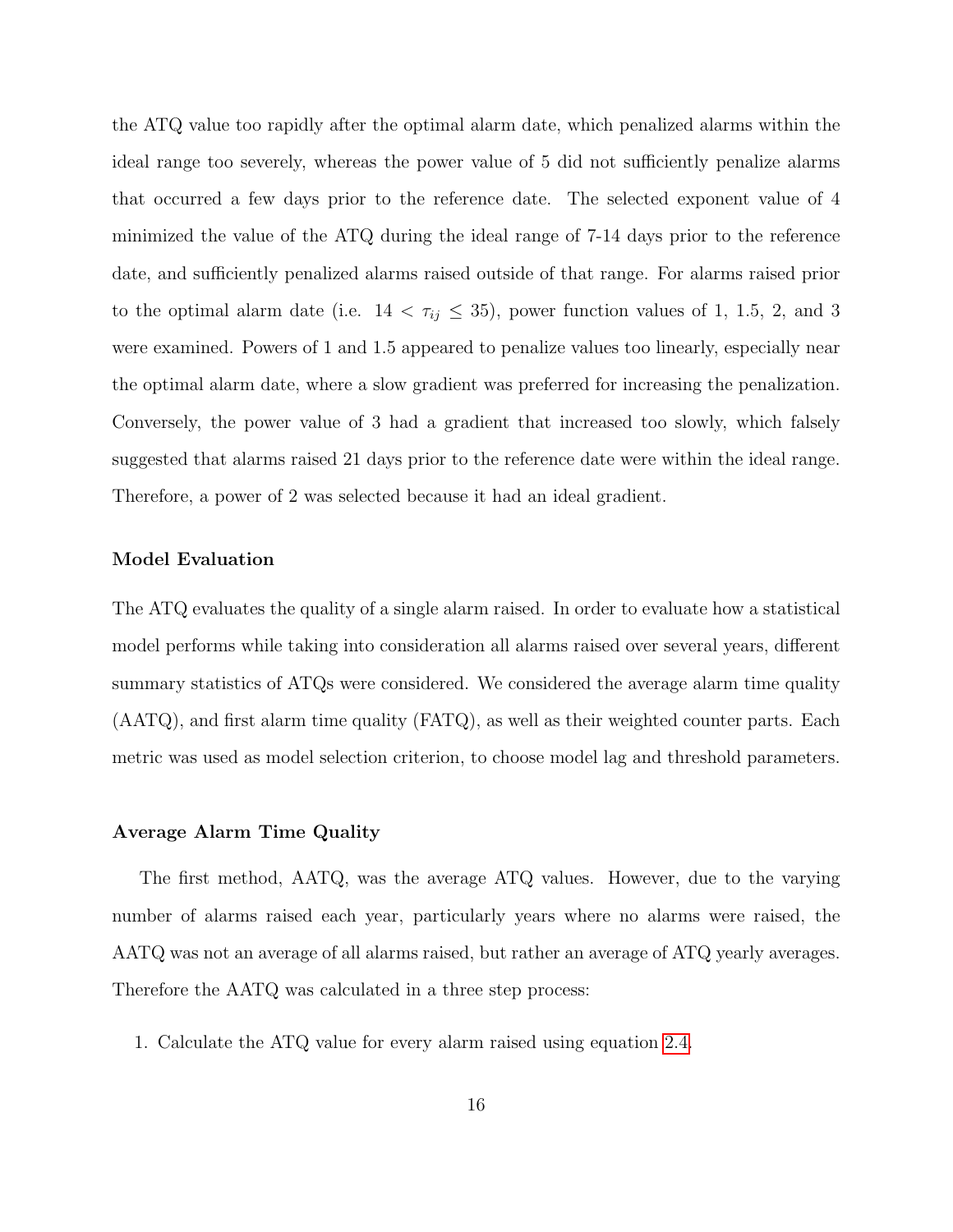2. For each year, j, take the mean ATQ value to produce an  $AATQ_j$  value for every year, assigning a value of 1 if no alarms were raised. That is:

$$
AATQ_j = \begin{cases} \sum_{i=1}^{n_j} ATQ_{ij} & \text{if alarm raised in school year } j\\ 1 & \text{if no alarms were raised in school year } j, \end{cases}
$$
 (2.5)

where  $n_j$  is the number of alarms raised in year j.

3. Take the mean of all yearly  $AATQ_j$  values, producing a final  $AATQ$  value for the model and its corresponding lag and threshold parameters. This is given by:

$$
AATQ = \frac{\sum_{j=1}^{J} AATQ_j}{J},
$$
\n(2.6)

where J is the number of years evaluated.

#### First Alarm Time Quality

In practice, public health units would be likely to react and consider the implementation of behavioural intervention strategies when the first alarm is raised. Therefore it is crucial to determine the quality of the first raised alarm. Based on this, the FATQ was derived, which evaluated the first alarm raised in each year. Subsequent alarms raised after the first alarm do not affect the FATQ value. The FATQ was calculated for each model using the following steps:

1. For each year, j, calculate the ATQ value for the first alarm raised, denoted  $ATQ_{1j}$ , using equation [2.4.](#page-20-0) If no alarms were raised in a given year, assign that year a value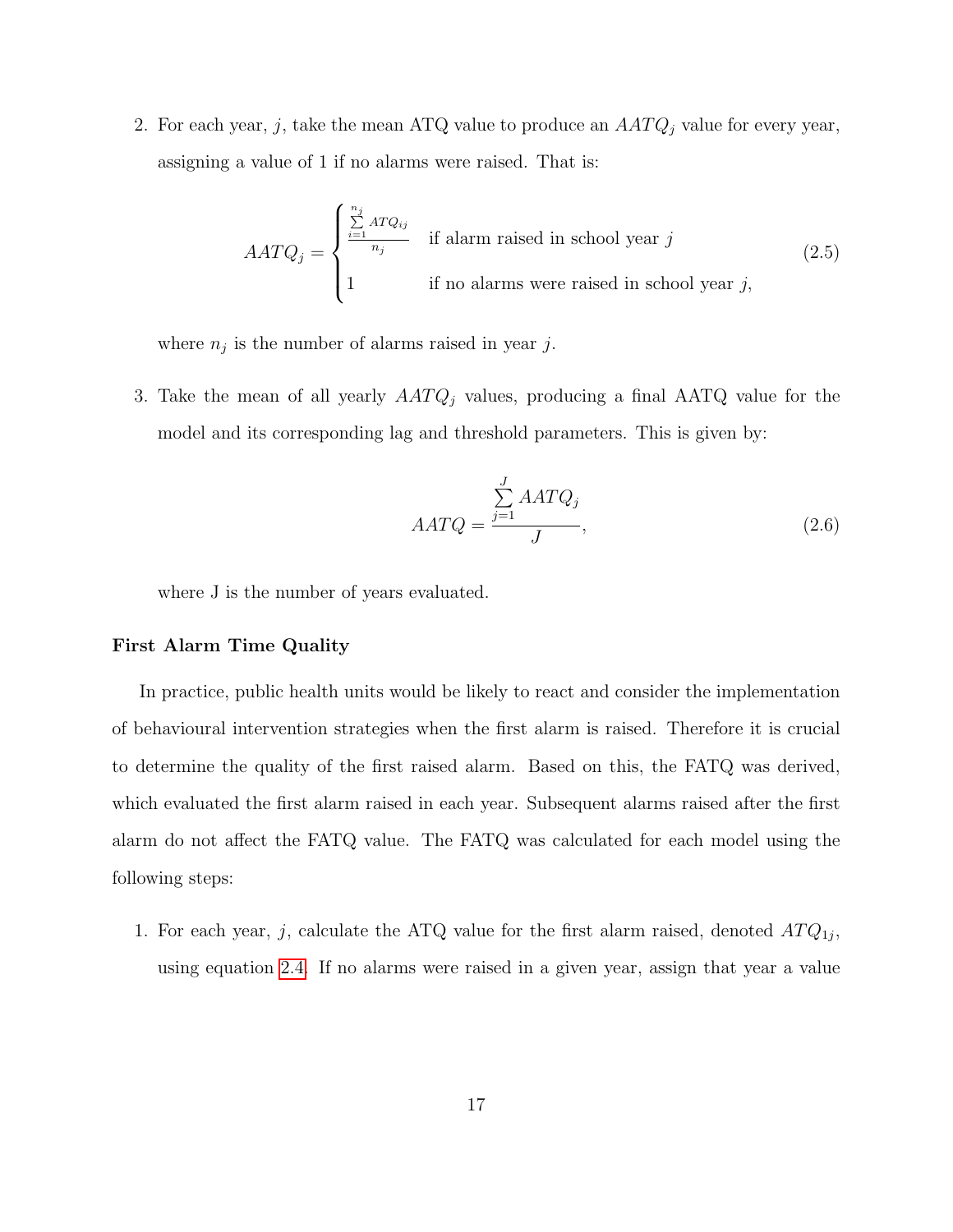of 1. The  $FATQ_j$  is therefore defined as:

$$
FATQ_j = \begin{cases} ATQ_{1j} & \text{if alarm raised in school year } j \\ 1 & \text{if no alarms were raised in school year } j \end{cases}
$$
 (2.7)

2. Take the mean of all  $FATQ_j$  values, producing the final FATQ value for the model and its corresponding lag and threshold parameters. This is expressed by:

$$
FATQ = \frac{\sum_{j=1}^{J} FATQ_j}{J},
$$
\n(2.8)

where J is the number of years evaluated.

#### Weighted AATQ and FATQ

In both of the AATQ and FATQ metrics, all prediction years were weighted equally. However since a prediction model to raise alarms for each year was trained using all data from preceding years, later school years would have larger training data sets to fit a prediction model (and thus result in better model fitting) than earlier years. Therefore, predictions in later school years could yield better predictive results than earlier school years' predictions. To account for this, weighted versions of the AATQ and FATQ were developed. The weight applied to each years' prediction was calculated based on the number of full years used in its training set, divided by the total number of training years in every prediction years' model. Therefore, the weight applied to year  $j$  predictions was defined as:

$$
W_j = \frac{\text{Number of Training Years in Prediction Model}_j}{\sum_{i=1}^n \text{Number of Training Years in Prediction Model}_i},\tag{2.9}
$$

where j indexed the year, and n was the number of prediction years in the study. This weight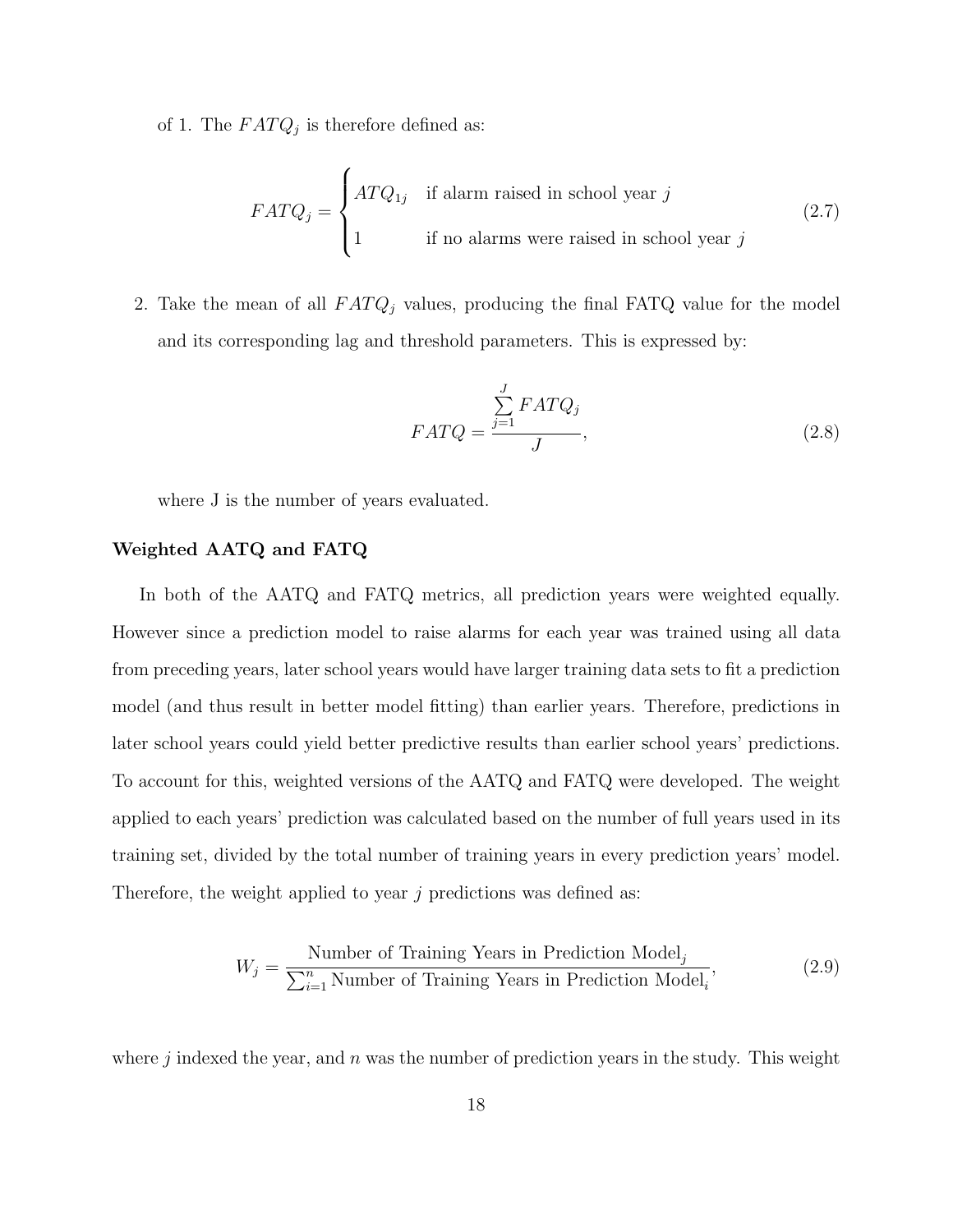was applied in steps 3 and 2 of the AATQ and FATQ algorithms respectively, to calculate the the Weighted Average Alarm Time Quality (WAATQ) and Weighted First Alarm Time Quality (WFATQ) metrics. The weighted metrics were given by:

$$
WAATQ = \sum_{j=1}^{J} W_j AATQ_j,
$$
\n(2.10)

and

$$
WFATQ = \sum_{j=1}^{J} W_j FATQ_j . \qquad (2.11)
$$

For all evaluation metrics, the model that produced the smallest value was selected. The alarms raised by the models with the smallest values of the AATQ, FATQ, and their weighted counterparts were compared graphically to the alarms raised from the model selected using the FAR proposed by Ward et al. [\(23\)](#page-41-3). Additionally, to aid the evaluation of timing of alarms over all years, alarms were categorized as follows: too late (alarm raised 0-3 days prior to the reference date), slightly late (alarm raised 4-6 days prior to the reference date), ideal (alarm raised 7-14 days prior to the reference date), slightly early (alarm raised 15-21 days prior to the reference date), and too early (alarm raised more than 21 days prior to the reference date). For the purposes of this analysis, an acceptable alarm was defined as an alarm raised between 4-21 days prior to the reference date, encompassing alarms that were categorized as slightly late, ideal, and slightly early. This range was considered to be acceptable as it provided sufficient time for public health officials to implement mitigation strategies prior to the start of the epidemic, while not being so early in the season that residents may not feel cause to follow recommendations.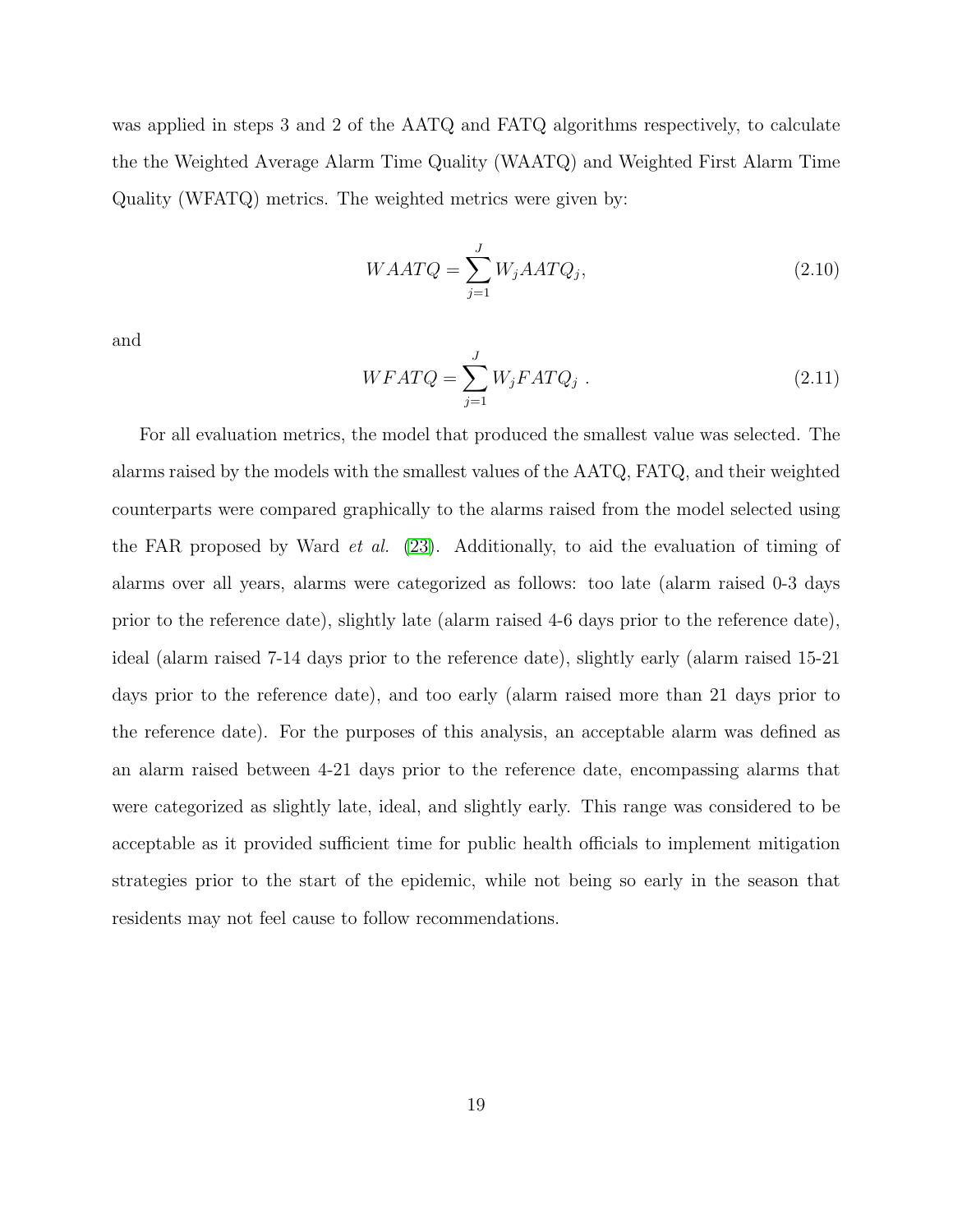#### <span id="page-26-0"></span>2.3.4 Simulation Study

The purpose of the simulation study was to verify that ATQ-based metrics selected models that raised high quality alarms, and to compare alarms raised by ATQ and FAR-selected models. Our simulation model consisted of three main sequential parts: 1) a population of individuals was generated; 2) an influenza epidemic was simulated over the population for a given year; 3) a random probabilistic model was applied to the simulated population and epidemic to generate influenza and simulated school absenteeism data. The following sections detail each stage of the data simulation.

#### Population Simulation

To mimic a realistic population, our simulation model was developed based on demographics of WDG region in Ontario, Canada, and estimated parameters such as the number of elementary schools and school size. An 80x80 square was used to represent the WDG region, and was divided into 16 equally sized square subregions to allow for heterogeneous population densities across the region. Each subregion had a population size proportional to the number of schools within the subregion, and its student population sizes. To generate the number of elementary schools within each subregion, a  $Gamma(\alpha, \beta)$  distribution was considered. The  $\alpha$  and  $\beta$  parameters were estimated by fitting a gamma distribution to the number of elementary schools within each catchment area in the UGDSB, using the absenteeism data provided by WDGPH. The number of elementary schools within each subregion was randomly drawn from the resultant Gamma(4.313, 3.027) distribution and rounded to the nearest integer. Similarly, a Gamma $(\alpha, \beta)$  distribution was used to generate the student population sizes for each elementary school. Parameters were estimated by fitting a gamma distribution to the elementary school student population sizes using the absenteeism data set provided by WDGPH. The student population size of each elementary school was randomly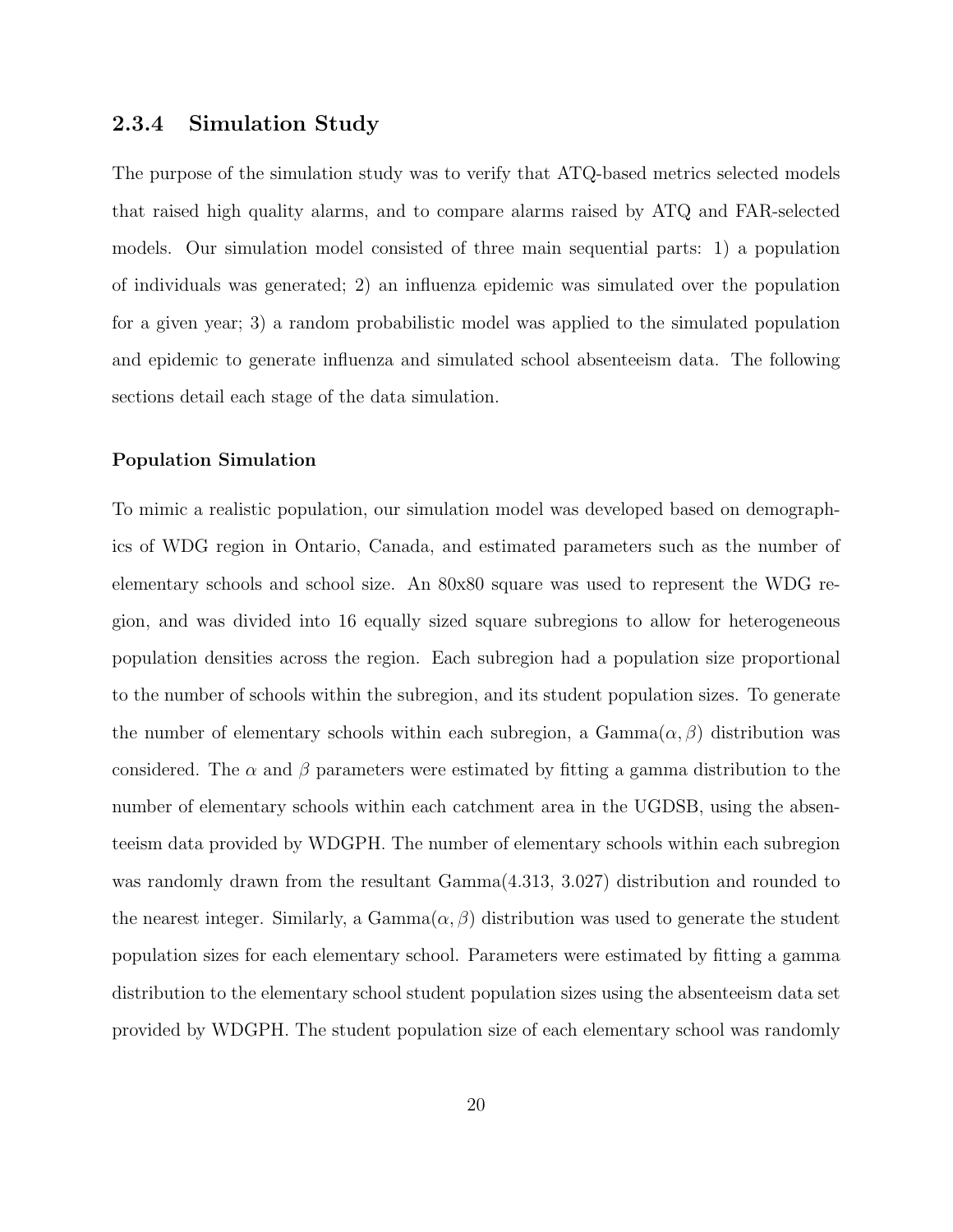drawn from the resultant Gamma(5.274, 0.014) distribution and rounded to the nearest integer. Elementary schools were randomly assigned to subregions, based on the number of schools within each subregion.

Since our study focused on elementary school absenteeism, our simulated population consisted of two subpopulations: (1) households with at least one elementary school aged child, (2) households without members of elementary school age. Given the simulated elementary school population sizes, the population was created using the demographics of WDG reported in the WDGPH's 2016 Census profile [\(17\)](#page-41-4). The census profile provided information on household size, lone and coupled parents, households with and without children, the distribution of number of children, and age category distribution. Household structures were generated using this information, where we assumed that a household has a maximum size of five people, and a maximum of three children within a household. Since not all children within a household are elementary school aged, an approximation of the proportion of children that are elementary school aged was made based on the census age categories [\(17\)](#page-41-4). Therefore the probability a simulated child within a household attended elementary school was proportional to the population under 20 years old, that was aged 5-14 years old. Subpopulation 1 was randomly assigned to an elementary school such that the children within the same household were assigned to the same school. Based on the elementary school assignment, households within subpopulation 1 were assigned to the schools' corresponding subregion. Subpopulation 2 was randomly assigned to subregions, such that a subregions' population was proportional to that of school population sizes within the given subregion. Locations of each household were generated by complete spatial randomness within the subregions' 20x20 boundaries. Due to the computational cost associated with epidemic simulation, approximately a quarter of the WDG population was simulated for illustrative purposes.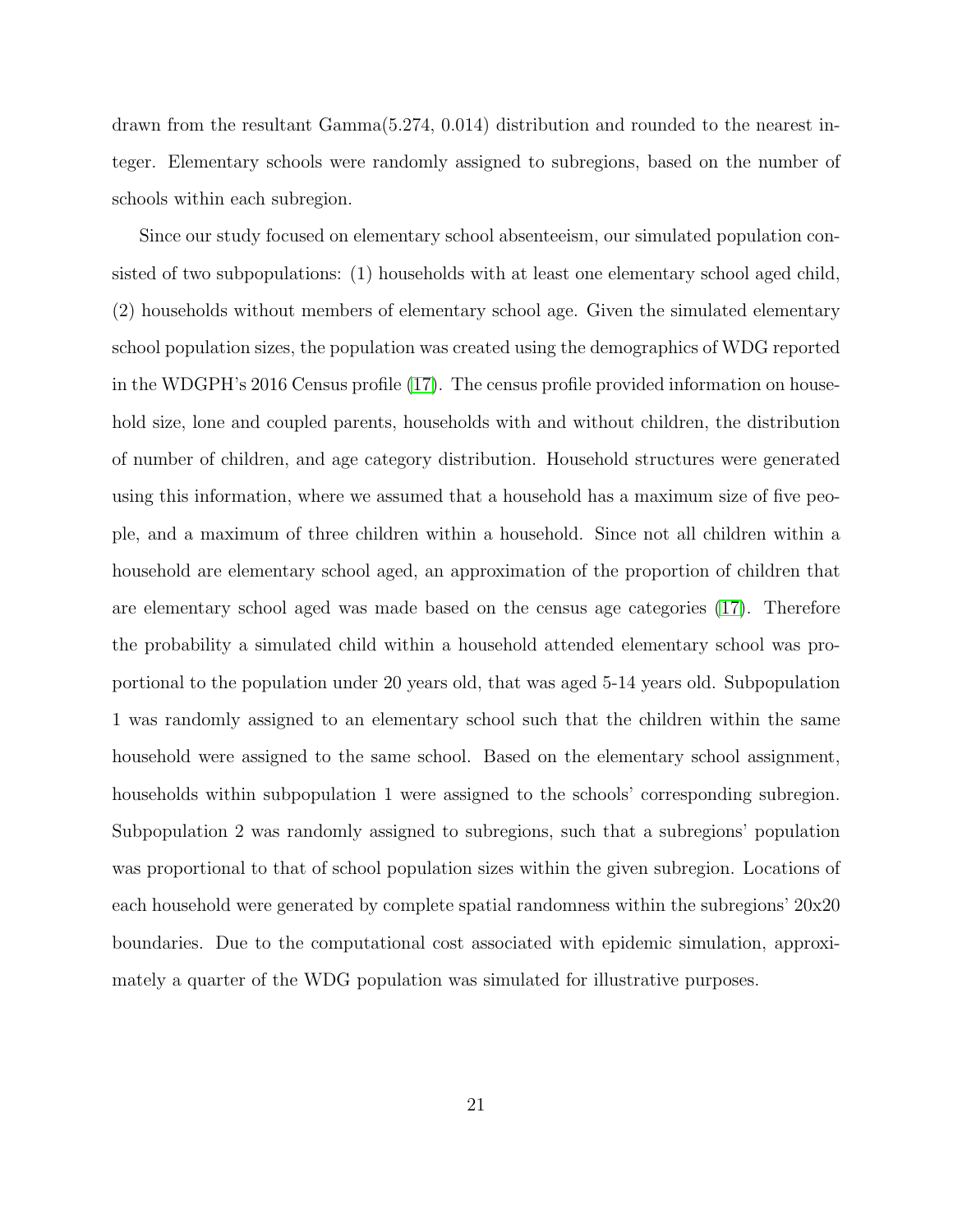#### Epidemic Simulation

Individual level models  $(ILM)$ , as outlined by Deardon *et al.*  $(2)$ , have been used to model and simulate epidemic data. ILMs allow for individual level effects and can be used for spatial or contact-based infections. For this simulation study, a homogeneous spatial ILM was used within a susceptible, infectious, and removed (SIR) framework. Under the ILM framework, the probability of a susceptible individual  $i$  becoming infected by an infectious individual in the time interval  $[t, t + 1)$ ,  $P(i, t)$ , was given by:

$$
P(i,t) = 1 - \exp(-\alpha \sum_{j \in I(t)} d_{ij}^{-\beta}) \qquad \alpha, \beta > 0, i \in S(t), \tag{2.12}
$$

where  $S(t)$  and  $I(t)$  denoted the set of all susceptible and infectious individuals at time t respectively;  $\alpha$  was the infectivity parameter for contracting the disease;  $d_{ij}^{-\beta}$  quantified the risk of infection of individual  $i$  depending on the distance from infectious individual  $j$ , with  $d_{ij}$  being the Euclidean distance between individual i and infectious individual j, and  $\beta$  was the spatial parameter for the geometric rate of decay. Additionally, the infectious period was set to 4 days  $(8)$ .

To simulate influenza epidemics in our population, the susceptibility factor and the spatial parameter were selected as  $\alpha = 0.0019$ , and  $\beta = 3$  respectively. These values were chosen because they created a reasonable spread of infection across the population, in which the resulting infection would not spread too quickly and would typically infect 3-11% of the population [\(20\)](#page-41-5). Epidemic curves were visually inspected to determine if an influenza epidemic grew and decayed reasonably, where unreasonable epidemics were discarded. The choice of parameter values depend on the population size, density, and the nature of the disease, thus the chosen parameter values are only suitable for this specific study. The epidata function in the EpiILM R package was used to simulate epidemics with a spatial ILM within a SIR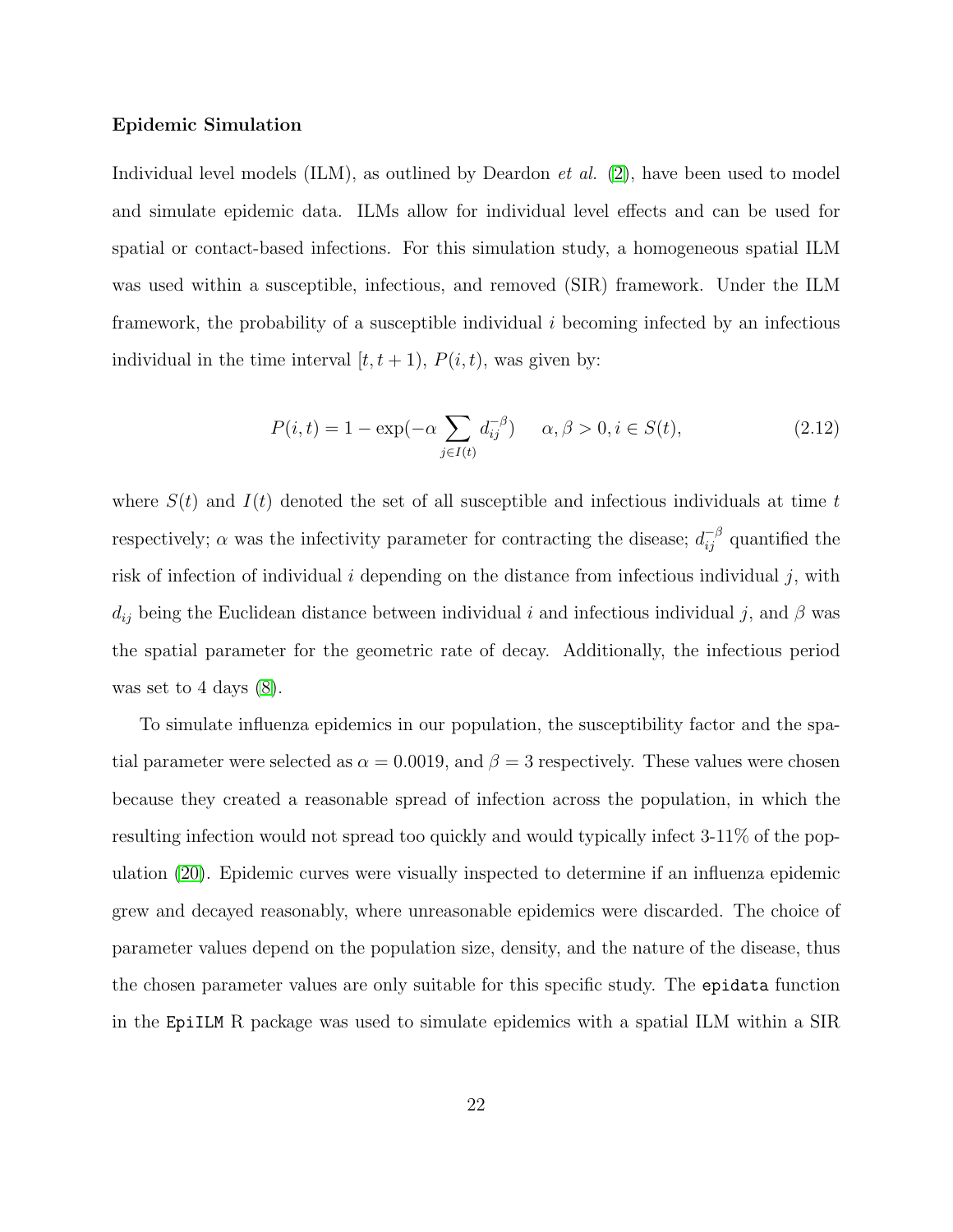frame work [\(24\)](#page-41-6).

To mimic the fluctuating start of the annual influenza epidemic, the epidemic start time on which initial infection times were based, was drawn from a normal distribution with a mean and standard deviation of 45 and 15 days respectively. Without loss of generality, we set September 1 to be day 1 ( $t = 1$ ), thus a mean of 45 days after day 1 would be October 16, which was similar to the mean of the occurrence time of the first influenza case observed in the WDGPH data. Start times of less than 20 days were reassigned to 20 days, since the influenza epidemic was unlikely to begin that early on in a year. Epidemics were initiated by randomly infecting two individuals from each of the 16 subregions, with a random infection time that is within 14 days of the epidemic start time. The maximum epidemic length was set to  $t = 270$  to resemble the seasonal epidemic ending by the end of May, however since we were primarily interested in the start of the epidemic the length of the epidemic was not critical.

#### Laboratory Case Confirmation and Absenteeism System

Influenza and absenteeism data was generated based on probabilistic models, because not all infected individuals seek medical attention, and not all student absences are due to illness. We assumed that 2% of infected individuals received influenza laboratory confirmation based on the proportion of laboratory-confirmed influenza cases in WDG, under the assumption that 3-11% of the WDG 2016 census population was infected with influenza each year [\(20;](#page-41-5) [17\)](#page-41-4). Since the infection period was 4 days long, there was a 0.5% chance per day that an infected individual would receive laboratory confirmation. Simulated laboratory-confirmed influenza cases were aggregated daily to provide a count of the confirmed cases, and a binary variable was created to indicate if at least one case occurred on a given day. Reference dates for each simulated epidemic were calculated as described in Section [2.3.1.](#page-16-0)

In this study, we only considered two scenarios in which a child is absent from school.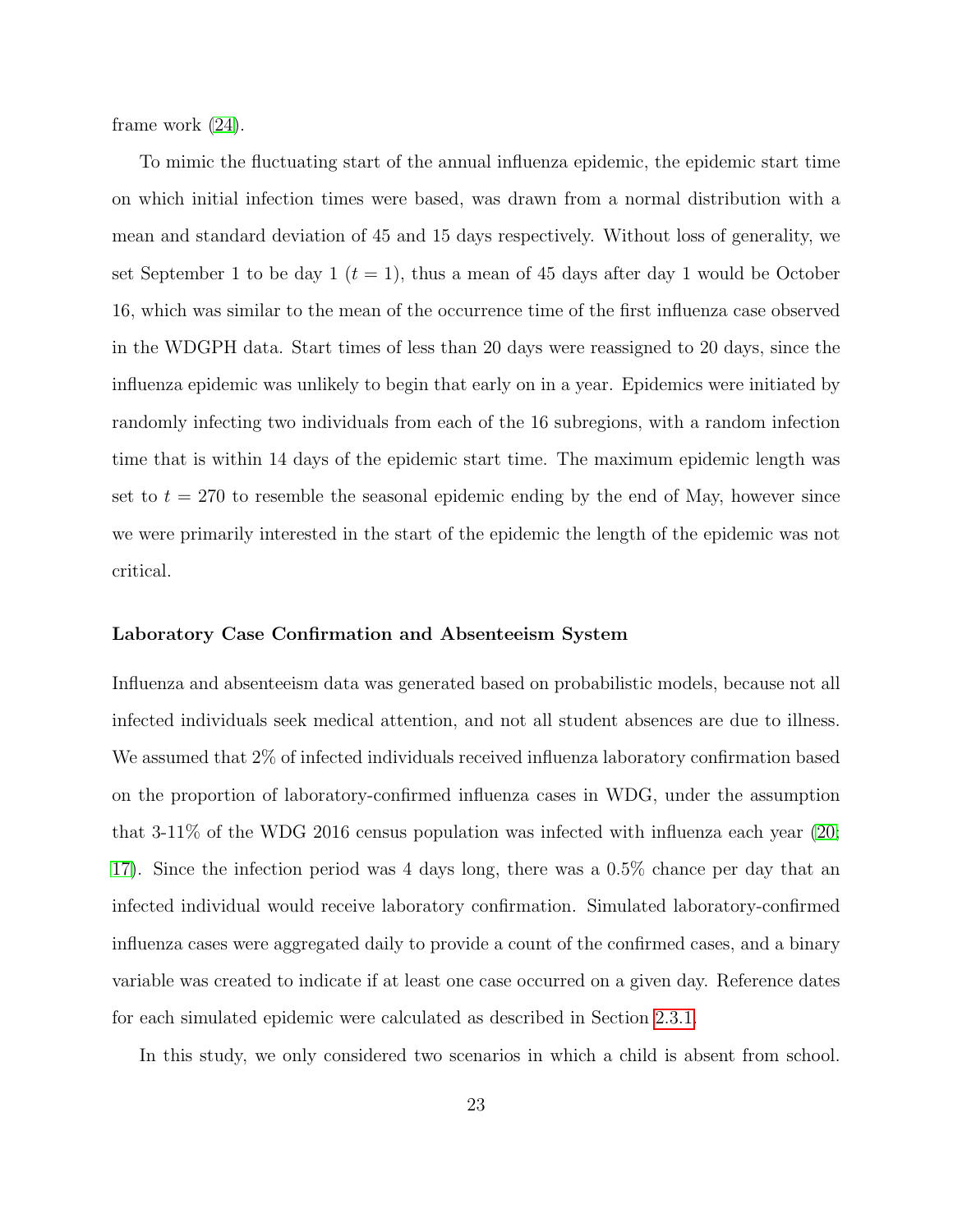The first scenario was that a child did not have influenza and is absent due to other reasons. The second scenario was that a child had influenza and is absent. It required two different probabilistic models to simulate absent students under the two scenarios. Since students are unlikely to be absent due to influenza illness early in the school year, a baseline proportion of absenteeism under scenario 1 was estimated using absenteeism data provided by WDGPH from all September months. Our estimated baseline proportion of a student being absent from school given they are not infected with influenza was 2% per day. When a student was infected by influenza, we assumed that there was a 95% chance they were absent from school each day until recovered. Using the simulated data absenteeism counts, daily absenteeism percentage was recorded for each school. Mean daily all-cause absenteeism percentage across all schools was used to produce data sets for statistical modelling, as described in Section [2.3.1.](#page-15-0)

The simulation study was simpler than real epidemics. Therefore, a simpler statistical model without school year random effects and DOW indicators was considered for raising alarms in the simulated data set. A logistic regression model with lagged absenteeism and fixed seasonal terms was fit to the simulated data given by:

$$
logit(\pi_{tj}) = \beta_0 + \beta_1 x_{tj} + \beta_2 x_{(t-1)j} + \dots + \beta_{l+1} x_{(t-l)j} + \beta_{l+2} \sin_j(\frac{2\pi t^*}{T^*}) + \beta_{l+3} \cos_j(\frac{2\pi t^*}{T^*}).
$$
\n(2.13)

<span id="page-30-0"></span>All covariates are as described in Section [2.3.2.](#page-17-0)

A total of ten replications, each consisting of ten annual epidemics, were simulated. For each replication, logistic regression models described by equation [2.13](#page-30-0) were fit to the simulated data of each year, and lag and threshold parameters were selected for each replication based on the optimization of the evaluation metrics. Differences between the alarms raised by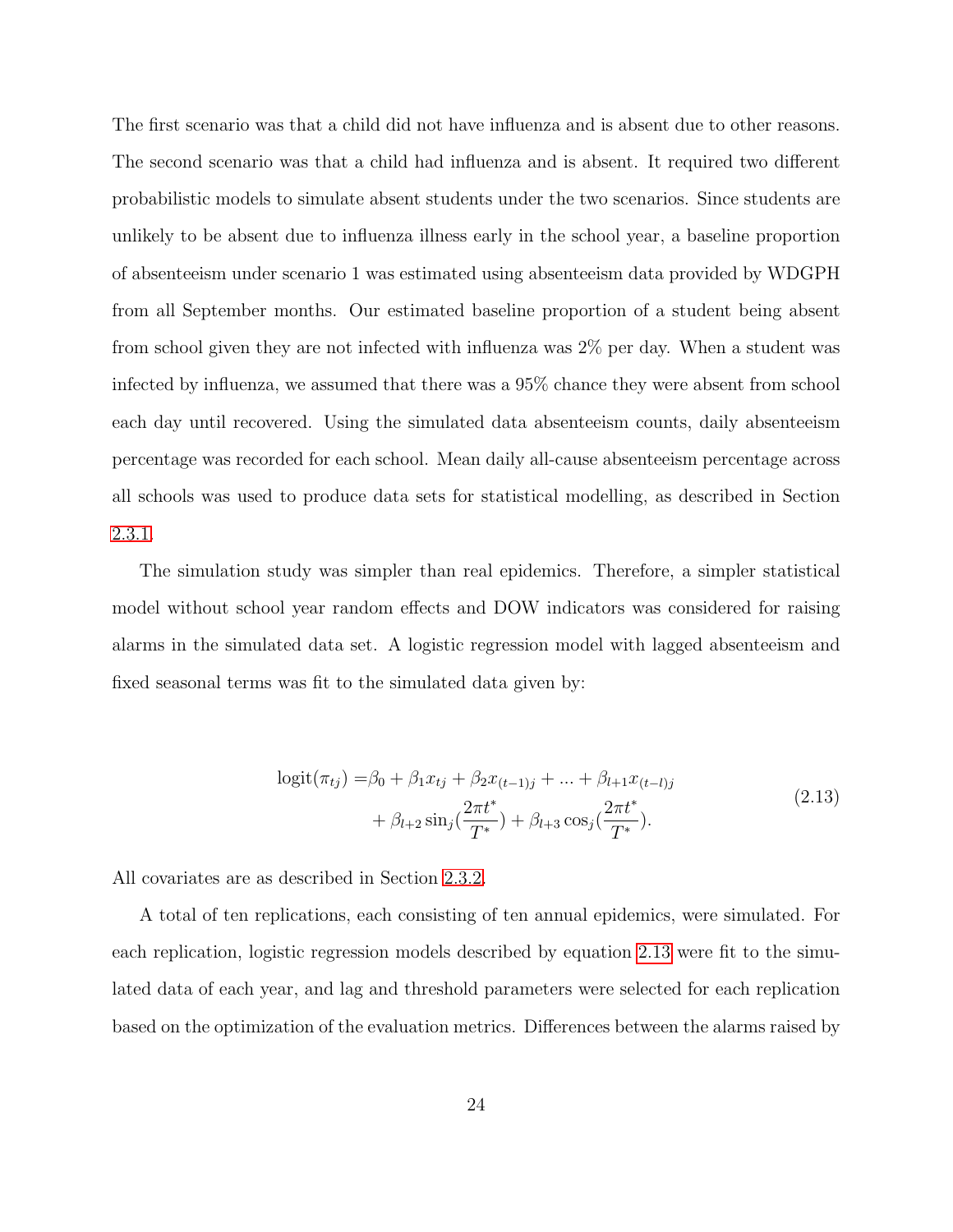ATQ and FAR-selected models were assessed across the ten replications, aided by graphical comparisons and alarm categorizations as described in Section [2.3.3.](#page-22-0)

## <span id="page-31-0"></span>2.4 Results

#### <span id="page-31-1"></span>2.4.1 Preliminary Data Analysis of WDGPH Data

Average elementary school absenteeism and laboratory-confirmed influenza cases for WDG over the study period are shown in Figure [2.2.](#page-45-0) Among 88 elementary schools, on a given day there were between 0 to 40 elementary schools reporting absenteeism to WDGPH, with a median of 10 elementary schools. Throughout the study period, only nine elementary schools reported absenteeism on more than 50% of the available school days. In total, 1,697 out of 1,746 school days had recorded absenteeism data in the study period, based on an assumed 194 day school year. Across all study years, epidemic reference dates ranged from late October to late January, and epidemic reference dates most frequently occurred in December (Table [2.1\)](#page-42-1). There was a mean daily all-cause absenteeism of  $5.94\%$  [95\% CI = (5.58%, 6.31%)] for elementary schools [\(23\)](#page-41-3). The Spearman correlation between laboratoryconfirmed influenza case counts and mean elementary school absenteeism was 0.371 [\(23\)](#page-41-3), and cross-correlation was highest when there was a six day lag between elementary school absenteeism and laboratory-confirmed influenza case counts (0.405) [\(23\)](#page-41-3).

## <span id="page-31-2"></span>2.4.2 Comparison of Epidemic Alarms Raised by Evaluation Metric-Selected Models for WDGPH Data

When using the FAR, the selected model was a seasonal mixed model with lag time  $l = 11$ and threshold  $\theta = 0.25$  (Table [2.2\)](#page-42-2). Figure [2.3](#page-45-1) shows the timing of alarms raised by this FAR-selected model, as well as the ATQ-selected models, relative to daily absenteeism and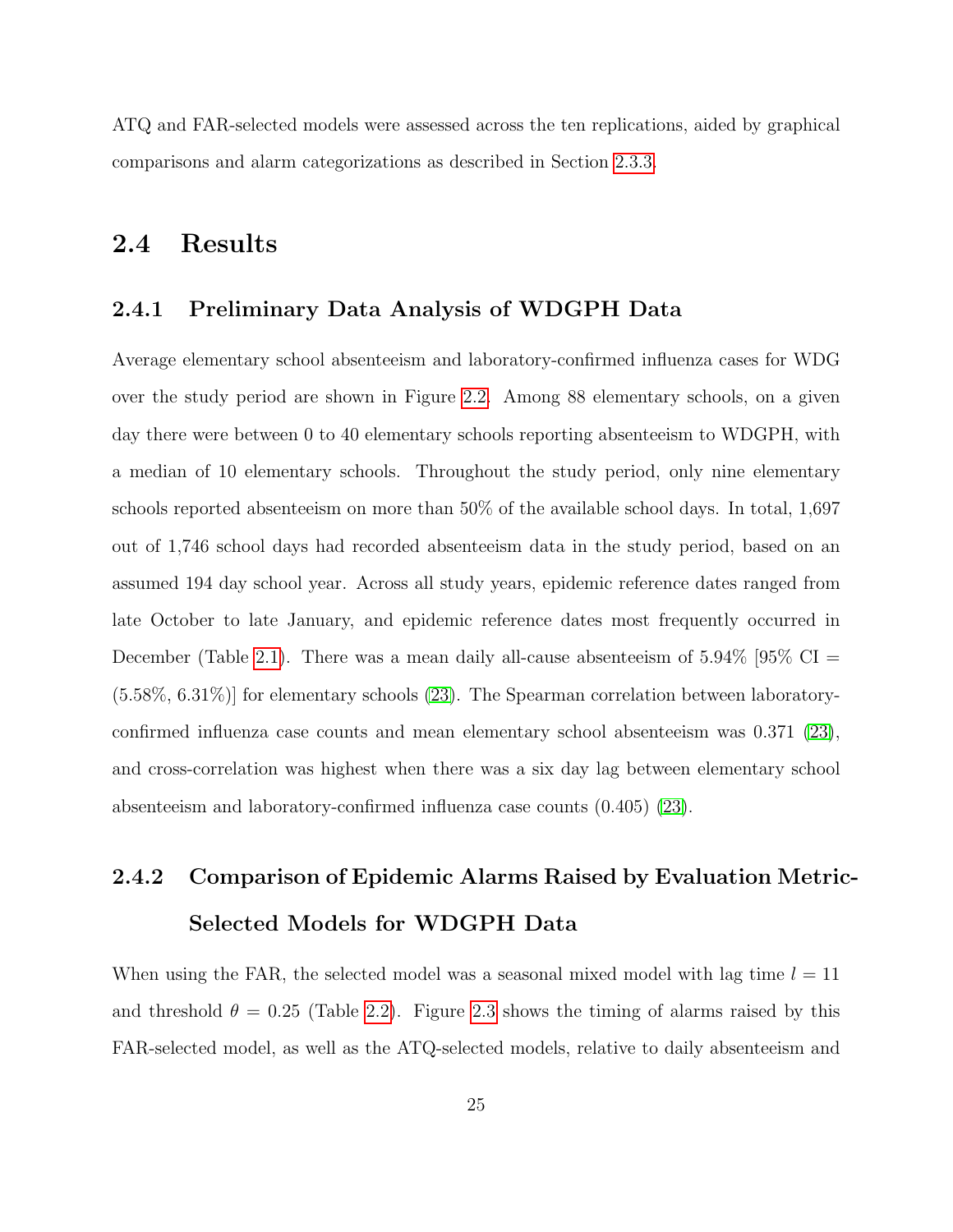influenza cases in WDG. The FAR-selected model raised alarms for six out of eight years (Figure [2.4\)](#page-46-0). Within these six years, alarms were raised in an acceptable range in three years (2013-14, 2014-15, and 2016-17). For the remaining three years (2010-11, 2011-12, and 2017-18), alarms under this model were not raised until less than four days prior to the reference date, leaving little time for public health officials to respond in order to reduce the burden of influenza on the public.

The seasonal mixed model with lag time  $l = 15$  and threshold  $\theta = 0.15$  was selected by the AATQ, as well as the WAATQ (Table [2.2\)](#page-42-2). This model raises alarms for seven out of eight years (Figure [2.4\)](#page-46-0). Within these seven years, for four years (2010-11, 2013-14, 2014-15, and 2017-18), alarms were raised within the acceptable range, providing an adequate amount of time for public health officials to respond and promote community mitigation strategies. Additionally, the AATQ-selected model outperformed the FAR-selected model for the 2010- 11, 2015-16, and 2017-16 school years, by raising more timely alarms that were closer to the optimal alarm day and raised an alarm in one year in which the the FAR-selected model failed to do so. The FAR-selected model outperformed the AATQ-selected model in 2013-14 and 2014-15 by producing an alarm closer to the optimal alarm day, however the AATQselected model still produced acceptable alarms within these years. There were two years in which the AATQ-selected model raised alarms too early (2011-12 and 2016-17). Of these two years, the FAR-selected model raised alarms within an ideal range in one year, but raised an alarm too late in the other year.

In comparison, when using the FATQ, the selected model was the seasonal mixed model with lag  $l = 15$  and threshold  $\theta = 0.25$  (Table [2.2\)](#page-42-2). This model raised alarms for six out of eight years (Figure [2.5\)](#page-47-0). In four of these years (2011-12, 2013-14, 2014-15, and 2016-17), the first alarm was raised within a week of the optimal alarm date, providing sufficient advance notice for public health officials to react. None of the alarms raised by the FATQ-selected model were too early. However, the FATQ-selected model raised alarms that were too late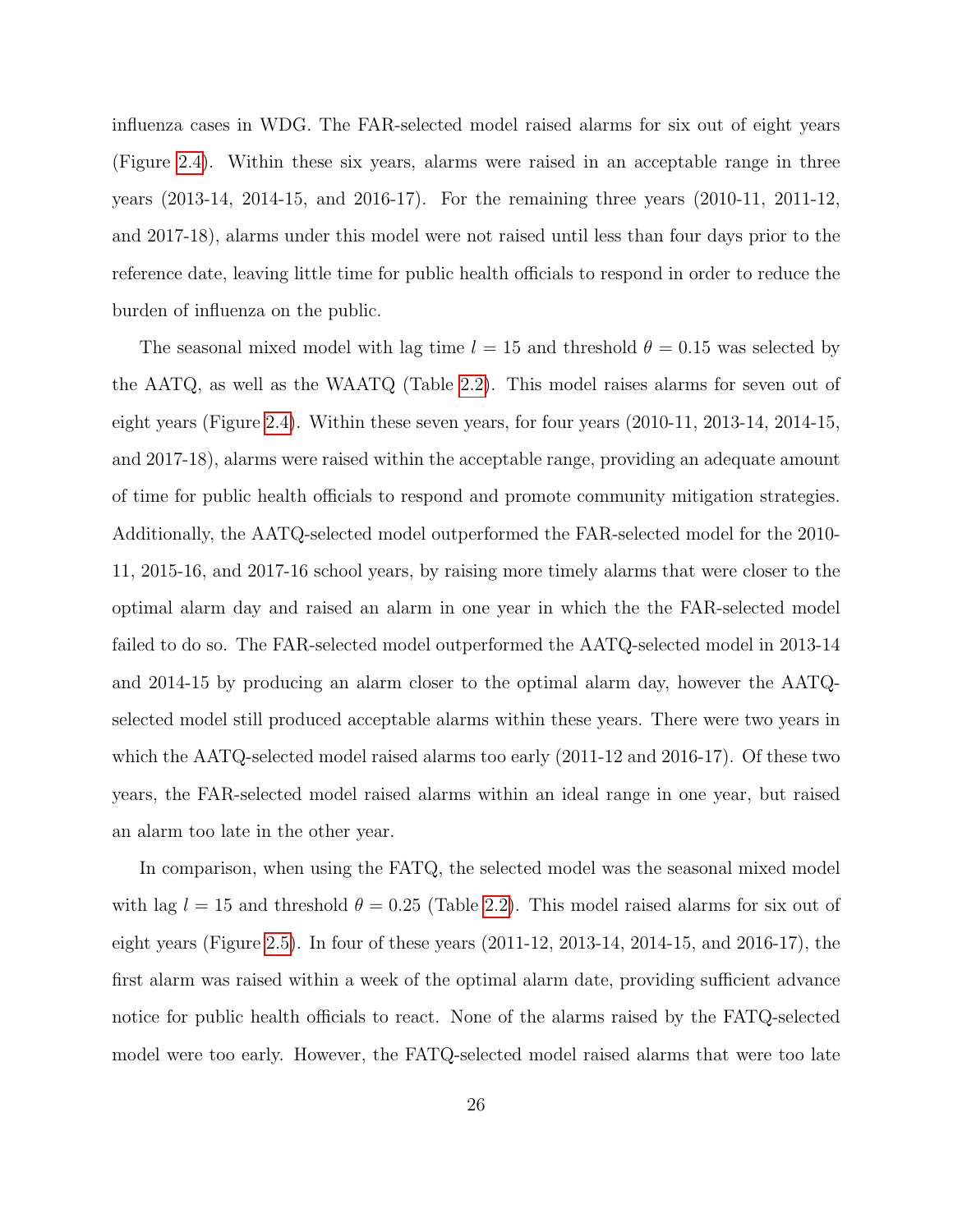in two school years, 2010-11 and 2017-18. In comparison with the FAR-selected model, the FATQ-selected model improved the timing of alarms in the two years (2011-12 and 2017- 18). The FATQ-selected model also provided the same amount of advance notice as the FAR-selected model in four years (2010-11, 2013-14, 2014-15, 2016-17), however the FATQselected model produced more alarms in two of those years, providing more confidence to public health officials of an upcoming epidemic. There were no years in which the FARselected model raised a more timely alarm than the FATQ-selected model.

When using the WFATQ metric, the selected model was the seasonal mixed DOW model with lag time  $l = 11$  and threshold  $\theta = 0.25$  (Table [2.2\)](#page-42-2). Similar to that of the FATQ-selected model, the WFATQ-selected model raised alarms for six out of the eight years (Figure [2.6\)](#page-48-0). In the last four school years, the WFATQ-selected model raised alarms with timing equal to or better than that of alarms raised by the FATQ-selected model.

For the 2012-13 school year, no alarms were raised by any of the selected models. The 2012-13 school year had the earliest epidemic reference date on October 26, 2012 (Table [2.1\)](#page-42-1), and there were only two preceding school years available to train the model for raising an alarm for that year. The combination of an atypical epidemic reference date and limited data in which to train a predictive model, may be the reason no selected model was able to raise an alarm prior to the 2012-13 influenza epidemic.

An overall comparison of the timing of the first alarm raised by the FAR, AATQ, FATQ and 10% threshold approach is illustrated in Figure [2.7.](#page-49-0) The 10% absenteeism threshold method only raised a first alarm within the acceptable range for one school year. For the other seven years, the 10% absenteeism threshold either failed to raise an alarm or raised the first alarm too late or too early. Overall, the AATQ and FATQ-selected models raised the most first alarms that were within the acceptable range. While the FAR and FATQselected models tied for the most amount of first alarms that were raised within the ideal range. Alarms raised by the WAATQ and WFATQ-selected models were not included in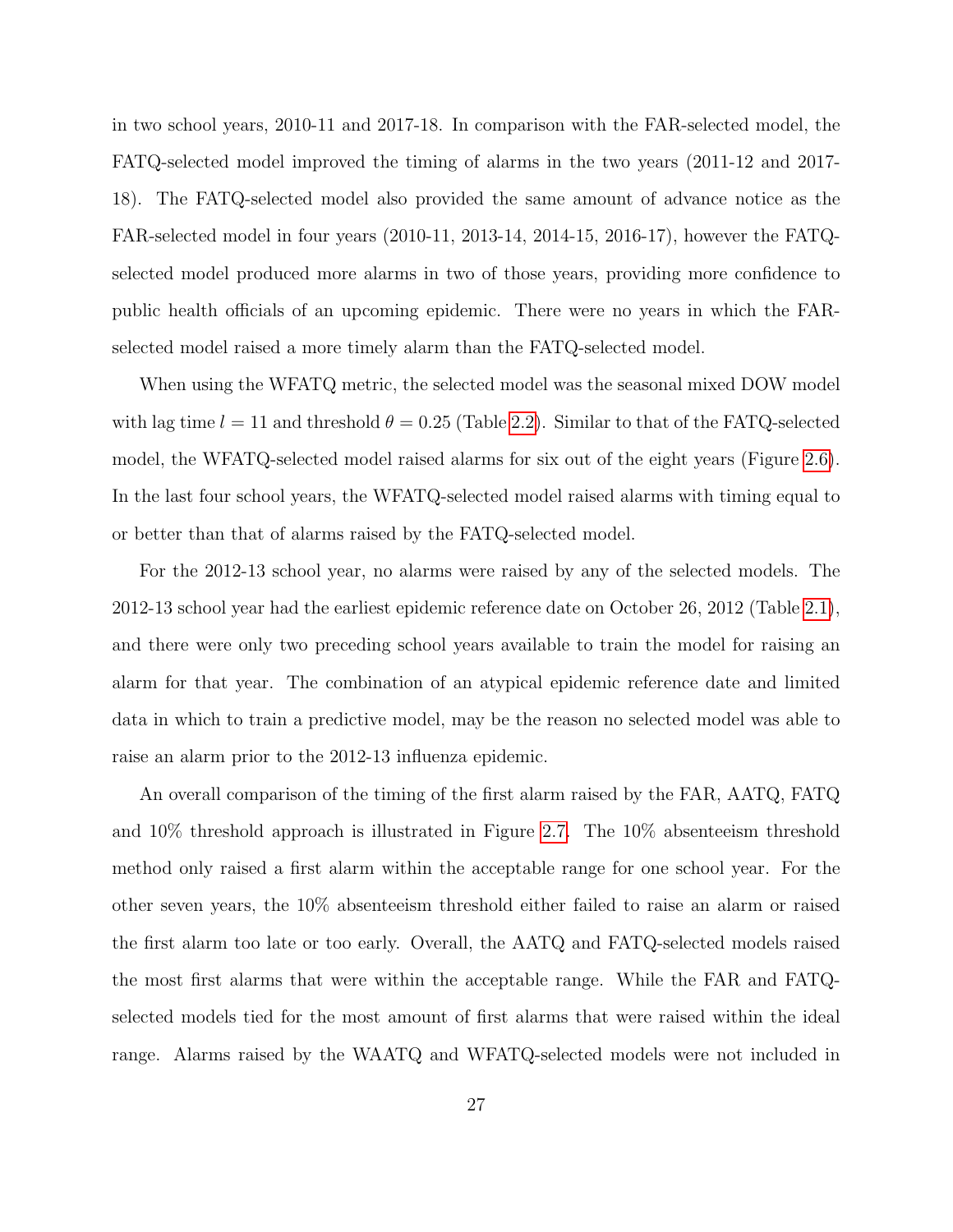this comparison, since by design they do not perform as well as the unweighted metrics for earlier school years but may outperform the unweighted metrics in the later school years.

#### <span id="page-34-0"></span>2.4.3 Simulation Study Results

A comparison of the alarms raised under the FAR and AATQ-selected models for one simulated replication are displayed in Figure [2.8.](#page-50-0) For this particular simulated replication, the AATQ and FATQ metrics selected the same model, however this was not a consistent occurrence across all ten simulated replications.

In school years 4, 5, 6 and 10 of the illustrated replication, alarms raised by the AATQselected model were closer to the optimal alarm date than those raised by the FAR-selected model (Figure [2.8\)](#page-50-0). However, in school year 3, the FAR-selected model raised a more optimal alarm than the AATQ-selected model. In school year 8, the AATQ-selected model raised its first alarm on the same day as the FAR-selected model, providing the same amount of advance notice of the upcoming epidemic. No alarms were raised by either of the selected models in two school years, and alarms were raised too early for both the FAR and AATQselected models in school year 2.

Overall trends of the simulation study found that the AATQ and FATQ-selected models raised timelier first alarms when compared to the FAR-selected model, more often. The alarms raised by the AATQ-selected model provided notice equal to that of the FAR-selected model nearly a third of the time, whereas the FATQ-selected model provided equal notice four tenths of the time. Additionally, the FAR-selected model failed to raise an alarm more times than all ATQ-selected models (Figure [2.9,](#page-51-0) Table [2.4\)](#page-43-0). Generally, school year 2 either had poor alarms or no alarms raised, and the mean and median metric values were higher than all other school years across all model selection metrics (Table [2.5\)](#page-43-1). This was likely due to the fact that there was only one school year of training data, as the alarm quality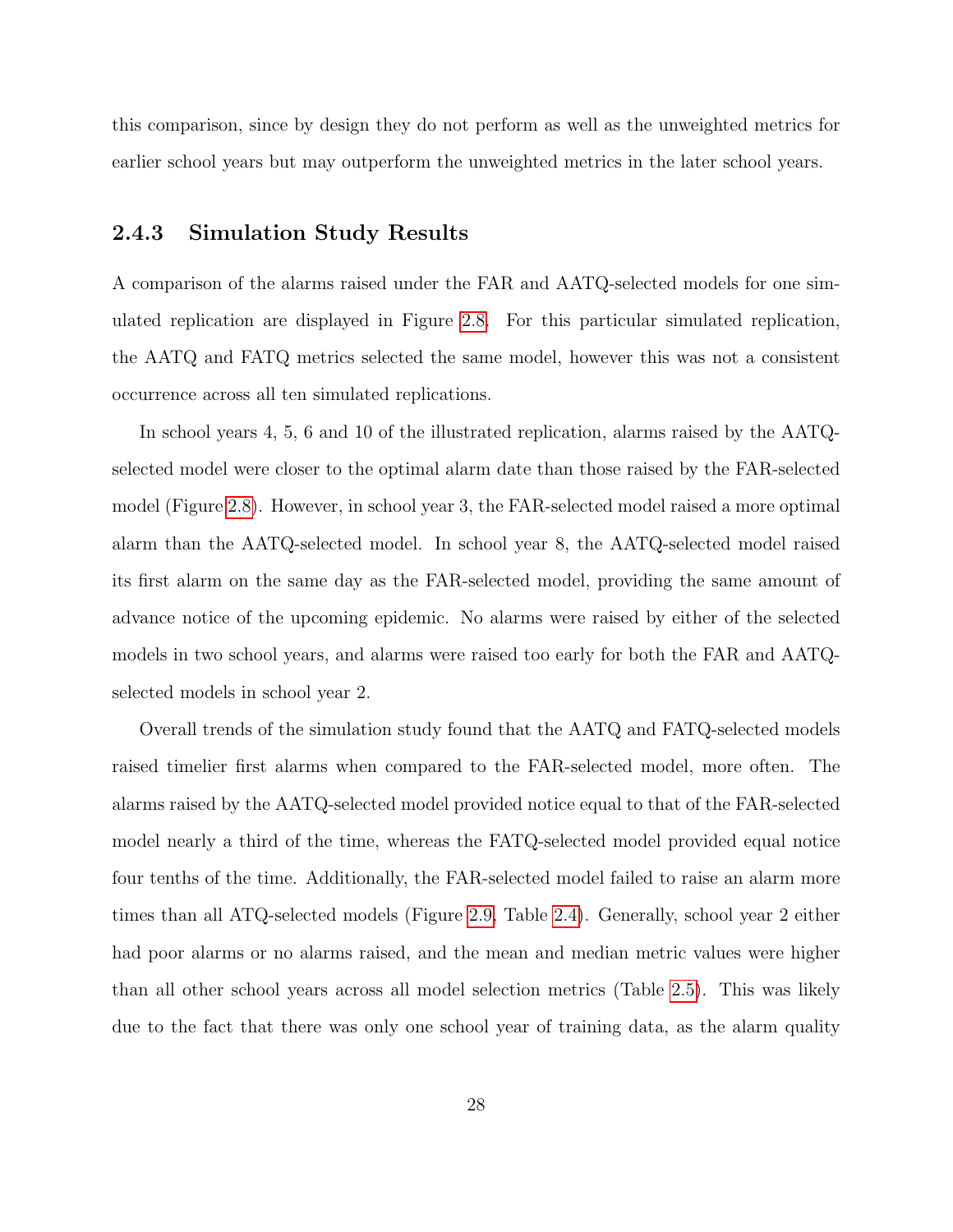improved for later years in which there were more preceding school years included in the training data.

The timing of first alarms raised in each school year for all ten simulated replications is presented in Figure [2.9](#page-51-0) and Table [2.4,](#page-43-0) however direct comparisons between the weighted and unweighted ATQ-selected models is not suggested since the weighted metrics do not perform as well as the unweighted metrics for earlier school years. No alarms were raised under the 10% absenteeism threshold method for any of the ten simulated replications. While ATQ-based and FAR-selected models raised their first alarm within the ideal range more frequently than in any other alarm time category, the AATQ-selected model raised the most first alarms within the ideal range. However, the AATQ-selected model also raised the first alarm too early the most frequently. The FAR-selected model raised more first alarms within the slightly late time range, followed by the FATQ and the AATQ-selected models. The FATQ-selected model raised the most alarms within the slightly early time range, followed by the AATQ and the FAR-selected models. Although alarms raised in the slightly early and slightly late time range are not ideal, they are still useful alarms for public health officials to react in order to reduce the spread of influenza within the community. Overall, the FATQ-selected model had the highest proportion of first alarms raised within the acceptable time range (53%). The proportion of first alarms raised within the acceptable time range was comparable between the AATQ and FAR-selected models, at 45% and 47% respectively, however the AATQ-selected model had the most first alarms raised within in the ideal time range (27%).

To provide a more direct comparison of the unweighted and weighted ATQ-selected models, the last 5 years of each of the 10 replications are compared in Table [2.5.](#page-43-1) The WAATQ had a lower mean and median  $AATQ_j$  value in 3 out of the last 5 years of the simulation study, indicating that the WAATQ-selected model had improved alarms in the latter years. The WFATQ-selected model had a lower mean  $\text{FATQ}_j$  in 3 out of the last 5 years, but it only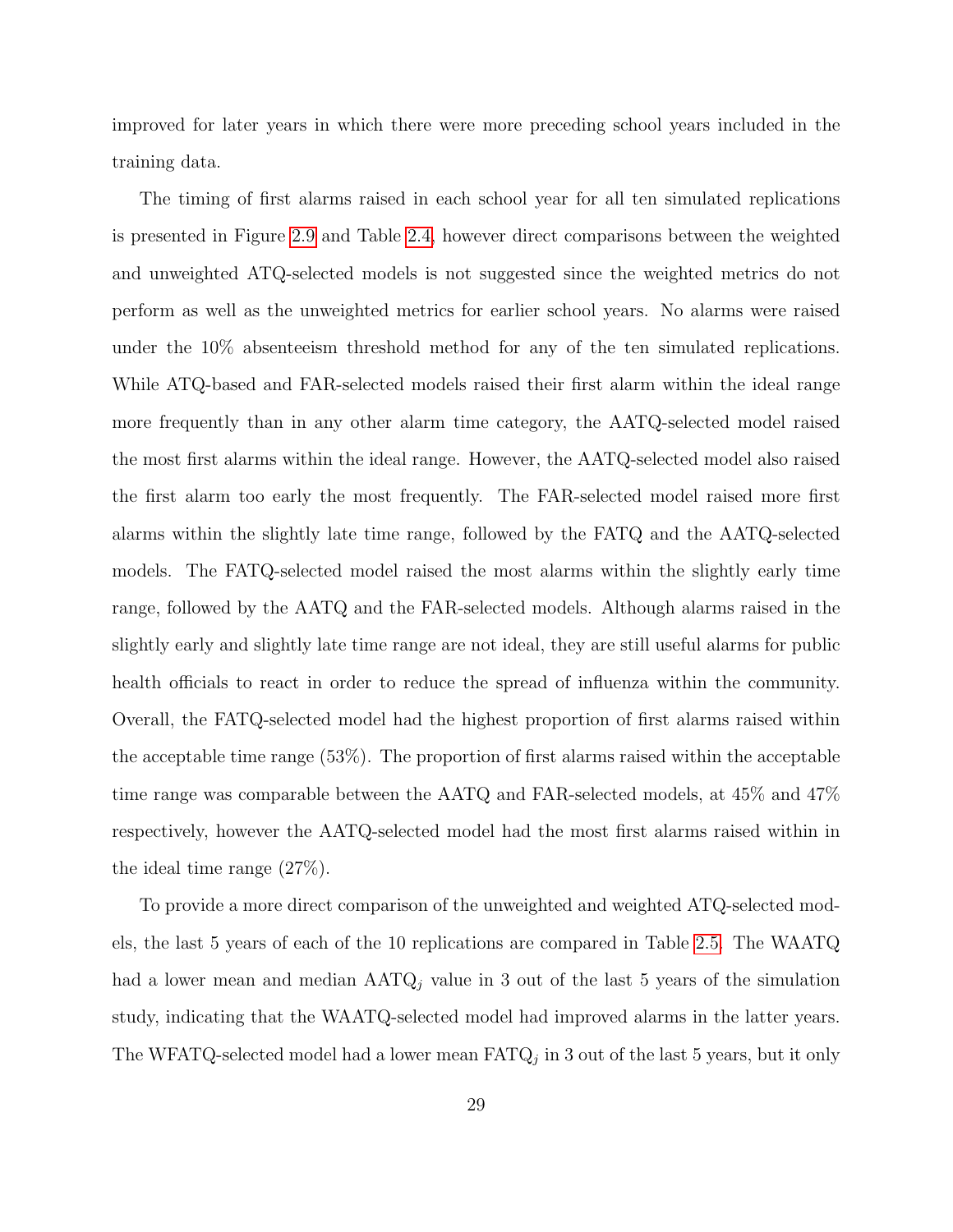had a lower median  $\text{FATQ}_j$  in 2 out of the last 5 years of the simulation study when compared to that of the FATQ-selected model. Both the WAATQ and WFATQ outperformed their unweighted counterparts in the last year of the simulation study.

## <span id="page-36-0"></span>2.5 Discussion

In this study, we proposed a new metric, ATQ, to simultaneously evaluate the accuracy and timeliness of alarms raised by a school absenteeism-based syndromic surveillance system. Summary statistics of the ATQ, AATQ and FATQ, were used as model selection criterion. These metrics supported the selection of a model that raised an alarm for an approaching seasonal influenza epidemic in a timely manner, and was shown to generally select a model that raised more quality alarms than the FAR-selected model or the 10% absenteeism threshold method.

Overall, the model selected by the FATQ raised acceptable first alarms more frequently than the other metrics. However, the AATQ-selected model raised a first alarm within the ideal time range of 7-14 days prior to the reference date the most frequently. Despite the AATQ-selected model having the most occurrences of alarms being raised too early in the influenza season, it still raised a comparable number of acceptable first alarms to that of the FAR-selected model while attaining more ideal alarms. Thus the FATQ and AATQ-selected models outperformed the FAR-selected model and the 10% absenteeism threshold method currently in place. For the later school years' predictions, the AATQ and FATQ metrics were slightly improved by the inclusion of a weight function in their calculations. Our results were consistent between the WDGPH and simulation studies.

Measures such as sensitivity and specificity have commonly been used to evaluate the performance of surveillance systems [\(21\)](#page-41-7). These measures are usually combined into a single metric characterized by the area under the receiver operating characteristic (ROC) curve,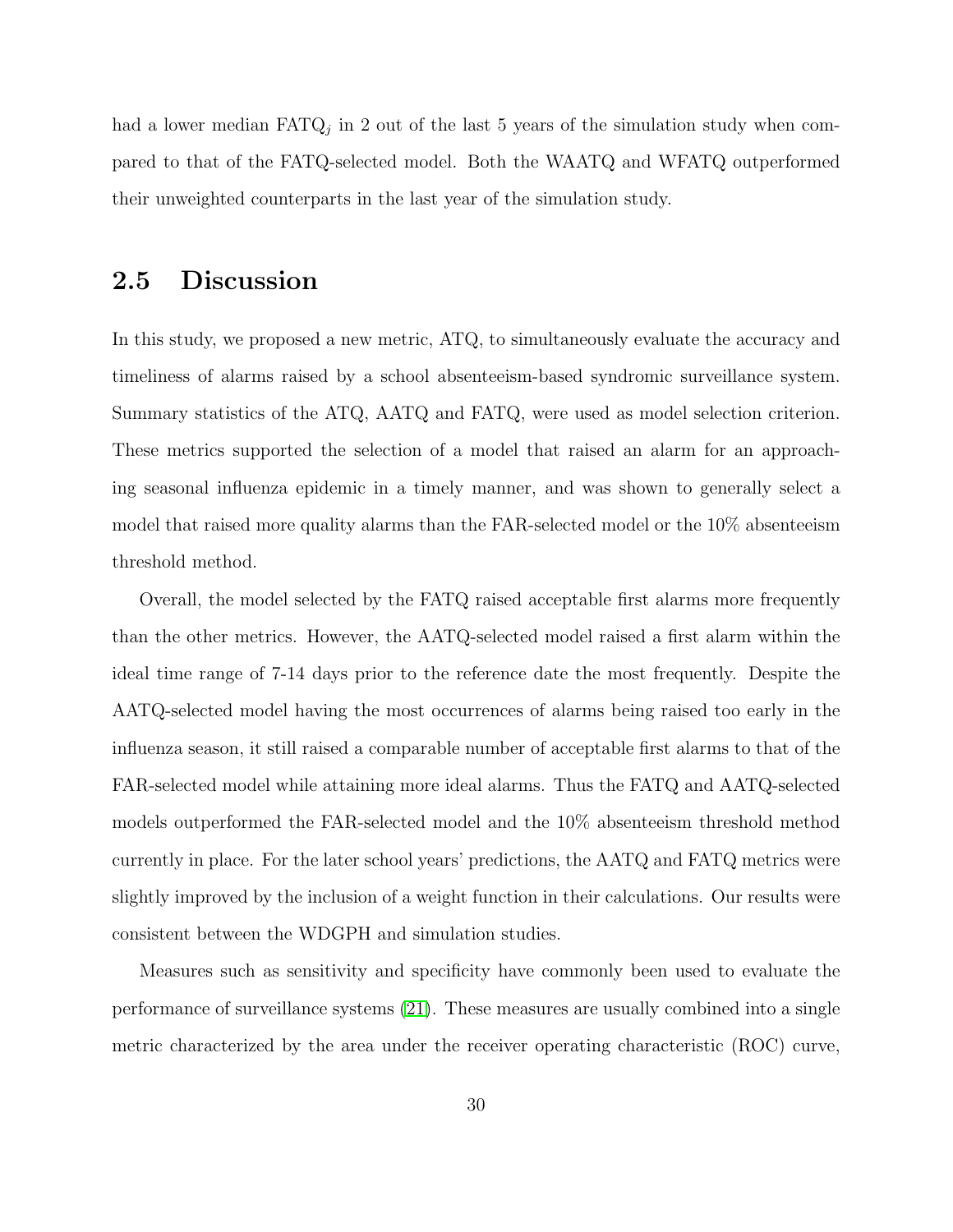to be used for comparisons across models. However these measures do not capture the timeliness of an alarm which is crucial for surveillance [\(21\)](#page-41-7). and Abrams extended the ROC curve to include timeliness [\(7\)](#page-40-11), but this extension assumes the epidemic has already begun, and measures time between the beginning of the epidemic and the first alarm. In our study, we were interested in raising an alarm prior to when the epidemic would be declared based on reported laboratory-confirmed influenza cases, enabling timely interventions by public health agencies. To the best of our knowledge, there are no other metrics that evaluate the accuracy and timeliness of alarms raised prior to the start of an epidemic.

While the ATQ metrics outlined in this study were successful in selecting an epidemic detection model that raised more high quality alarms than the FAR-selected model, there are limitations. Since the AATQ averages all alarms within a year, in the extreme case where an alarm was raised everyday until the epidemic reference date in a given year, the AATQ would still produce a value less than 1 (the maximum value of AATQ) for that year despite the poor specificity of this epidemic detection model. The FATQ does not have the same limitation since its calculation uses the first alarm raised in a given year, and therefore would give its maximum value of 1. In addition, the AATQ would favour an epidemic detection model that raises one alarm at the optimal time over any other model, including a hypothetical model that raises an alarm every day during the ideal range. The hypothetical model that raises alarms every day within the ideal range has a higher confidence, but because every suboptimal alarm has a non-zero ATQ, no matter how small, the AATQ increases, thus favouring the model that produced one alarm at the optimal time. However, based on our results this is unlikely since subsequent alarms often follow shortly after the initial alarm.

Absenteeism data provided by WDGPH was limited by the voluntary completion of the online form by schools in the UGDSB. Only 5 out of 88 participating elementary schools consistently reported absenteeism information over the entire study period, leaving a substantial amount of missing data. Since daily absenteeism was averaged across all reporting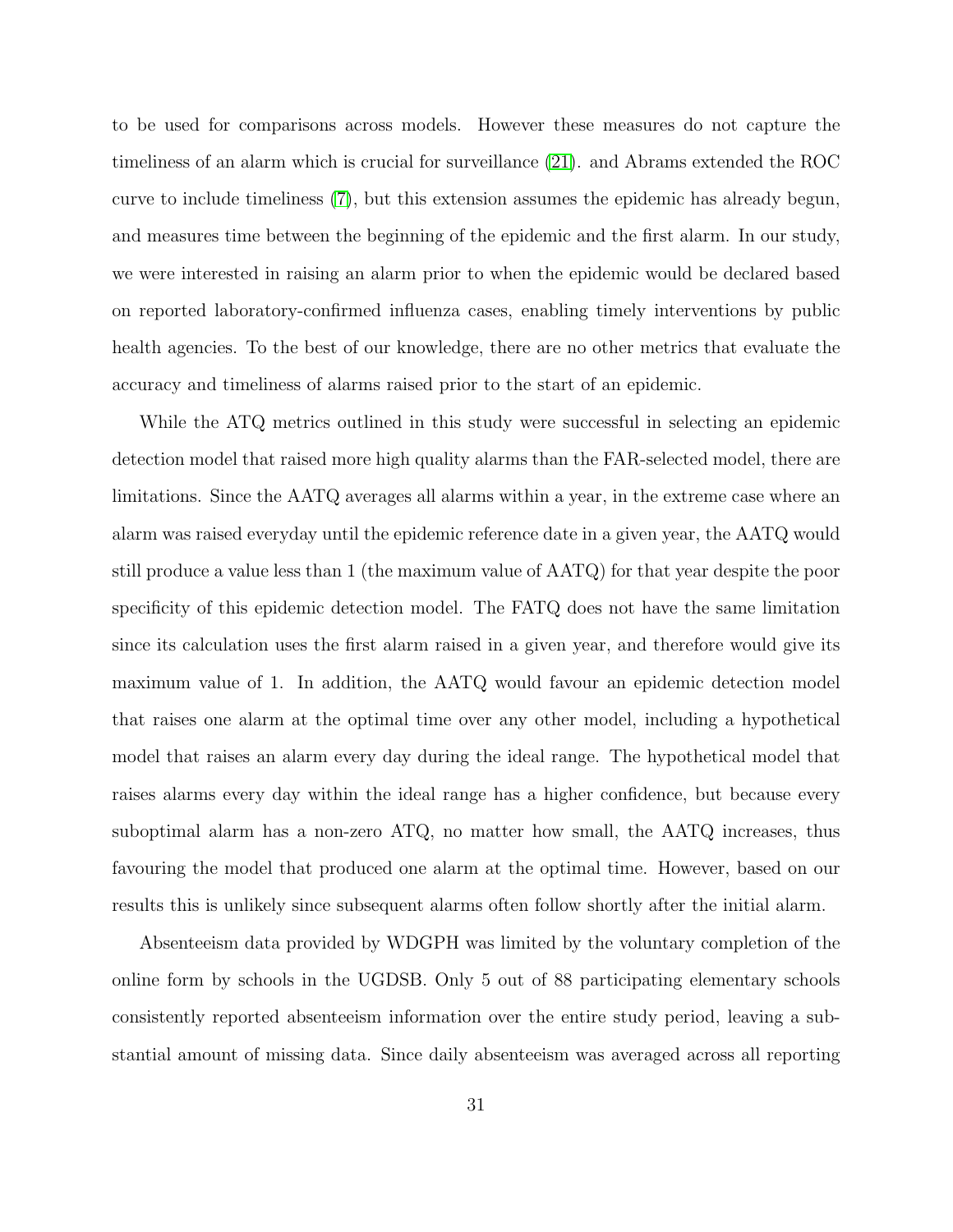schools, alarms would be contingent on the location of the reporting schools and may not be reflective of the whole region. For example, if initial influenza activity occurred in Wellington county, but the only reporting schools are within Guelph, the resultant alarm may be too late for the whole region. To facilitate school absenteeism-based syndromic surveillance, as of January 2020 it is mandatory that schools within the UGDSB report daily absenteeism to WDGPH. Mandatory absence reporting will reduce the bias introduced by few consistently reporting schools, and create alarms more reflective of the entire region. Additionally, mandatory absence reporting will provide more information to characterize baseline absenteeism, and thus models will have a higher sensitivity to the change in influenza-specific absenteeism patterns. Our simulation study was based on a scenario with no missing data, more closely mimicking a system with mandatory absenteeism reporting, although in reality, school absenteeism can only be collected on school days and thus will always be missing weekends and holidays. Despite this discrepancy, both the WDGPH study and simulation study led to similar results.

The WDG region is predominantly rural, with the exception being the City of Guelph, a relatively small area of WDG where approximately half of the region's total population is located [\(17;](#page-41-4) [16\)](#page-41-8). Due to the rurality of most of the region, alarms raised by the influenza surveillance system may only pertain to a specific area of the greater region. Thus, if spatial parameters are incorporated into the epidemic detection models, localized alarms can be raised. While spatial locations of reporting schools were not provided for confidentiality reasons, school catchment area identifiers could be obtained without loss of anonymity, and may provide a suitable spatial approximation for localized epidemic detection improvement. In this study, there was insufficient data to study catchment area alarms due to the small number of consistently reporting elementary schools, however future work could incorporate catchment areas into the simulation study to evaluate the performance of localized alarms.

The simulated absenteeism and laboratory confirmation system might not be able to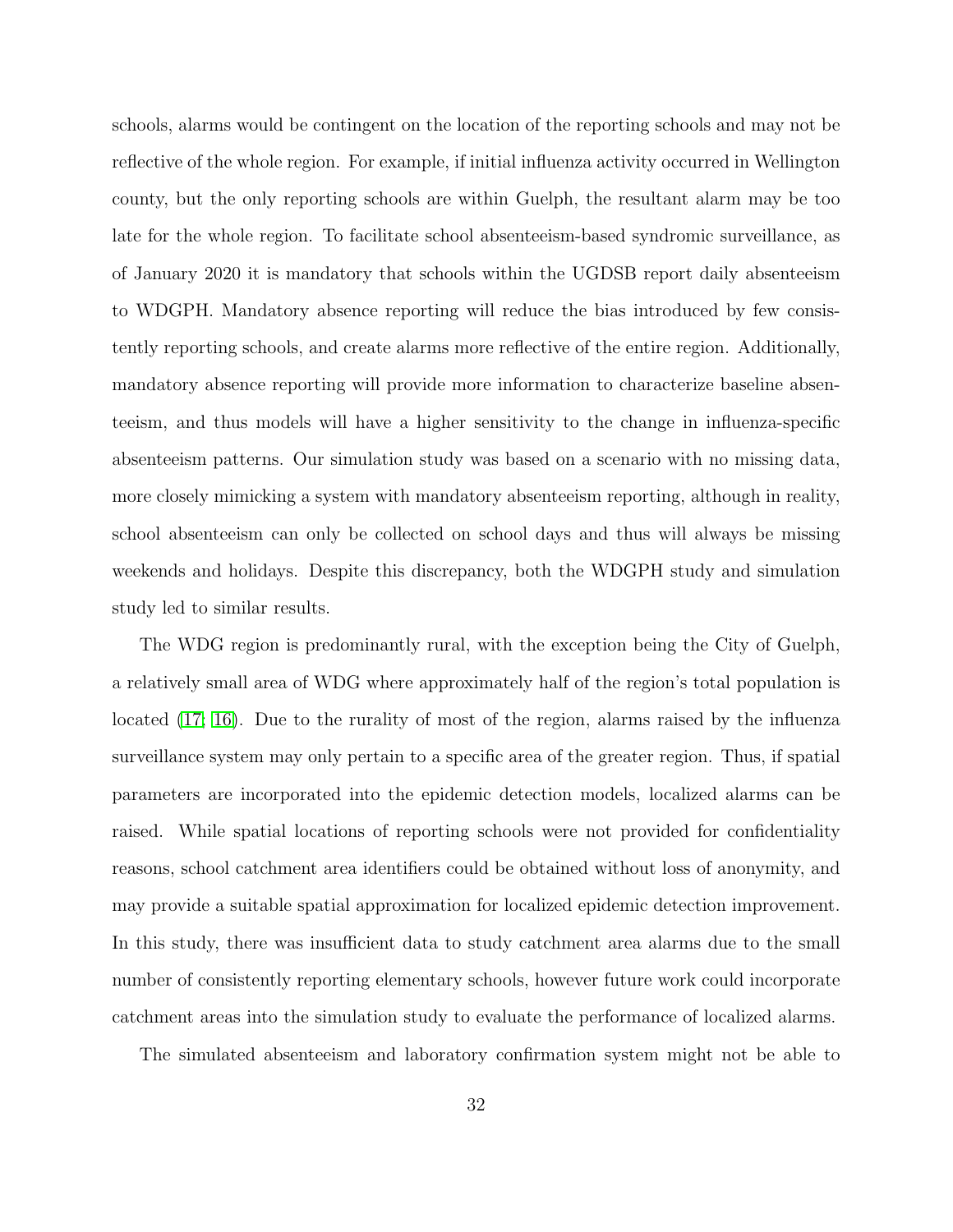fully capture the dynamics of a real influenza epidemic. For example, studies have shown that students are more likely to be absent on Mondays and Fridays, and that school absence episodes usually last a single day [\(15\)](#page-41-9). Additionally, influenza transmission varies between weekdays and weekends [\(25\)](#page-41-10). Thus, developing a more refined simulation model to account for the variation due to the day of week may help to generate data closer to that of a real influenza epidemic. Finally, our simulation study was based on the collective estimates of population parameters, such as the absenteeism rate and the rate at which individuals seek medical attention, that were specific to the population in the WDG region. This simulation model can be generalized to other regions by using the collective estimates of population parameters from the respective regions. Future work could include the sensitivity analysis of the proposed metrics based on simulation studies on populations from different public health regions.

Based on the results of this study, we believe that the ATQ metric is suitable to be used to evaluate accuracy and timeliness of a raised alarm by a given surveillance system. We recommend selecting a model that minimizes the FATQ for school absenteeism-based influenza surveillance in WDG. This approach raised the first alarm within the acceptable time range the most frequently in both a real data and simulation study. It is suggested that the selected model, and its parameters, be updated annually to incorporate yearly influenza and school absenteeism data.

## Bibliography

- <span id="page-39-0"></span>[1] BATES, D., MÄCHLER, M., BOLKER, B., AND WALKER, S. Fitting linear mixedeffects models using lme4. Journal of Statistical Software  $67$ , 1 (2015), 1–48.
- <span id="page-39-1"></span>[2] Deardon, R., Brooks, S. P., Grenfell, B. T., Keeling, M. J., Tildesley, M. J., Savill, N. J., Shaw, D. J., and Woolhouse, M. E. Inference for individuallevel models of infectious diseases in large populations. Statistica Sinica 20, 1 (2010), 239.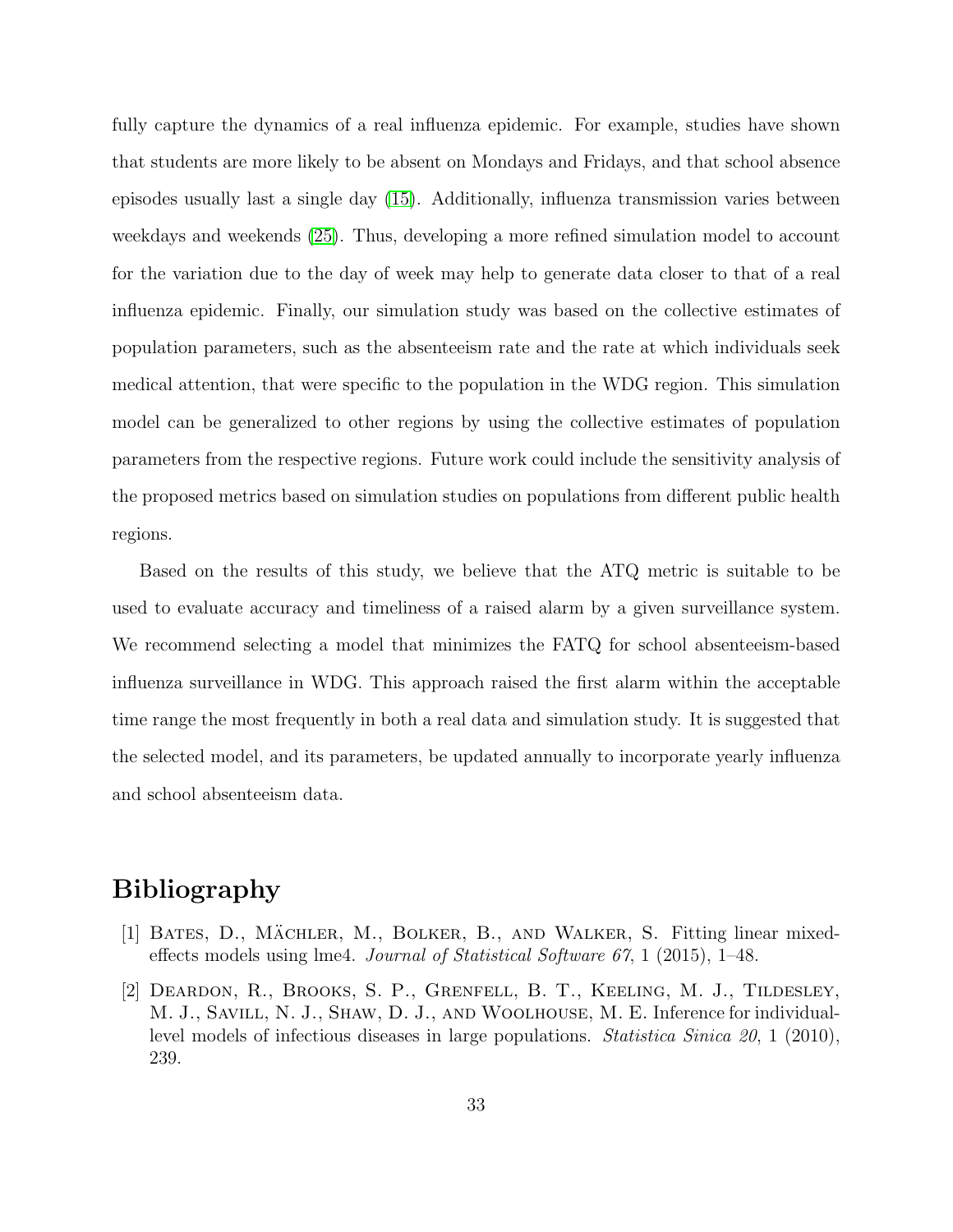- <span id="page-40-1"></span>[3] Eysenbach, G. Infodemiology: tracking flu-related searches on the web for syndromic surveillance. In AMIA Annual Symposium Proceedings (2006), vol. 2006, American Medical Informatics Association, p. 244.
- <span id="page-40-4"></span>[4] Hayward, A. C., Fragaszy, E. B., Bermingham, A., Wang, L., Copas, A., Edmunds, W. J., Ferguson, N., Goonetilleke, N., Harvey, G., Kovar, J., ET AL. Comparative community burden and severity of seasonal and pandemic influenza: results of the Flu Watch cohort study. The Lancet Respiratory Medicine 2, 6 (2014), 445–454.
- <span id="page-40-2"></span>[5] Henning, K. J. What is syndromic surveillance? Morbidity and Mortality Weekly Report (2004), 7–11.
- <span id="page-40-0"></span>[6] HULTH, A., RYDEVIK, G., AND LINDE, A. Web queries as a source for syndromic surveillance. *PloS One 4*, 2 (2009), e4378.
- <span id="page-40-11"></span>[7] Kleinman, K. P., and Abrams, A. M. Assessing surveillance using sensitivity, specificity and timeliness. *Statistical Methods in Medical Research 15*, 5 (2006), 445– 464.
- <span id="page-40-10"></span>[8] Lau, L. L., Cowling, B. J., Fang, V. J., Chan, K.-H., Lau, E. H., Lipsitch, M., Cheng, C. K., Houck, P. M., Uyeki, T. M., Peiris, J. M., et al. Viral shedding and clinical illness in naturally acquired influenza virus infections. The Journal of Infectious Diseases 201, 10 (2010), 1509–1516.
- <span id="page-40-5"></span>[9] Lenaway, D. D., and Ambler, A. Evaluation of a school-based influenza surveillance system. Public Health Reports 110, 3 (1995), 333.
- <span id="page-40-8"></span>[10] Mann, P., O'Connell, E., Zhang, G., Llau, A., Rico, E., and Leguen, F. C. Alert system to detect possible school-based outbreaks of influenza-like illness. Emerging Infectious Diseases 17, 2 (2011), 262.
- <span id="page-40-6"></span>[11] MOGTO, C. A. K., DE SERRES, G., FRADET, M. D., LEBEL, G., TOUTANT, S., Gilca, R., Ouakki, M., Janjua, N. Z., and Skowronski, D. M. School absenteeism as an adjunct surveillance indicator: experience during the second wave of the 2009 H1N1 pandemic in Quebec, Canada. PLoS One 7, 3 (2012), e34084.
- <span id="page-40-3"></span>[12] Provincial Infectious Diseases Advisory Committee. Syndromic surveillance discussion paper. Ontario Agency for Health Protection and Promotion (2012).
- <span id="page-40-9"></span>[13] R CORE TEAM. R: A Language and Environment for Statistical Computing. R Foundation for Statistical Computing, Vienna, Austria, 2018.
- <span id="page-40-7"></span>[14] Sasaki, A., Hoen, A. G., Ozonoff, A., Suzuki, H., Tanabe, N., Seki, N., Saito, R., and Brownstein, J. S. Evidence-based tool for triggering school closures during influenza outbreaks, Japan. Emerging Infectious Diseases 15, 11 (2009), 1841.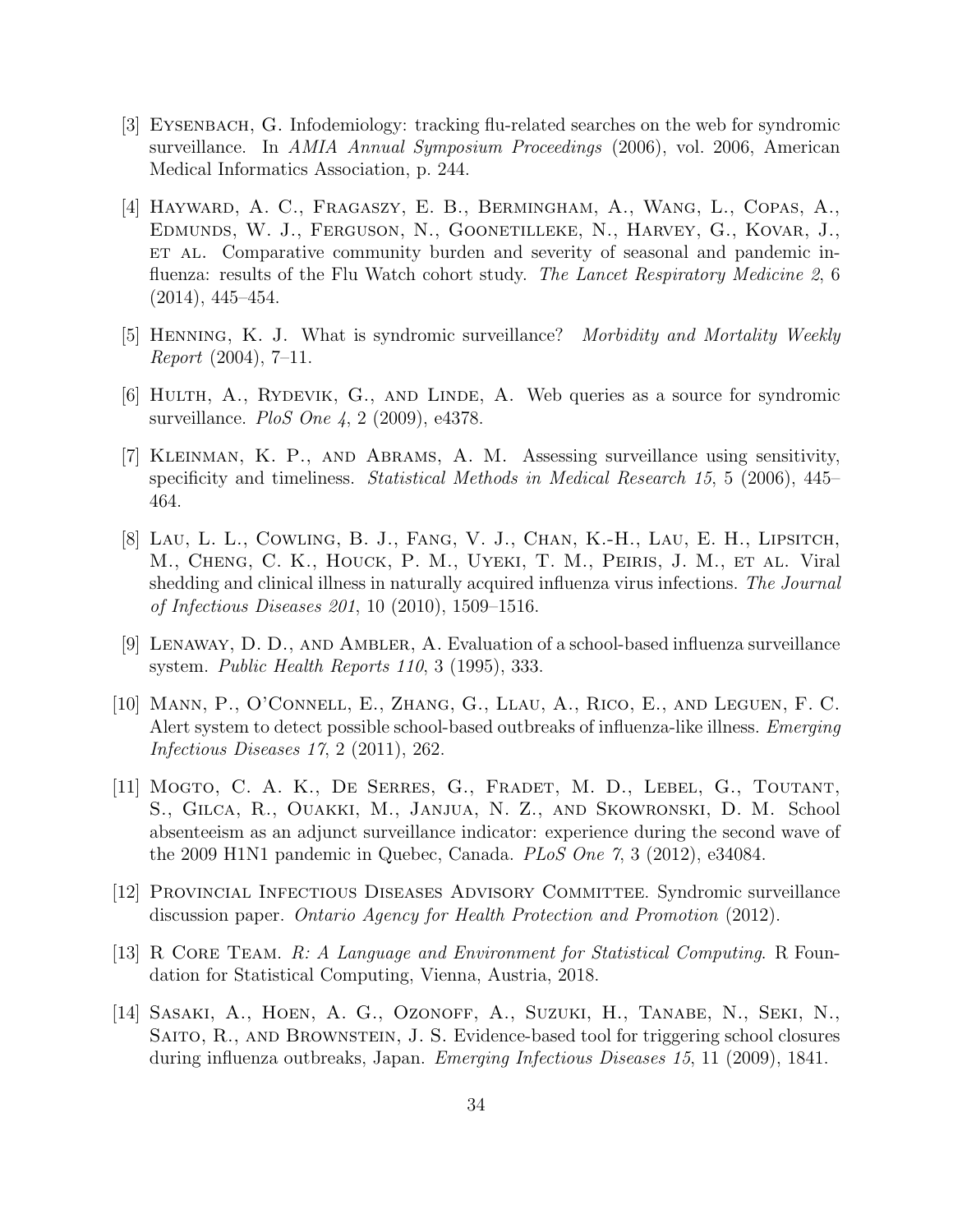- <span id="page-41-9"></span>[15] SCHMIDT, W., PEBODY, R., AND MANGTANI, P. School absence data for influenza surveillance: a pilot study in the United Kingdom. *Eurosurveillance 15*, 3 (2010), 19467.
- <span id="page-41-8"></span>[16] Statistics Canada. Census profile, 2016 census, Guelph, Ontario. [https://www12.](https://www12.statcan.gc.ca/census-recensement/2016/dp-pd/prof/index.cfm?Lang=E) [statcan.gc.ca/census-recensement/2016/dp-pd/prof/index.cfm?Lang=E](https://www12.statcan.gc.ca/census-recensement/2016/dp-pd/prof/index.cfm?Lang=E), 2017. Accessed: 2020-09-22.
- <span id="page-41-4"></span>[17] STATISTICS CANADA. Census profile, 2016 census, Wellington-Dufferin-Guelph Health Unit, Ontario. [https://www12.statcan.gc.ca/census-recensement/2016/dp-pd/](https://www12.statcan.gc.ca/census-recensement/2016/dp-pd/prof/index.cfm?Lang=E) [prof/index.cfm?Lang=E](https://www12.statcan.gc.ca/census-recensement/2016/dp-pd/prof/index.cfm?Lang=E), 2017. Accessed: 2020-09-22.
- <span id="page-41-0"></span>[18] THOMPSON, W. W., SHAY, D. K., WEINTRAUB, E., BRAMMER, L., COX, N., ANderson, L. J., and Fukuda, K. Mortality associated with influenza and respiratory syncytial virus in the United States. Journal of the American Medical Association 289, 2 (2003), 179–186.
- <span id="page-41-1"></span>[19] Todd, S., Diggle, P. J., White, P. J., Fearne, A., and Read, J. M. The spatiotemporal association of non-prescription retail sales with cases during the 2009 influenza pandemic in Great Britain. BMJ Open 4, 4 (2014).
- <span id="page-41-5"></span>[20] TOKARS, J. I., OLSEN, S. J., AND REED, C. Seasonal incidence of symptomatic influenza in the United States. Clinical Infectious Diseases 66, 10 (2018), 1511–1518.
- <span id="page-41-7"></span>[21] Unkel, S., Farrington, C. P., Garthwaite, P. H., Robertson, C., and Andrews, N. Statistical methods for the prospective detection of infectious disease outbreaks: a review. Journal of the Royal Statistical Society: Series A (Statistics in Society) 175, 1 (2012), 49–82.
- <span id="page-41-2"></span>[22] Vergu, E., Grais, R. F., Sarter, H., Fagot, J.-P., Lambert, B., Valleron, A.-J., and Flahault, A. Medication sales and syndromic surveillance, France. Emerging Infectious Diseases 12, 3 (2006), 416.
- <span id="page-41-3"></span>[23] Ward, M. A., Stanley, A., Deeth, L. E., Deardon, R., Feng, Z., and Trotz-WILLIAMS, L. A. Methods for detecting seasonal influenza epidemics using a school absenteeism surveillance system. BMC Public Health 19, 1 (2019), 1232.
- <span id="page-41-6"></span>[24] WARRIYAR, K. V. V., ALMUTIRY, W., AND DEARDON, R. EpilLM: Spatial and Network Based Individual Level Models for Epidemics, 2020. R package version 1.5.
- <span id="page-41-10"></span>[25] Willem, L., Van Kerckhove, K., Chao, D. L., Hens, N., and Beutels, P. A nice day for an infection? Weather conditions and social contact patterns relevant to influenza transmission. PloS One  $7, 11$  (2012), e48695.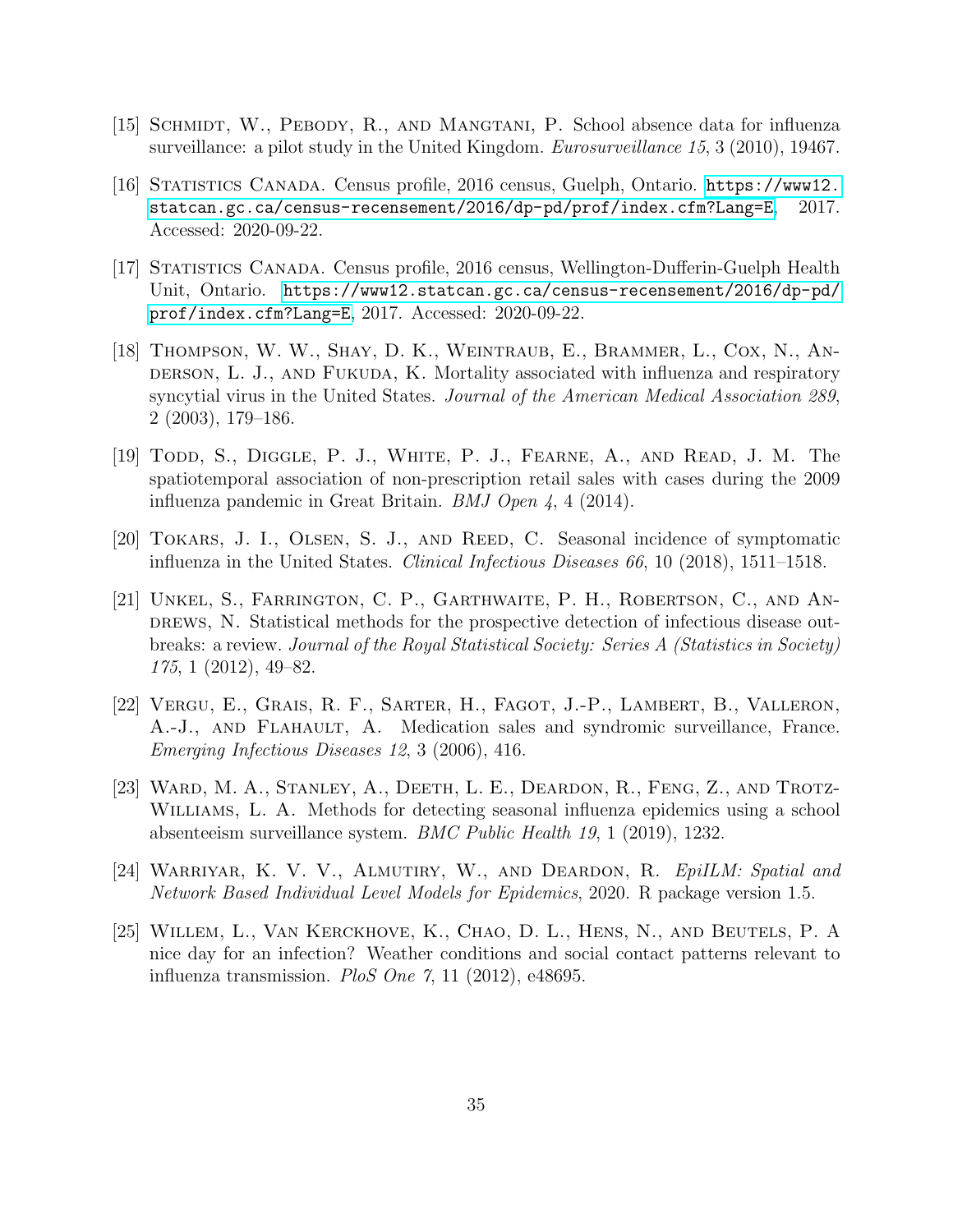## <span id="page-42-0"></span>2.6 Tables

<span id="page-42-1"></span>Table 2.1: Reference dates representing the beginning of each seasonal influenza epidemic. A reference date is defined as the date of the second laboratory-confirmed influenza case within a seven day period for the first time within an influenza season.

| School Year | Reference Date    |
|-------------|-------------------|
| 2008-09     | January 20, 2009  |
| 2010-11     | December 14, 2010 |
| 2011-12     | January 9, 2012   |
| 2012-13     | October 26, 2012  |
| 2013-14     | November 27, 2013 |
| 2014-15     | December 8, 2014  |
| 2015-16     | November 17, 2015 |
| 2016-17     | December 15, 2016 |
| 2017-18     | December 6, 2017  |

<span id="page-42-2"></span>Table 2.2: Models selected by each metric, and its lag and threshold values. Bold values indicate the minimum value of the given metric.

| Model                                                            | Parameters                                          |  | FAR AATQ FATQ WAATQ WFATQ |        |
|------------------------------------------------------------------|-----------------------------------------------------|--|---------------------------|--------|
| Seasonal Mixed                                                   | $l = 11, \theta = 0.25$ <b>0.3125</b> 0.3545 0.3208 |  | 0.3512                    | 0.3123 |
| Seasonal Mixed                                                   | $l = 15, \theta = 0.15$ 0.6043 <b>0.2171</b> 0.3312 |  | 0.1694                    | 0.2912 |
| Seasonal Mixed                                                   | $l = 15, \theta = 0.25$ 0.4583 0.3186 <b>0.2923</b> |  | 0.3224                    | 0.2912 |
| Seasonal Mixed, DOW $l = 11, \theta = 0.25$ 0.3750 0.3351 0.3021 |                                                     |  | 0.3227                    | 0.2747 |

<span id="page-42-3"></span>Table 2.3: Frequency of first alarms that occurred in each time range based on WDGPH data, under the selected models.

| Optimized     |          | Too late    |                         |             | Slightly late Ideal Slightly early | Too early               |
|---------------|----------|-------------|-------------------------|-------------|------------------------------------|-------------------------|
| Metric        | No Alarm | $0-3$ days  | $4-6$ days              | $7-14$ days | $15-21$ days                       | $22 + \mathrm{days}$    |
|               |          | before ref. | before ref. before ref. |             |                                    | before ref. before ref. |
| 10% Threshold |          |             |                         |             |                                    |                         |
| <b>FAR</b>    |          |             |                         |             |                                    |                         |
| AATQ          |          |             |                         |             |                                    |                         |
| <b>FATQ</b>   |          |             |                         |             |                                    |                         |
| <b>WAATQ</b>  |          |             |                         |             |                                    |                         |
| <b>WFATQ</b>  |          |             |                         |             |                                    |                         |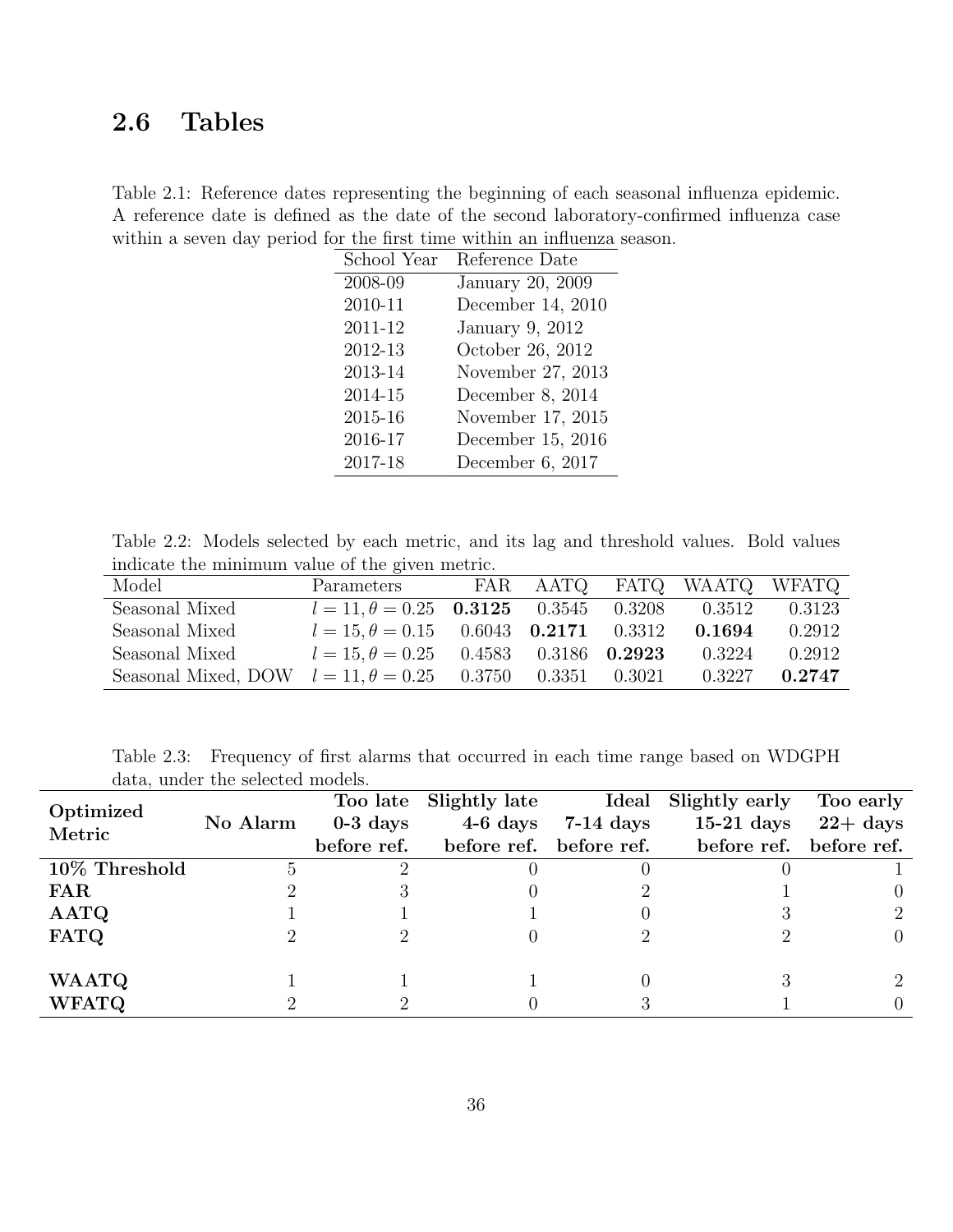|               |          | Slightly late<br>Too late |             | Ideal       | Slightly early | Too early            |  |
|---------------|----------|---------------------------|-------------|-------------|----------------|----------------------|--|
| Model         | No alarm | $0-3$ days                | $4-6$ days  | $7-14$ days | $15-21$ days   | $22 + \mathrm{days}$ |  |
|               |          | before ref.               | before ref. | before ref. | before ref.    | before ref.          |  |
| 10% Threshold | 1.00     | 0.00                      | 0.00        | 0.00        | 0.00           | 0.00                 |  |
| <b>FAR</b>    | 0.21     | 0.19                      | 0.13        | 0.24        | 0.09           | 0.13                 |  |
| AATQ          | 0.18     | 0.17                      | 0.08        | 0.27        | 0.11           | 0.20                 |  |
| <b>FATQ</b>   | 0.19     | 0.14                      | 0.12        | 0.24        | 0.17           | 0.13                 |  |
|               |          |                           |             |             |                |                      |  |
| <b>WAATQ</b>  | 0.18     | 0.16                      | 0.11        | 0.20        | 0.13           | 0.22                 |  |
| <b>WFATQ</b>  | 0.20     | 0.18                      | 0.13        | 0.19        | 0.13           | 0.17                 |  |

<span id="page-43-0"></span>Table 2.4: Proportion of first alarms that occurred in each time range over 10 replications of 9 prediction years, under the selected models.

<span id="page-43-1"></span>Table 2.5: Evaluation metric measures of variability for each year of the 10 replications under various models.

| Model             | Measure  | $Year\ 2$ | $\,\rm Year\;3$ | Year 4 | Year 5 | Year 6 | Year 7 | $\rm Year~8$ | Year 9 | $\rm Year10$ |
|-------------------|----------|-----------|-----------------|--------|--------|--------|--------|--------------|--------|--------------|
| $\text{FAR}_i$    | Mean     | 0.6973    | 0.2250          | 0.2300 | 0.5875 | 0.3625 | 0.3911 | 0.2500       | 0.3500 | 0.3395       |
|                   | Median   | 0.8782    | 0.000           | 0.000  | 0.9373 | 0.000  | 0.0000 | 0.0000       | 0.0000 | 0.0000       |
|                   | Variance | 0.1590    | 0.1451          | 0.1512 | 0.2562 | 0.2276 | 0.2552 | 0.1806       | 0.2250 | 0.2104       |
|                   |          |           |                 |        |        |        |        |              |        |              |
| $AATQ_i$          | Mean     | 0.4218    | 0.1656          | 0.1707 | 0.3894 | 0.2898 | 0.2250 | 0.2671       | 0.3649 | 0.1335       |
|                   | Median   | 0.2557    | 0.0572          | 0.0682 | 0.1486 | 0.0830 | 0.1394 | 0.0829       | 0.1139 | 0.1140       |
|                   | Variance | 0.1740    | 0.0890          | 0.0876 | 0.1793 | 0.1466 | 0.0801 | 0.1522       | 0.1933 | 0.0115       |
|                   |          |           |                 |        |        |        |        |              |        |              |
| $W\text{AATQ}_i$  | Mean     | 0.4310    | 0.3623          | 0.1761 | 0.3996 | 0.1995 | 0.3058 | 0.0780       | 0.3809 | 0.1254       |
|                   | Median   | 0.2899    | 0.0908          | 0.0853 | 0.1613 | 0.0830 | 0.1170 | 0.0698       | 0.1485 | 0.0889       |
|                   | Variance | 0.1790    | 0.1959          | 0.0867 | 0.1729 | 0.0857 | 0.1404 | 0.0032       | 0.1839 | 0.0134       |
| $\textbf{FATQ}_i$ | Mean     | 0.5699    | 0.2607          | 0.1428 | 0.5086 | 0.3322 | 0.3375 | 0.1510       | 0.3340 | 0.2749       |
|                   | Median   | 0.7222    | 0.0230          | 0.0274 | 0.4408 | 0.0567 | 0.0790 | 0.0283       | 0.0724 | 0.0753       |
|                   | Variance | 0.2207    | 0.1760          | 0.0946 | 0.2211 | 0.2141 | 0.2127 | 0.0939       | 0.2134 | 0.1576       |
|                   |          |           |                 |        |        |        |        |              |        |              |
| $WFATQ_i$         | Mean     | 0.5852    | 0.4114          | 0.3669 | 0.4679 | 0.2046 | 0.2583 | 0.1886       | 0.3534 | 0.1760       |
|                   | Median   | 0.7222    | 0.1302          | 0.0389 | 0.3285 | 0.0465 | 0.0910 | 0.1111       | 0.1290 | 0.0350       |
|                   | Variance | 0.2035    | 0.2257          | 0.2216 | 0.1851 | 0.1166 | 0.1570 | 0.0891       | 0.2029 | 0.0981       |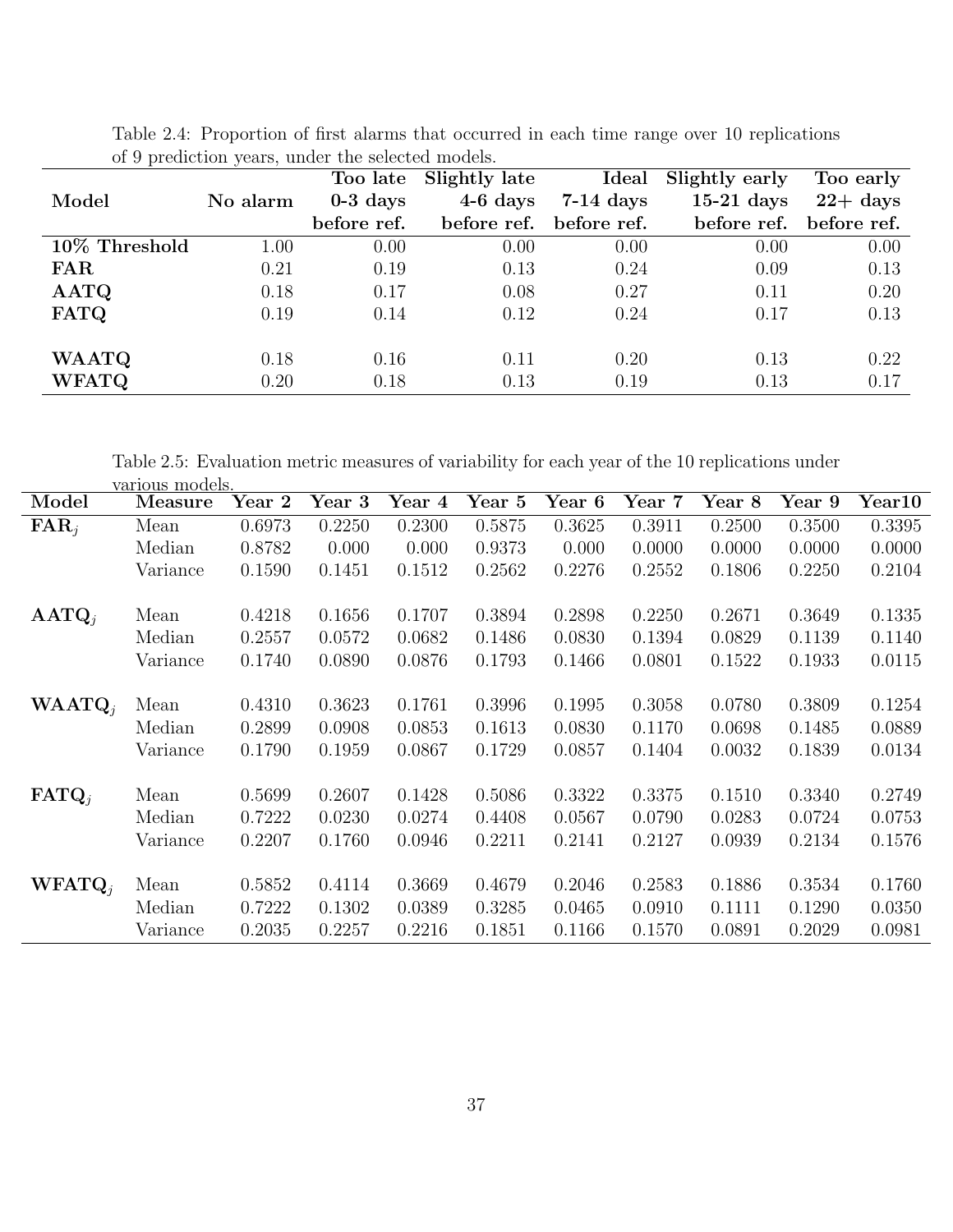## <span id="page-44-0"></span>2.7 Figures



<span id="page-44-1"></span>Figure 2.1: Alarm time quality values corresponding to the number of days prior to the reference date  $(\tau_{ij}=0)$ , that an alarm was raised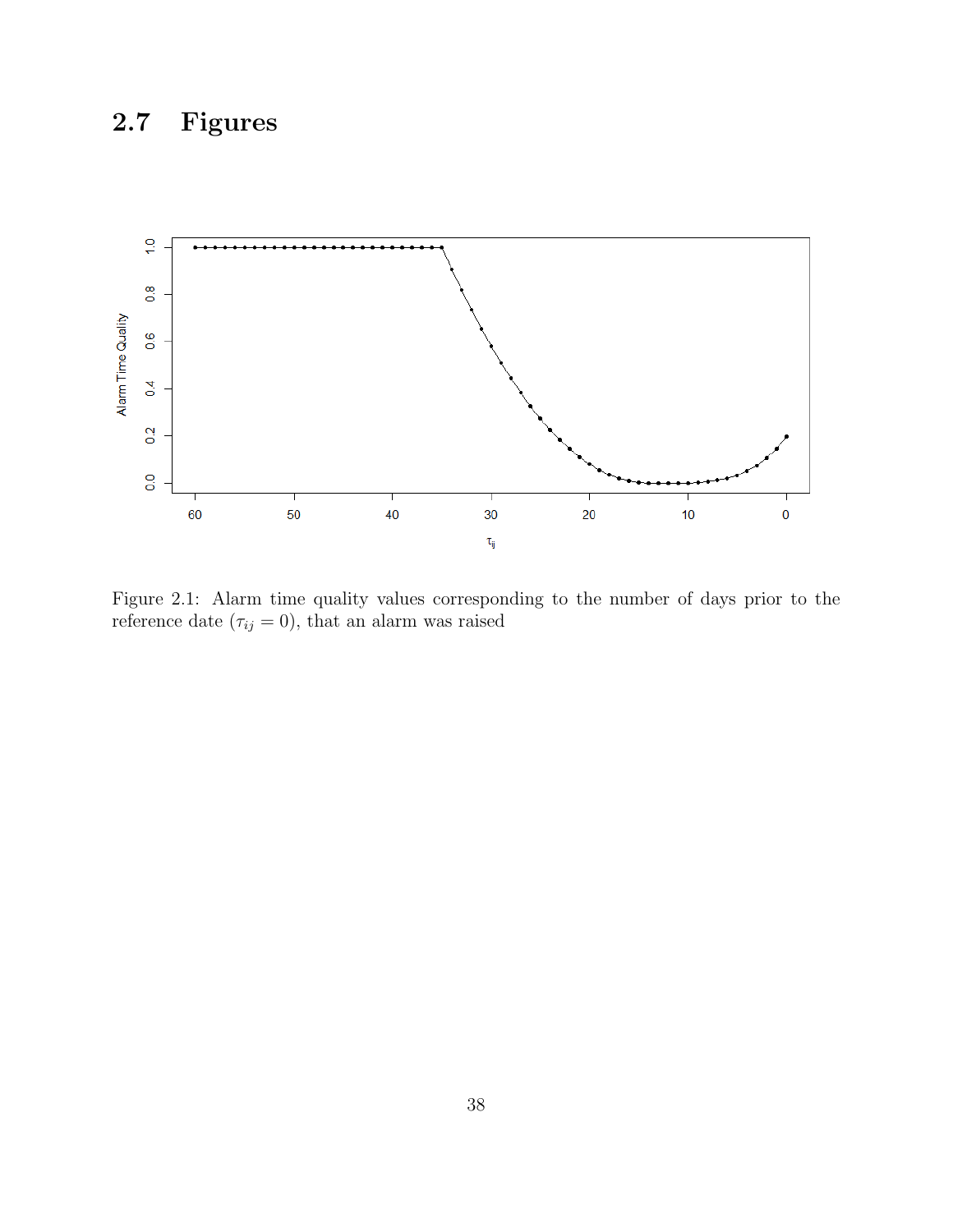

<span id="page-45-0"></span>Figure 2.2: Daily average elementary school absenteeism and laboratory-confirmed influenza cases in WDG. Each panel represents a school year. Yearly reference dates are represented with the dashed orange lines.



<span id="page-45-1"></span>Figure 2.3: Alarms raised by the model selected by each evaluation metric for the WDGPH data. Coloured squares below the X-axis represent the date an alarm was raised by each of the selected models. Daily average absenteeism is plotted as grey bars, laboratory-confirmed influenza case counts are overlaid with black bars, and the epidemic reference day is indicated by the dashed orange lines.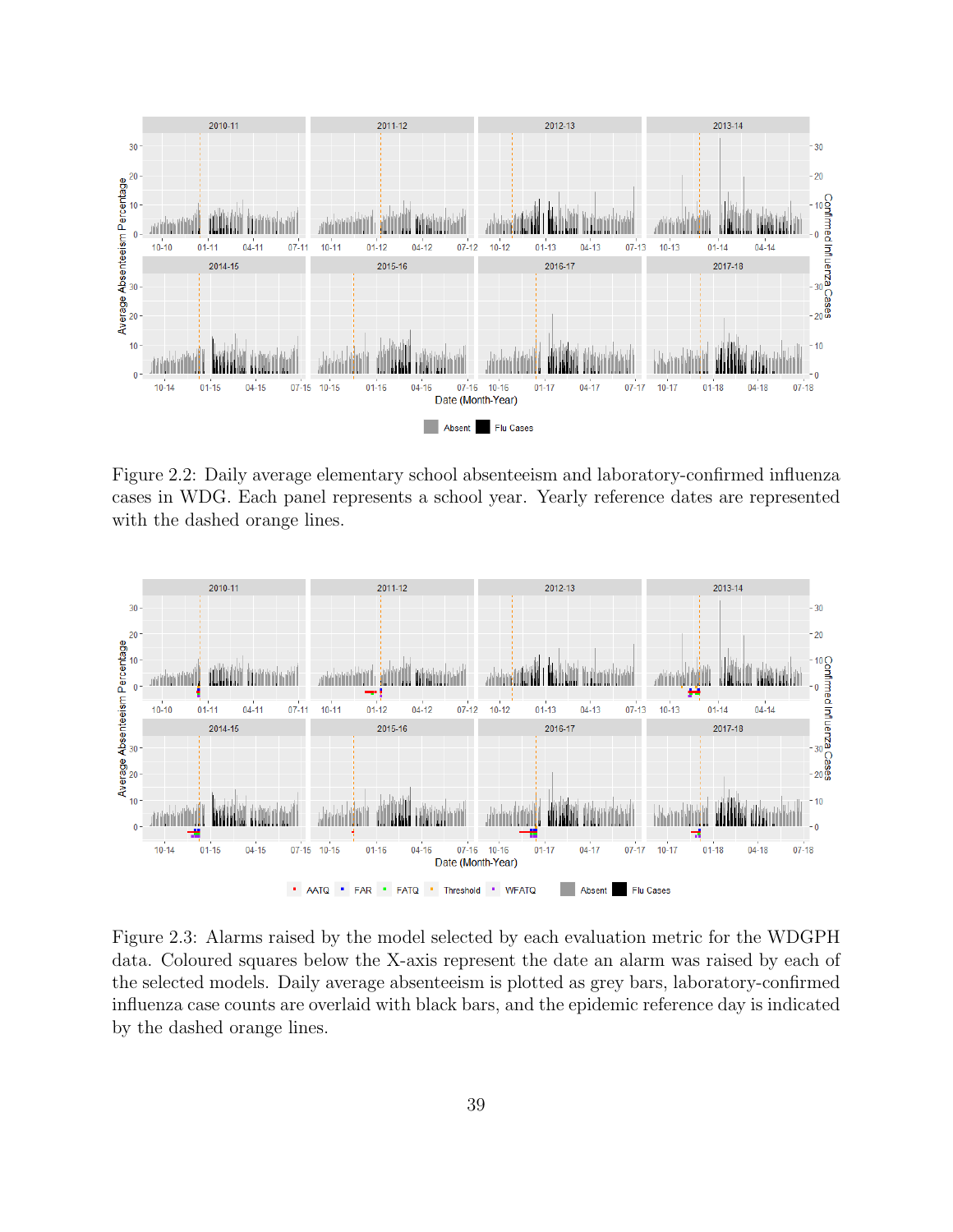

<span id="page-46-0"></span>Figure 2.4: Comparison of the timing of alarms raised by the AATQ and FAR-selected models for the WDGPH data, relative to the reference date  $(\tau = 0)$ . Each school year is represented in its own panel. The vertical black dashed line represents the optimal alarm time ( $\tau = 14$ ). The vertical grey dashed lines represent the boundaries for acceptable alarms  $(\tau = 21 \text{ and } \tau = 4).$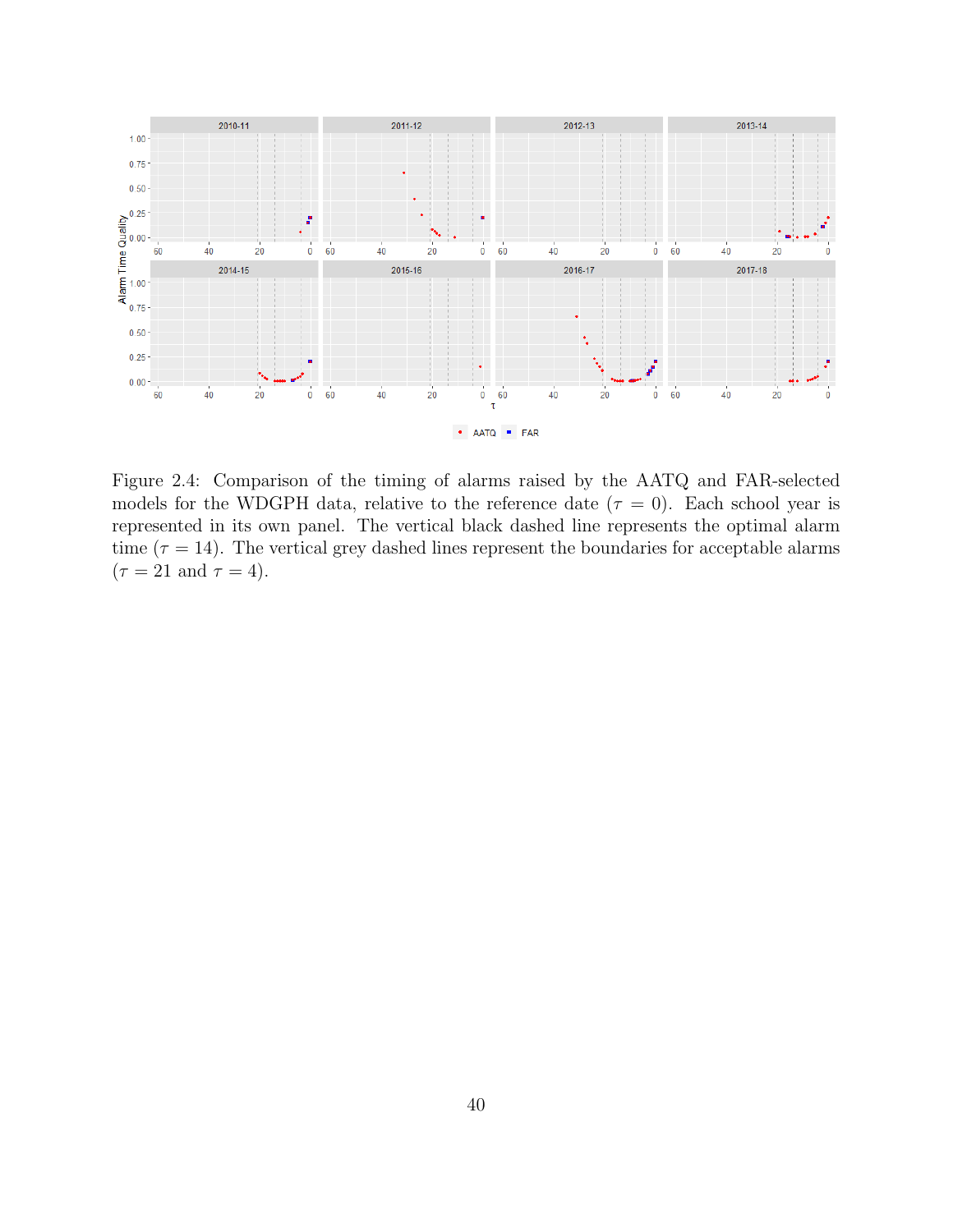

<span id="page-47-0"></span>Figure 2.5: Comparison of the timing of alarms raised by the FATQ and FAR-selected models for the WDGPH data, relative to the reference date  $(\tau = 0)$ . Each school year is represented in its own panel. The vertical black dashed line represents the optimal alarm time ( $\tau = 14$ ). The vertical grey dashed lines represent the boundaries for acceptable alarms ( $\tau = 21$  and  $\tau = 4$ ).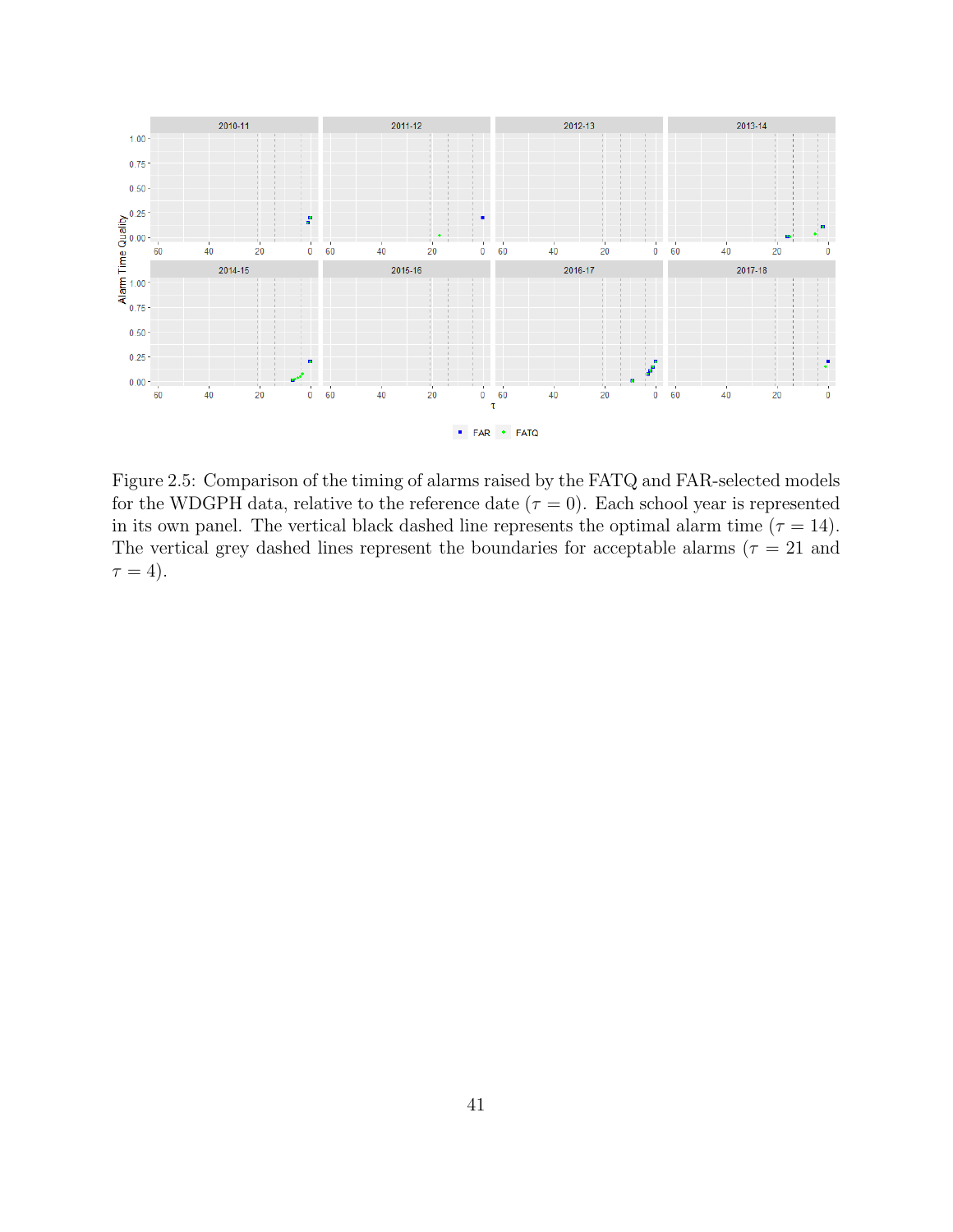

<span id="page-48-0"></span>Figure 2.6: Comparison of the timing of alarms raised by the AATQ and WAATQ-selected models for the WDGPH data, relative to the reference date  $(\tau = 0)$ . Each school year is represented in its own panel. The vertical black dashed line represents the optimal alarm time ( $\tau = 14$ ). The vertical grey dashed lines represent the boundaries for acceptable alarms  $(\tau = 21 \text{ and } \tau = 4).$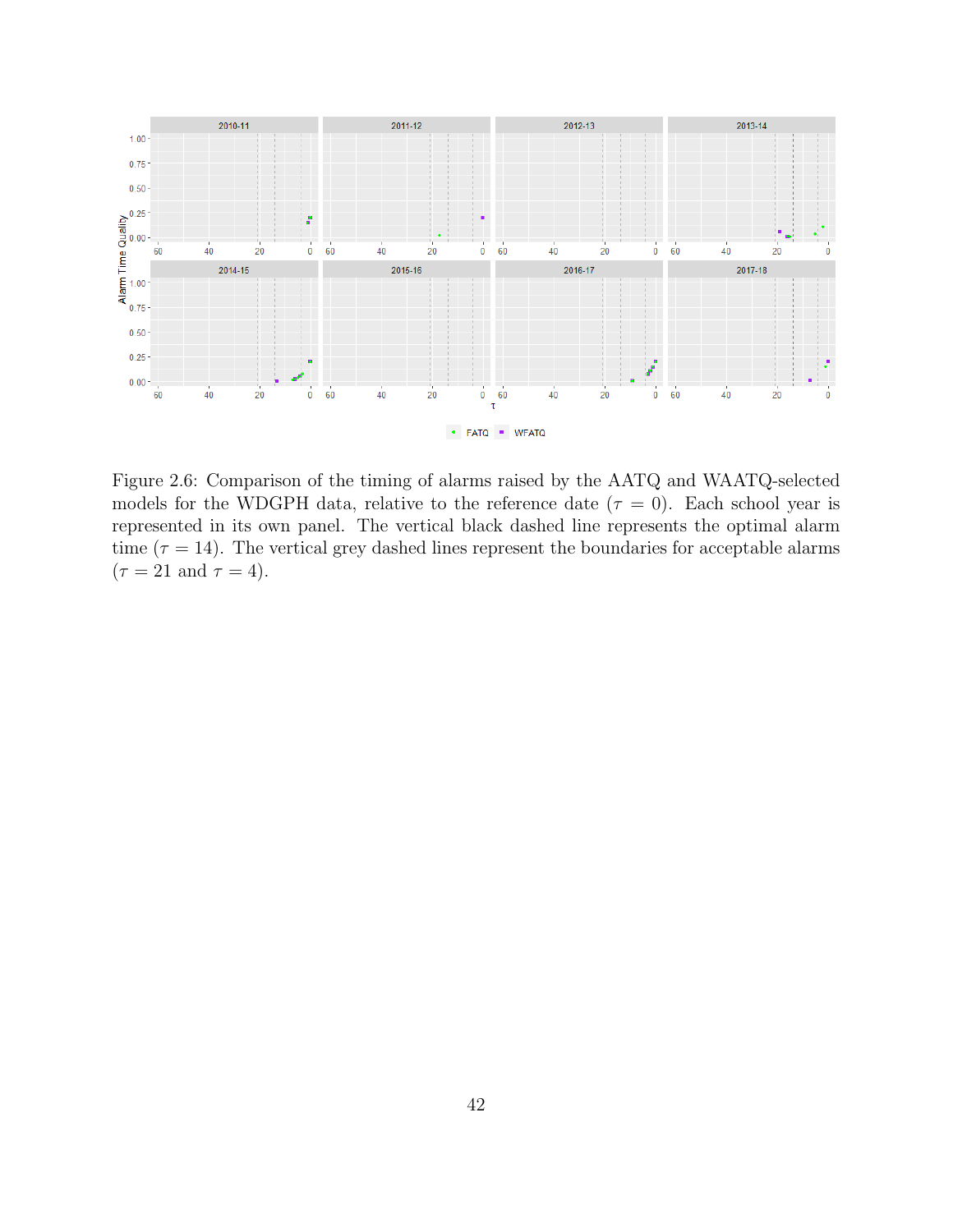

<span id="page-49-0"></span>Figure 2.7: Frequency of first alarms that occurred in each time range for the WDGPH data, under each selected model. Alarms are categorized as follows: too late (alarm raised 0-3 days prior to the reference date), slightly late (alarm raised 4-6 days prior to the reference date), ideal (alarm raised 7-14 days prior to the reference date), slightly early (alarm raised 15-21 days prior to the reference date), and too early (alarm raised more than 21 days prior to the reference date). An acceptable alarm is an alarm categorized as slightly late, ideal, or slightly early.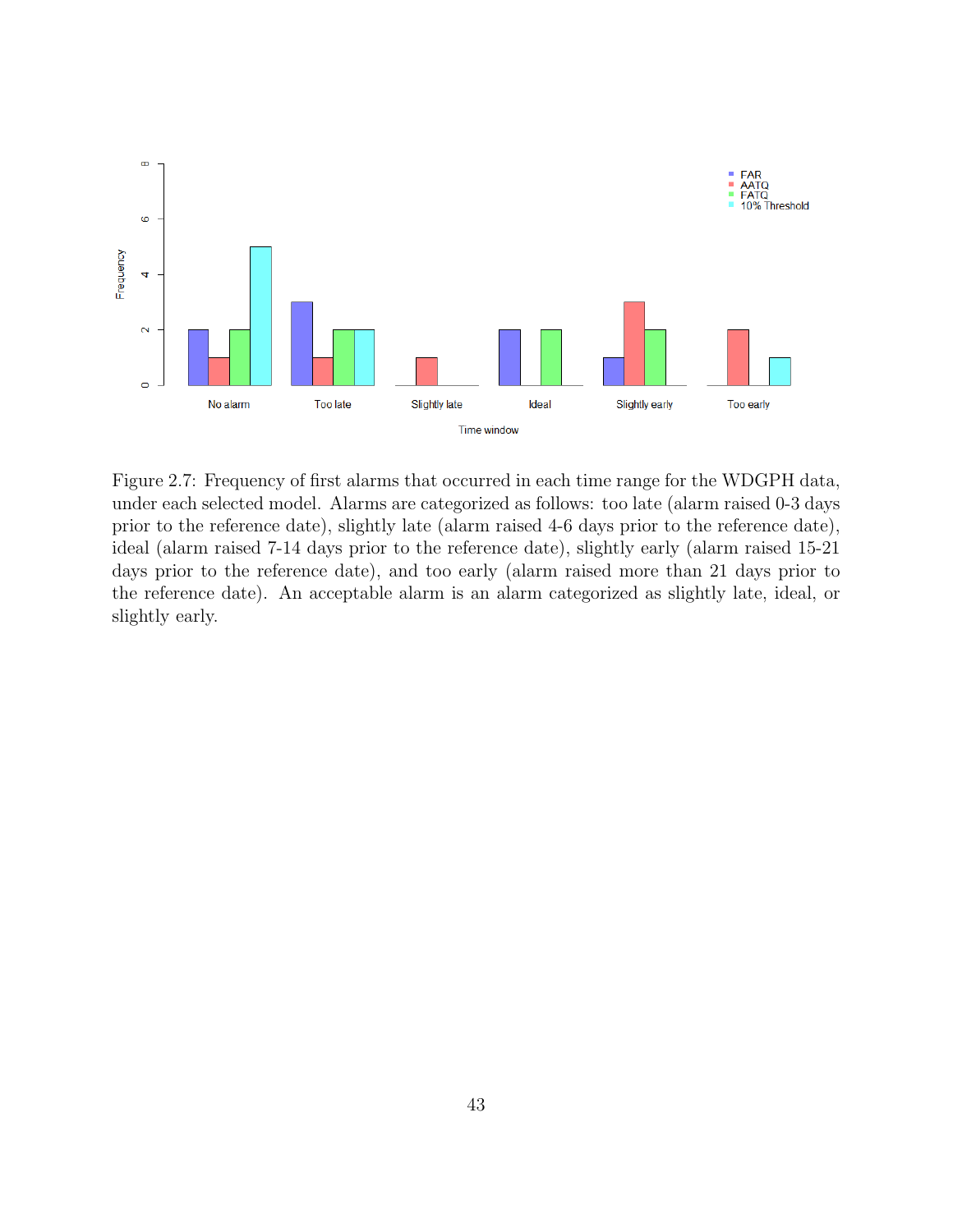

<span id="page-50-0"></span>Figure 2.8: Comparison of the timing of alarms raised by the AATQ and FAR-selected models for one replication of the simulation study, relative to the reference date ( $\tau = 0$ ). Each school year is represented in its own panel. The vertical black dashed line represents the optimal alarm time ( $\tau = 14$ ). The vertical grey dashed lines represent the boundaries for acceptable alarms ( $\tau = 21$  and  $\tau = 4$ ).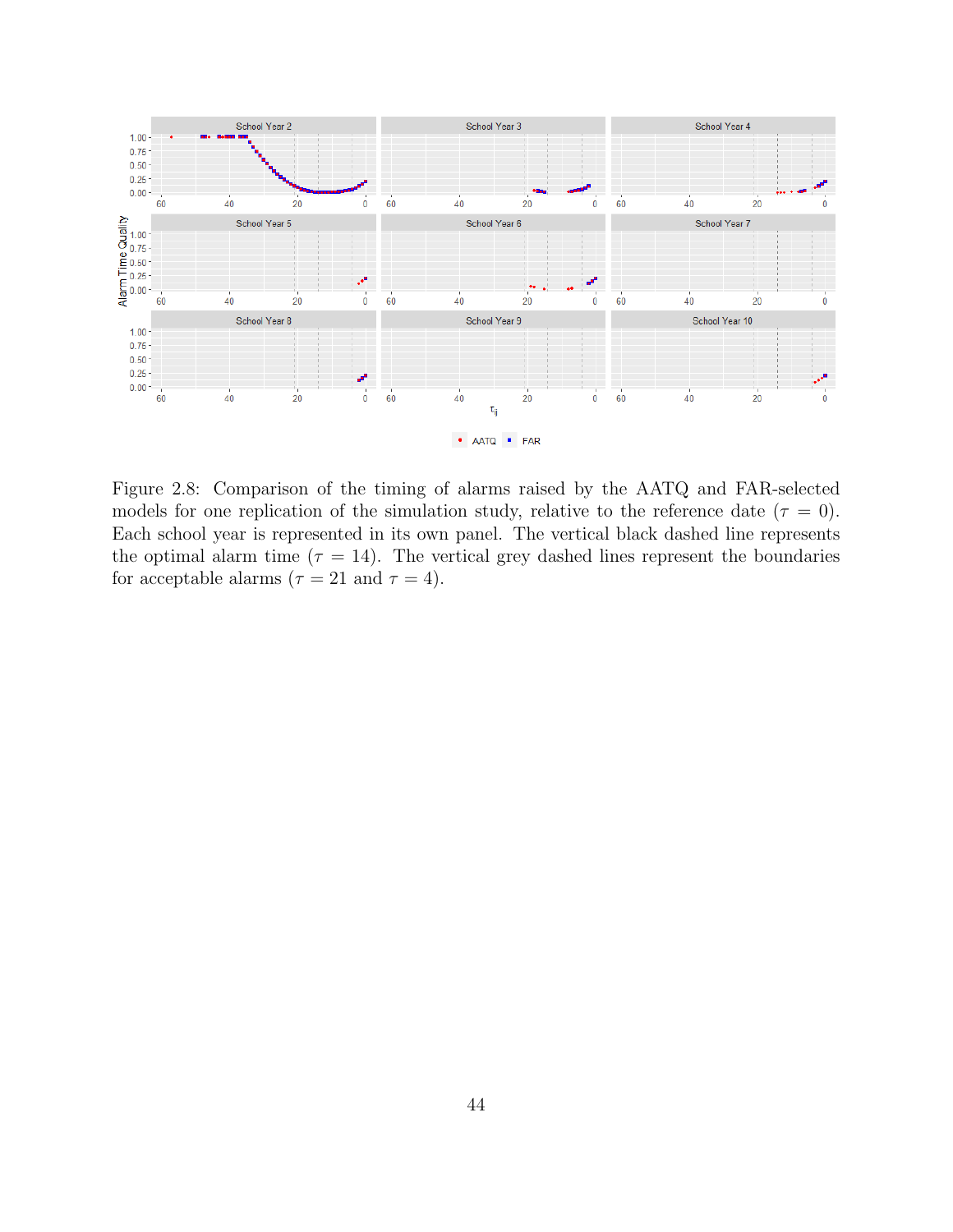

<span id="page-51-0"></span>Figure 2.9: Frequency of first alarms that occurred in each time range over 10 replications of 9 prediction years, under each selected model. Alarms are categorized as follows: too late (alarm raised 0-3 days prior to the reference date), slightly late (alarm raised 4-6 days prior to the reference date), ideal (alarm raised 7-14 days prior to the reference date), slightly early (alarm raised 15-21 days prior to the reference date), and too early (alarm raised more than 21 days prior to the reference date). An acceptable alarm is an alarm categorized as slightly late, ideal, or slightly early.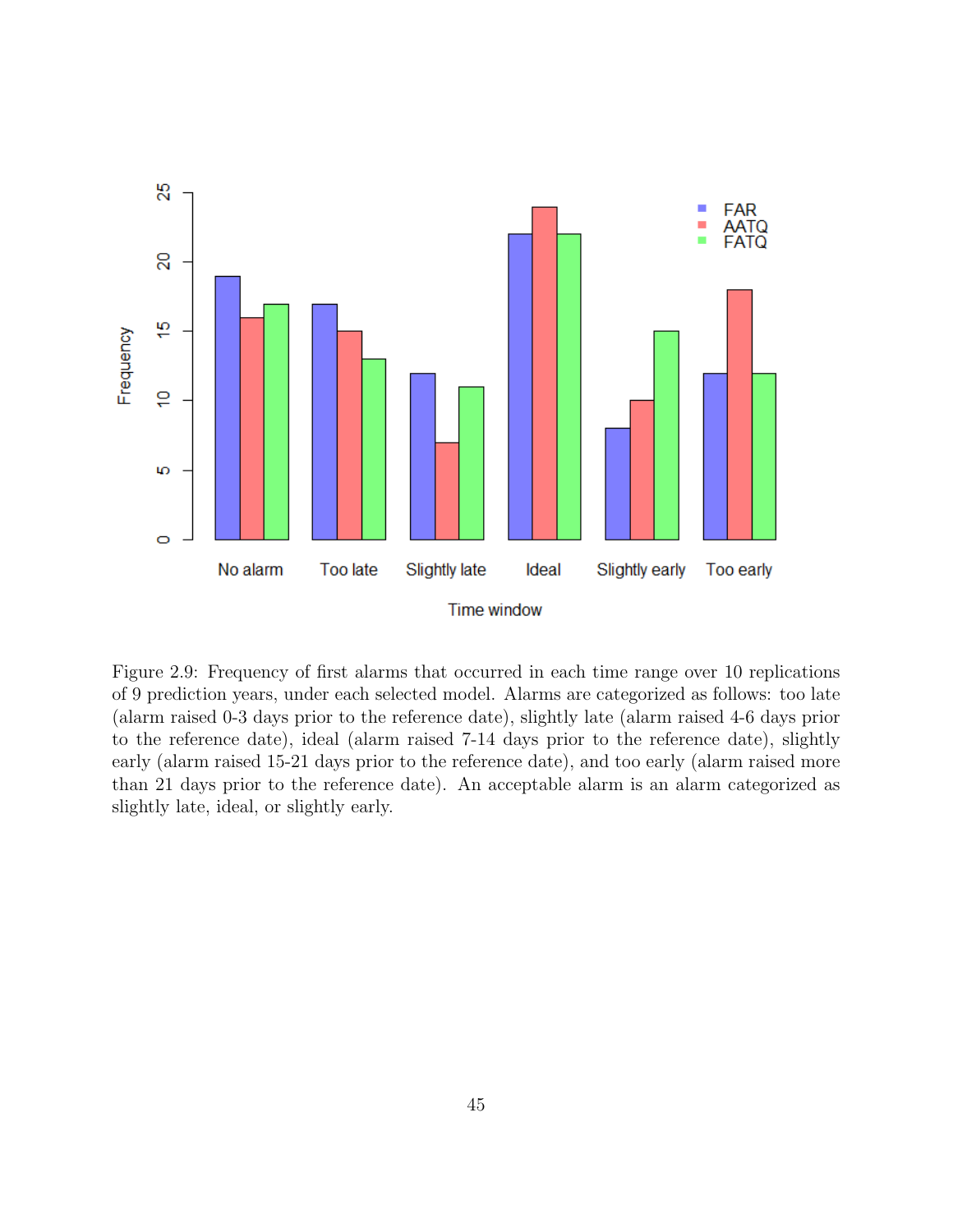## <span id="page-52-0"></span>Chapter 3

## Further Work and Conclusion

### <span id="page-52-1"></span>3.1 Catchment Area Analysis

Initial efforts have been made to assess the use of school catchment areas as a spatial approximation within epidemic detection models, and the quality of the resultant local alarms. The data provided by WDGPH used UGDSB elementary public school boundaries to map participating schools and influenza cases to 40 distinct catchment areas. However, dividing the relatively small region of WDG region into 40 distinct areas created challenges.

The first notable challenge was low case counts in many of the catchment areas. Having few cases in catchment areas resulted in difficulties defining appropriate reference dates for each catchment area and year. Using the current reference date definition, 65% of catchment areas within a given year did not define a reference date. Of the school catchment areas that did not define a reference date, the time interval between laboratory-confirmed influenza cases was sometimes longer than the seven days required of the current reference date definition. Conversely, of the catchment areas that were able to define a reference date within a year, some reference dates were near the end of the seasonal epidemic, in months such as April and May. In an attempt to define a more appropriate reference date for catchment areas,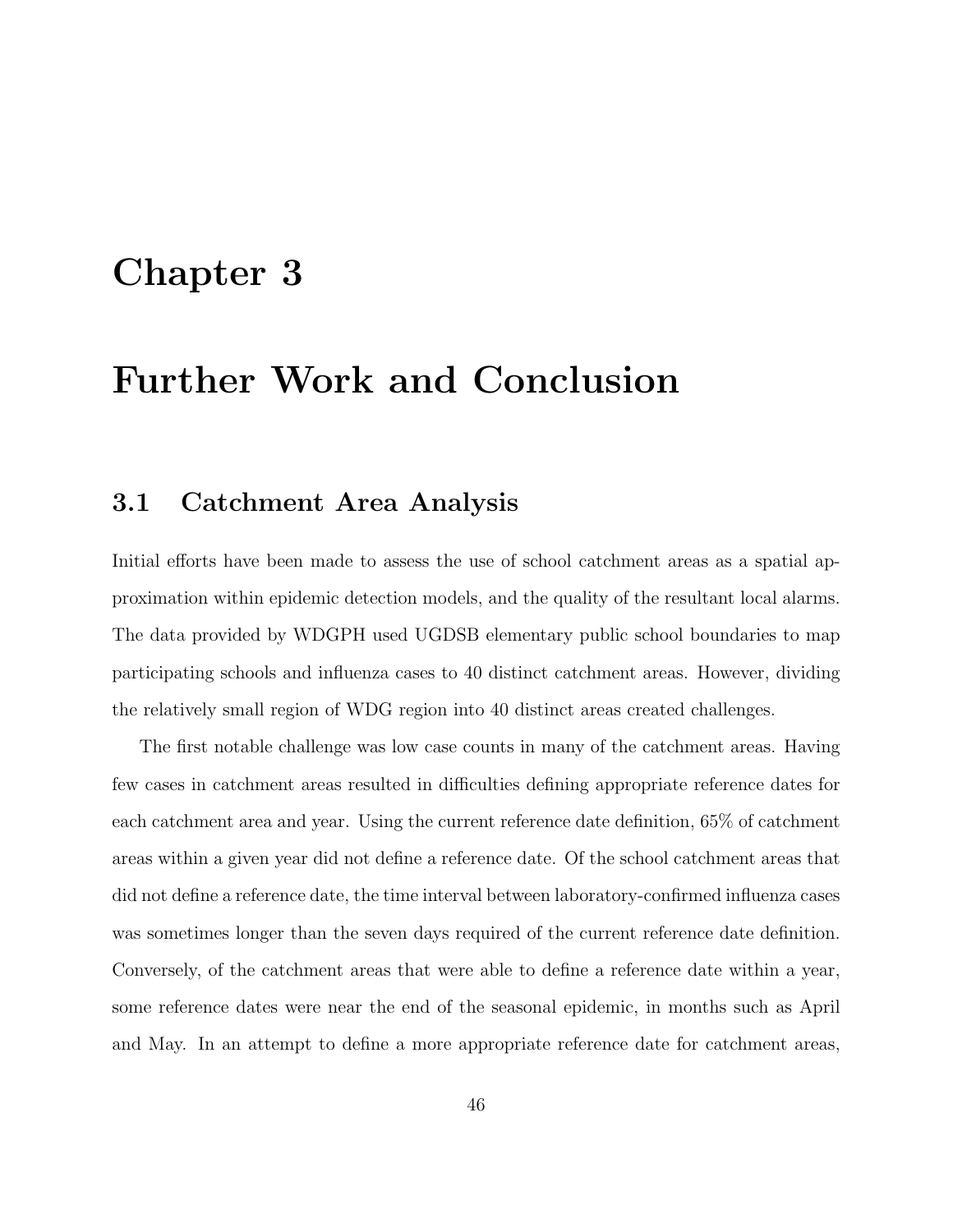we considered the following dates: the date of the first laboratory-confirmed influenza case within a catchment area that occurred on or after the region-wide reference date; and the date of the second laboratory-confirmed influenza case within a catchment area that was within a ten day period for the first time in an influenza season. However, due to the low case counts, some catchment areas remained without a reference date under the alternative definitions.

In an attempt to accommodate the lack of reference dates for some catchment areas, the  $AATQ_j$  and  $FATQ_j$  metrics were updated accordingly. In the event that no reference date was defined for a catchment area in a given year, and no alarm was raised, an  $\text{AATQ}_i$ and  $FATQ_j$  value of 0 was assigned to reward the absence of false alarms. Conversely, if there was no reference date defined for a catchment area in a given year, and an alarm was raised, an  $AATQ_j$  and  $FATQ_j$  value of 1 was assigned to penalize false alarms. If there was a reference date within a catchment area for a given year, metric values were calculated as per usual. The AATQ and FATQ calculations were adjusted to include the mean value of each catchment areas' alarms, or first alarms, within a given year. The seasonal logistic regression model used for raising alarms was modified to include catchment area indicator variables.

Another challenge using the WDGPH catchment areas, was the scarcity of reported absenteeism data. Of the 40 catchment areas, only five catchment areas reported absenteeism on more than 40 school days each school year. This rendered the continued analysis of the WDGPH catchment area data infeasible, however the simulation study in Chapter [2](#page-11-0) included avenues to allow for catchment area analysis. Preliminary results indicated that very few catchment area alarms were raised. This was likely due to the imbalance of catchment areas without reference dates, favouring models that did not raise alarms for the years that catchment areas did not have reference dates. Additional analyses explored dividing the catchment areas into low and high population density categories, and model each category separately. Some improvements were seen with respect the amount of alarms being raised for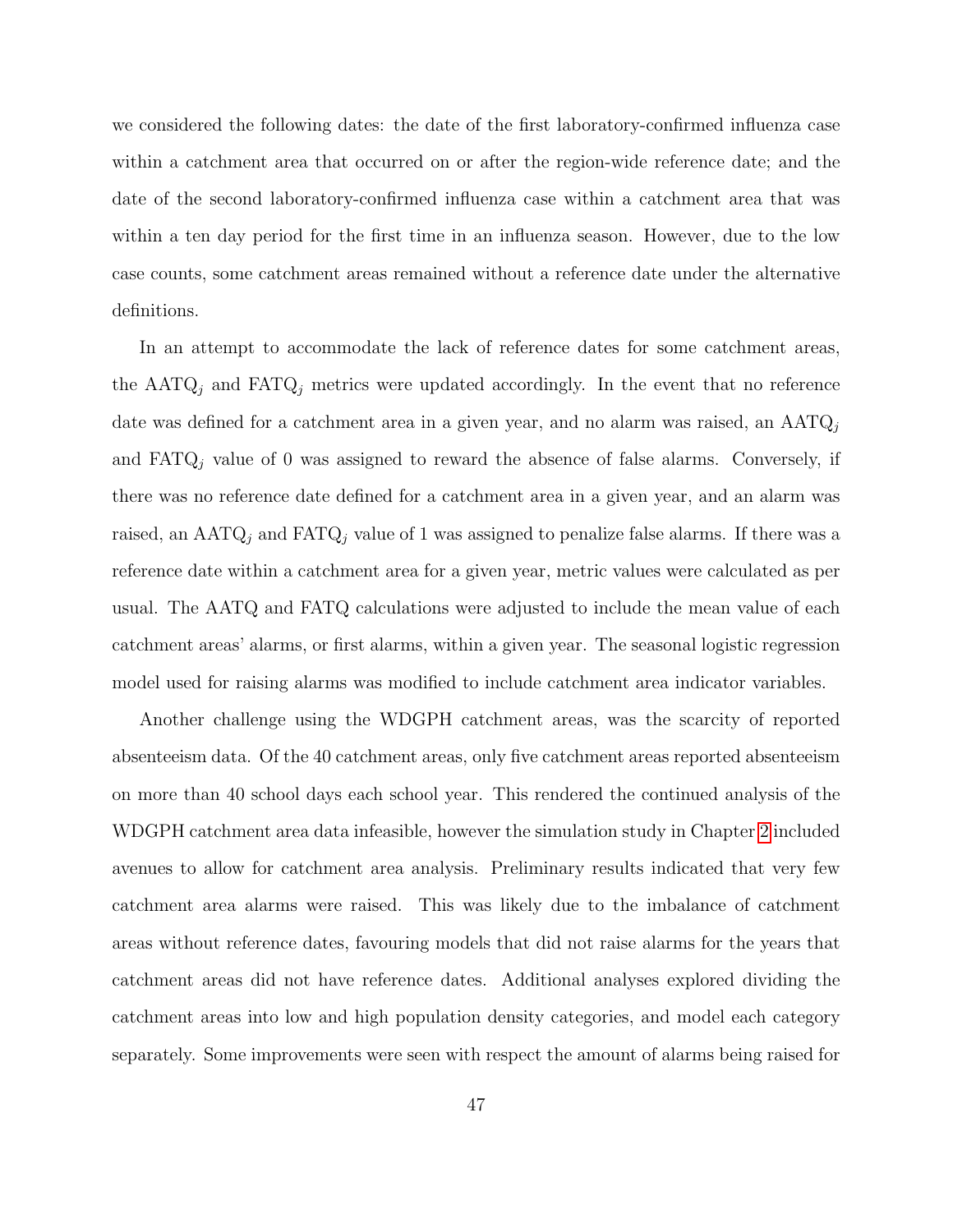the high density catchments, however the region-wide model still outperformed the catchment area model with respect to producing timely alarms.

Since WDG is a relatively small public health unit, with a largely rural population, dividing the region into smaller areas for local alarms may not be beneficial. A catchment area approach may be better suited for a more densely populated region such as Toronto, Ontario, Canada. Future work could include collaboration with larger public health units, and simulation studies on a set of diverse populations, to evaluate the performance of catchment area models against region wide models. However, further investigation on appropriate catchment area reference dates is recommended prior to implementation.

### <span id="page-54-0"></span>3.2 Conclusion

In conclusion, this thesis developed the ATQ metric to evaluate accuracy and timeliness of alarms raised, and was used as a model selection criterion through metric minimization. The FATQ-selected model proved to be able to raise the first alarm within the acceptable time range the most frequently, and outperformed the other considered metrics. These results were supported by our simulation study. Therefore, it is recommended to select a model that minimizes the FATQ for school absenteeism-based influenza surveillance in WDG. The increased notice of an upcoming influenza epidemic that the FATQ-selected model can provide, will be beneficial in reducing the impact of seasonal influenza on the community. The developed simulation study can also be used by other public health units considering the implementation of a school absenteeism-based influenza surveillance system.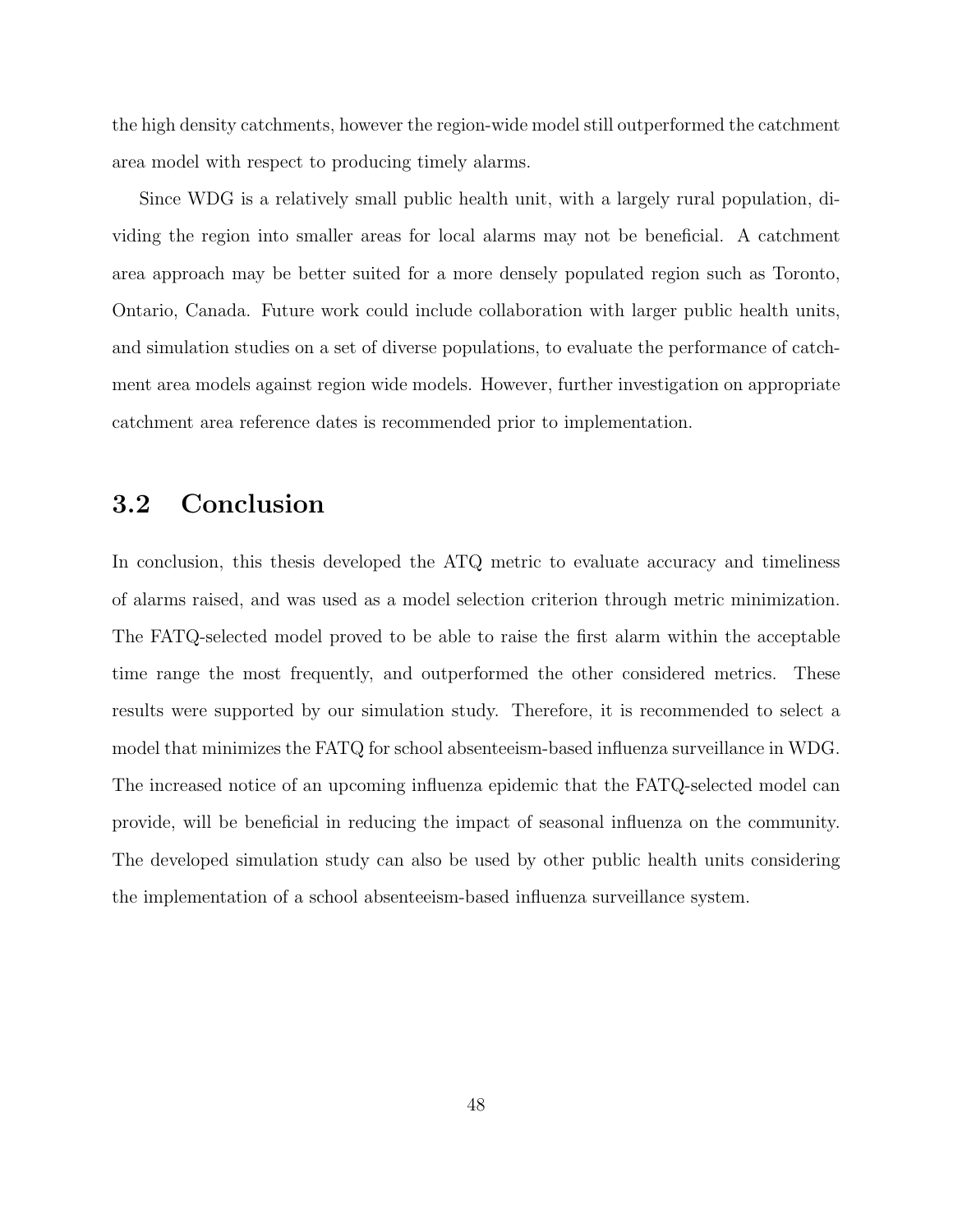## Bibliography

- [1] BATES, D., MÄCHLER, M., BOLKER, B., AND WALKER, S. Fitting linear mixedeffects models using lme4. Journal of Statistical Software  $67$ , 1 (2015), 1–48.
- <span id="page-55-1"></span>[2] Coory, M., Kelly, H., and Tippett, V. Assessment of ambulance dispatch data for surveillance of influenza-like illness in Melbourne, Australia. *Public Health 123*, 2 (2009), 163–168.
- [3] Deardon, R., Brooks, S. P., Grenfell, B. T., Keeling, M. J., Tildesley, M. J., Savill, N. J., Shaw, D. J., and Woolhouse, M. E. Inference for individuallevel models of infectious diseases in large populations. Statistica Sinica 20, 1 (2010), 239.
- <span id="page-55-2"></span>[4] Dijk, A. v., Aramini, J., Edge, G., and Moore, K. M. Real-time surveillance for respiratory disease outbreaks, Ontario, Canada. Emerging Infectious Diseases 15, 5 (2009), 799.
- <span id="page-55-3"></span>[5] Eysenbach, G. Infodemiology: tracking flu-related searches on the web for syndromic surveillance. In AMIA Annual Symposium Proceedings (2006), vol. 2006, American Medical Informatics Association, p. 244.
- <span id="page-55-0"></span>[6] Greenko, J., Mostashari, F., Fine, A., and Layton, M. Clinical evaluation of the Emergency Medical Services (EMS) ambulance dispatch-based syndromic surveillance system, New York City. Journal of Urban Health 80, 1 (2003), i50–i56.
- <span id="page-55-4"></span>[7] Hayward, A. C., Fragaszy, E. B., Bermingham, A., Wang, L., Copas, A., Edmunds, W. J., Ferguson, N., Goonetilleke, N., Harvey, G., Kovar, J., ET AL. Comparative community burden and severity of seasonal and pandemic in-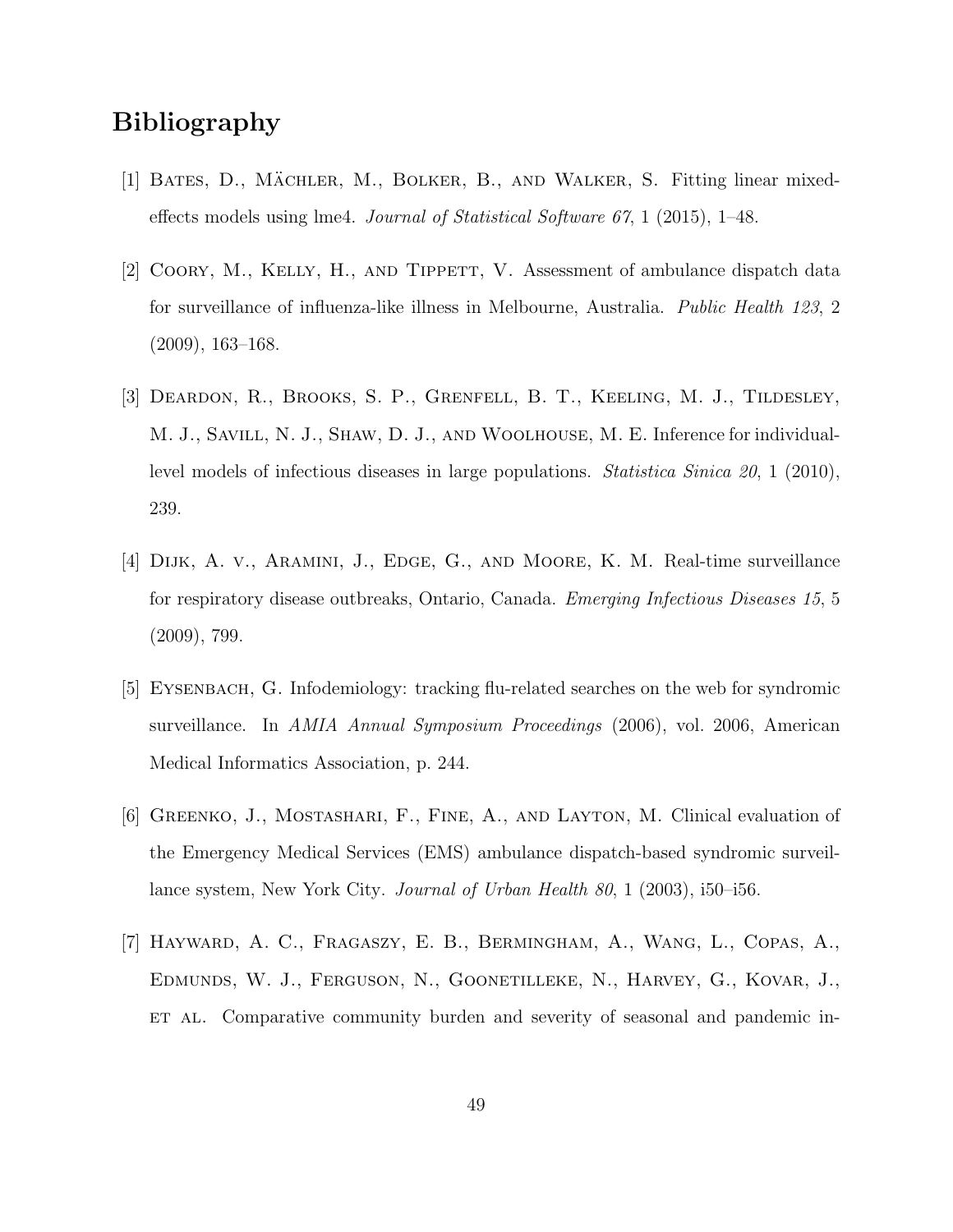fluenza: results of the Flu Watch cohort study. The Lancet Respiratory Medicine 2, 6 (2014), 445–454.

- <span id="page-56-0"></span>[8] Henning, K. J. What is syndromic surveillance? Morbidity and Mortality Weekly Report (2004), 7–11.
- <span id="page-56-1"></span>[9] Hiller, K. M., Stoneking, L., Min, A., and Rhodes, S. M. Syndromic surveillance for influenza in the emergency department–a systematic review. PloS One 8, 9 (2013), e73832.
- <span id="page-56-2"></span>[10] Hulth, A., Rydevik, G., and Linde, A. Web queries as a source for syndromic surveillance. *PloS One* 4, 2 (2009), e4378.
- <span id="page-56-5"></span>[11] Kleinman, K. P., and Abrams, A. M. Assessing surveillance using sensitivity, specificity and timeliness. Statistical Methods in Medical Research 15, 5 (2006), 445– 464.
- [12] Lau, L. L., Cowling, B. J., Fang, V. J., Chan, K.-H., Lau, E. H., Lipsitch, M., Cheng, C. K., Houck, P. M., Uyeki, T. M., Peiris, J. M., et al. Viral shedding and clinical illness in naturally acquired influenza virus infections. The Journal of Infectious Diseases 201, 10 (2010), 1509–1516.
- <span id="page-56-4"></span>[13] Lenaway, D. D., and Ambler, A. Evaluation of a school-based influenza surveillance system. Public Health Reports 110, 3 (1995), 333.
- <span id="page-56-3"></span>[14] LONGINI JR, I. M., KOOPMAN, J. S., MONTO, A. S., AND FOX, J. P. Estimating household and community transmission parameters for influenza. American Journal of Epidemiology 115, 5 (1982), 736–751.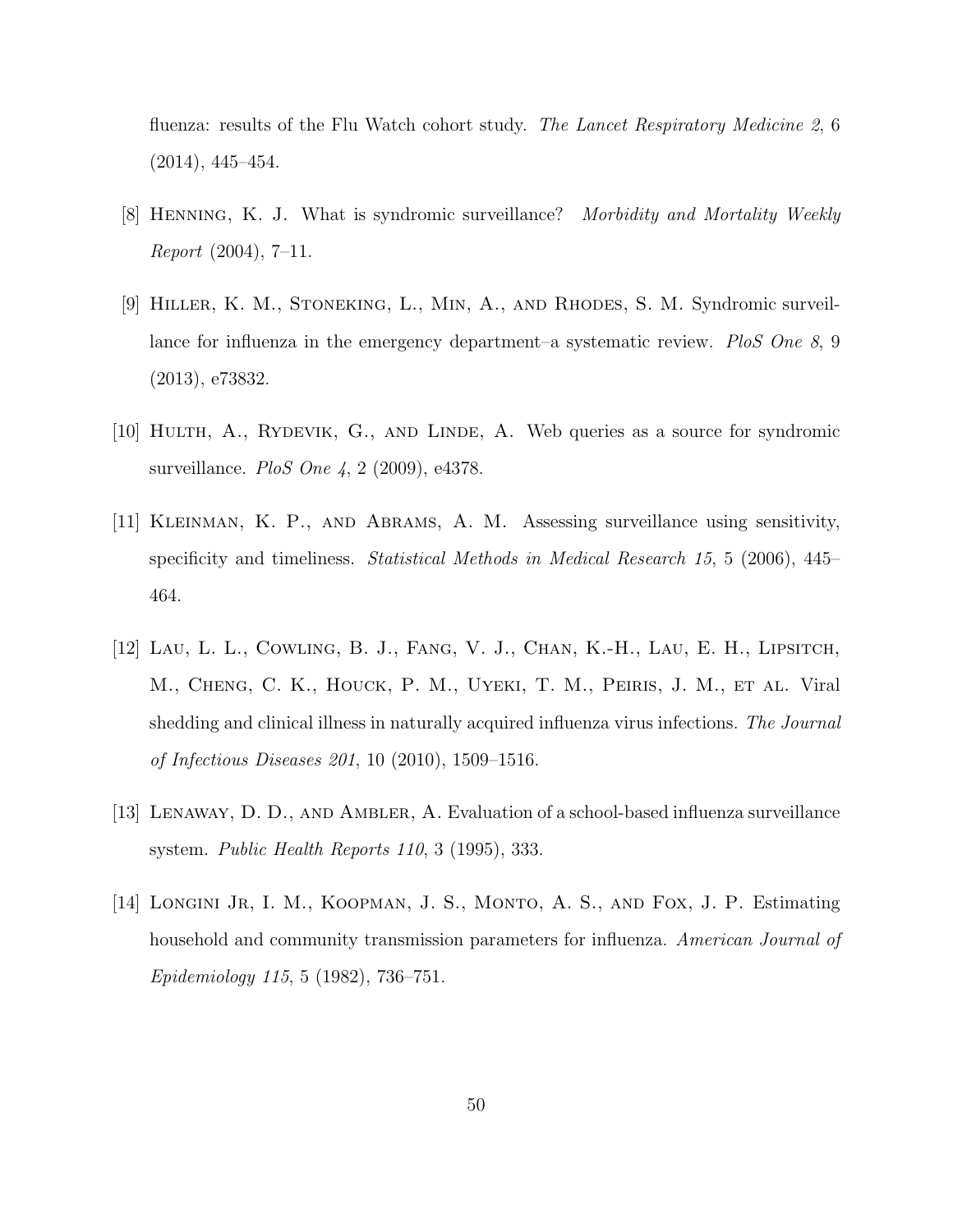- <span id="page-57-6"></span>[15] Mann, P., O'Connell, E., Zhang, G., Llau, A., Rico, E., and Leguen, F. C. Alert system to detect possible school-based outbreaks of influenza-like illness. Emerging Infectious Diseases 17, 2 (2011), 262.
- <span id="page-57-5"></span>[16] Mogto, C. A. K., De Serres, G., Fradet, M. D., Lebel, G., Toutant, S., Gilca, R., Ouakki, M., Janjua, N. Z., and Skowronski, D. M. School absenteeism as an adjunct surveillance indicator: experience during the second wave of the 2009 H1N1 pandemic in Quebec, Canada. *PLoS One*  $7, 3$  (2012), e34084.
- <span id="page-57-4"></span>[17] Mook, P., Joseph, C., Gates, P., and Phin, N. Pilot scheme for monitoring sickness absence in schools during the 2006/07 winter in England: can these data be used as a proxy for influenza activity? Eurosurveillance 12, 12 (2007), 11–12.
- <span id="page-57-1"></span>[18] Mostashari, F., Fine, A., Das, D., Adams, J., and Layton, M. Use of ambulance dispatch data as an early warning system for communitywide influenzalike illness, New York City. Journal of Urban Health 80, 1 (2003), i43–i49.
- <span id="page-57-3"></span>[19] Neuzil, K. M., Hohlbein, C., and Zhu, Y. Illness among schoolchildren during influenza season: effect on school absenteeism, parental absenteeism from work, and secondary illness in families. Archives of Pediatrics  $\mathcal{B}$  Adolescent Medicine 156, 10 (2002), 986–991.
- <span id="page-57-0"></span>[20] Provincial Infectious Diseases Advisory Committee. Syndromic surveillance discussion paper. Ontario Agency for Health Protection and Promotion (2012).
- [21] R CORE TEAM. R: A Language and Environment for Statistical Computing. R Foundation for Statistical Computing, Vienna, Austria, 2018.
- <span id="page-57-2"></span> $[22]$  ROSENKÖTTER, N., ZIEMANN, A., RIESGO, L. G.-C., GILLET, J. B., VERGEINER, G., KRAFFT, T., AND BRAND, H. Validity and timeliness of syndromic influenza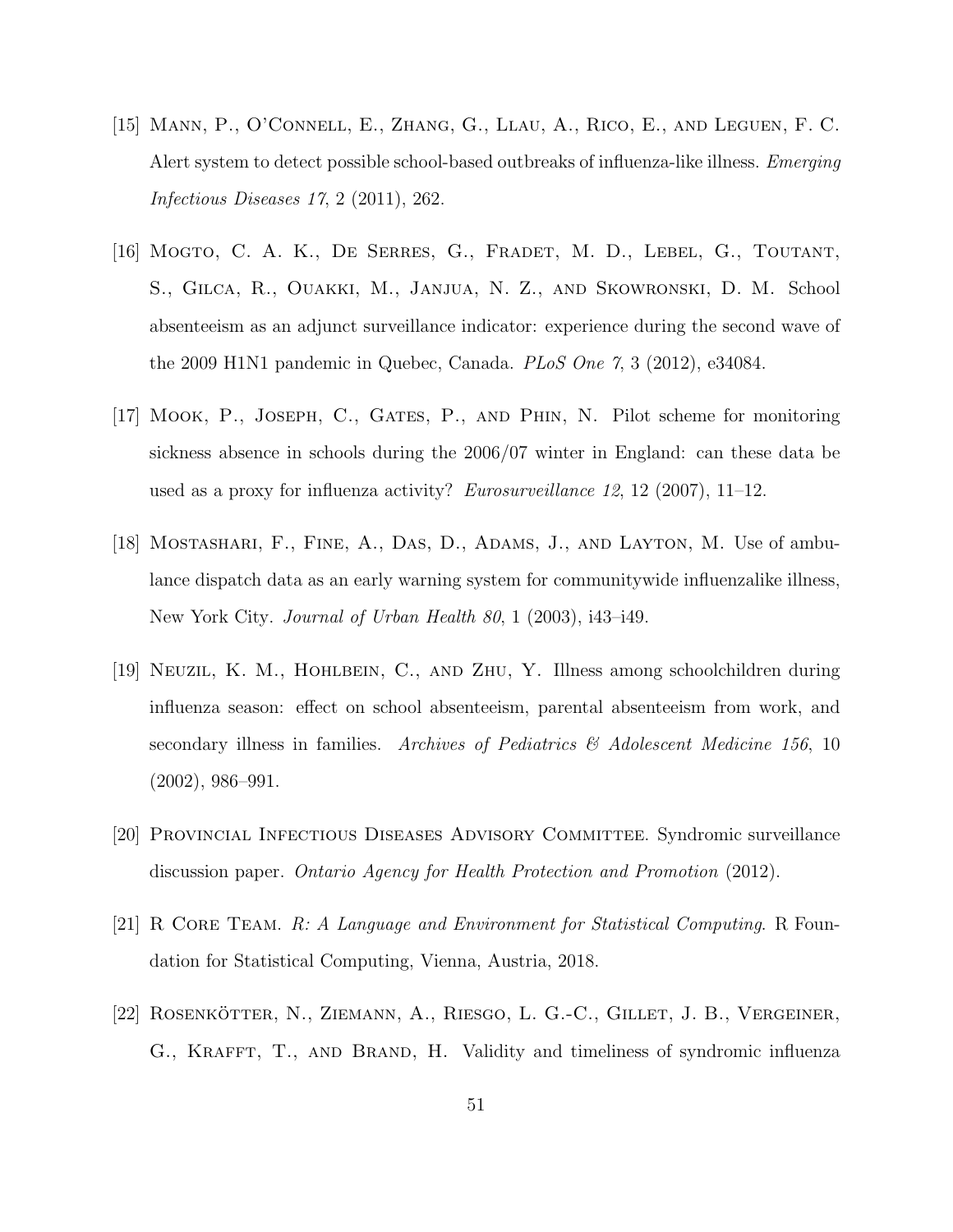surveillance during the autumn/winter wave of A (H1N1) influenza 2009: results of emergency medical dispatch, ambulance and emergency department data from three European regions. BMC Public Health 13, 1 (2013), 905.

- <span id="page-58-3"></span>[23] Sasaki, A., Hoen, A. G., Ozonoff, A., Suzuki, H., Tanabe, N., Seki, N., Saito, R., and Brownstein, J. S. Evidence-based tool for triggering school closures during influenza outbreaks, Japan. Emerging Infectious Diseases 15, 11 (2009), 1841.
- [24] SCHMIDT, W., PEBODY, R., AND MANGTANI, P. School absence data for influenza surveillance: a pilot study in the United Kingdom. *Eurosurveillance 15*, 3 (2010), 19467.
- <span id="page-58-2"></span>[25] Statistics Canada. Census profile, 2016 census, Guelph, Ontario. [https://www12.](https://www12.statcan.gc.ca/census-recensement/2016/dp-pd/prof/index.cfm?Lang=E) [statcan.gc.ca/census-recensement/2016/dp-pd/prof/index.cfm?Lang=E](https://www12.statcan.gc.ca/census-recensement/2016/dp-pd/prof/index.cfm?Lang=E), 2017. Accessed: 2020-09-22.
- <span id="page-58-1"></span>[26] Statistics Canada. Census profile, 2016 census, Wellington-Dufferin-Guelph Health Unit, Ontario. [https://www12.statcan.gc.ca/census-recensement/2016/dp-pd/](https://www12.statcan.gc.ca/census-recensement/2016/dp-pd/prof/index.cfm?Lang=E) [prof/index.cfm?Lang=E](https://www12.statcan.gc.ca/census-recensement/2016/dp-pd/prof/index.cfm?Lang=E), 2017. Accessed: 2020-09-22.
- [27] Thompson, W. W., Shay, D. K., Weintraub, E., Brammer, L., Cox, N., An-DERSON, L. J., AND FUKUDA, K. Mortality associated with influenza and respiratory syncytial virus in the United States. Journal of the American Medical Association 289, 2 (2003), 179–186.
- <span id="page-58-0"></span>[28] TODD, S., DIGGLE, P. J., WHITE, P. J., FEARNE, A., AND READ, J. M. The spatiotemporal association of non-prescription retail sales with cases during the 2009 influenza pandemic in Great Britain. *BMJ Open 4*, 4 (2014).
- [29] TOKARS, J. I., OLSEN, S. J., AND REED, C. Seasonal incidence of symptomatic influenza in the United States. Clinical Infectious Diseases 66, 10 (2018), 1511–1518.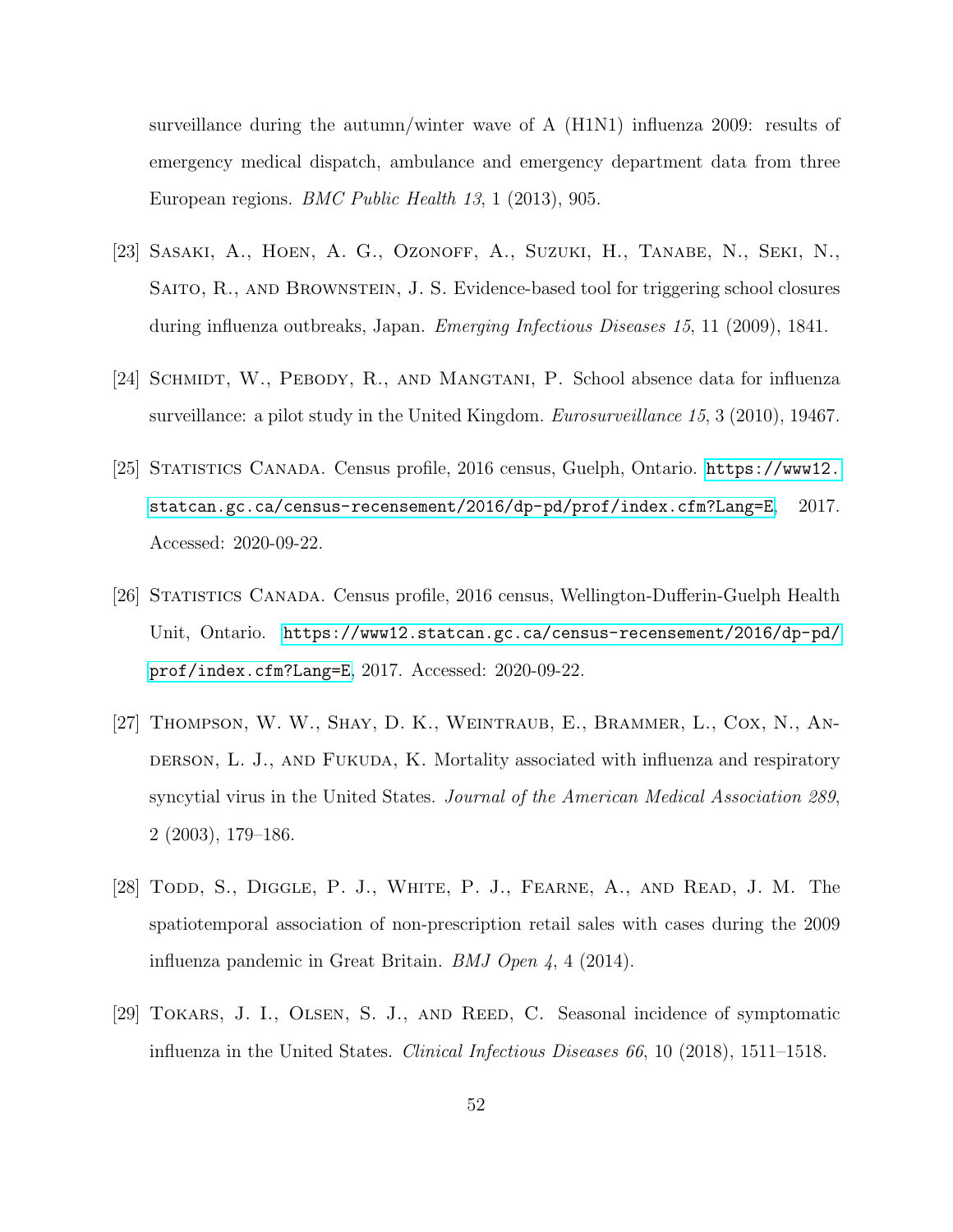- [30] Unkel, S., Farrington, C. P., Garthwaite, P. H., Robertson, C., and An-DREWS, N. Statistical methods for the prospective detection of infectious disease outbreaks: a review. Journal of the Royal Statistical Society: Series A (Statistics in Society) 175, 1 (2012), 49–82.
- <span id="page-59-2"></span>[31] Vergu, E., Grais, R. F., Sarter, H., Fagot, J.-P., Lambert, B., Valleron, A.-J., and Flahault, A. Medication sales and syndromic surveillance, France. Emerging Infectious Diseases 12, 3 (2006), 416.
- <span id="page-59-3"></span>[32] Ward, M. A., Stanley, A., Deeth, L. E., Deardon, R., Feng, Z., and Trotz-WILLIAMS, L. A. Methods for detecting seasonal influenza epidemics using a school absenteeism surveillance system. BMC Public Health 19, 1 (2019), 1232.
- [33] WARRIYAR, K. V. V., ALMUTIRY, W., AND DEARDON, R. EpilLM: Spatial and Network Based Individual Level Models for Epidemics, 2020. R package version 1.5.
- [34] WILLEM, L., VAN KERCKHOVE, K., CHAO, D. L., HENS, N., AND BEUTELS, P. A nice day for an infection? Weather conditions and social contact patterns relevant to influenza transmission. PloS One  $\gamma$ , 11 (2012), e48695.
- <span id="page-59-1"></span>[35] WORLD HEALTH ORGANIZATION. Behavioral interventions for reducing the transmission and impact of influenza A (H1N1) virus: a framework for communication strategies. [https://www.who.int/csr/resources/publications/swineflu/framework\\_](https://www.who.int/csr/resources/publications/swineflu/framework_20090626_en.pdf?ua=1) [20090626\\_en.pdf?ua=1](https://www.who.int/csr/resources/publications/swineflu/framework_20090626_en.pdf?ua=1), 2009. Accessed: 2020-07-27.
- <span id="page-59-0"></span>[36] World Health Organization. Up to 650 000 people die of respiratory diseases linked to seasonal flu each year, 2017. Accessed: 2020-12-17.